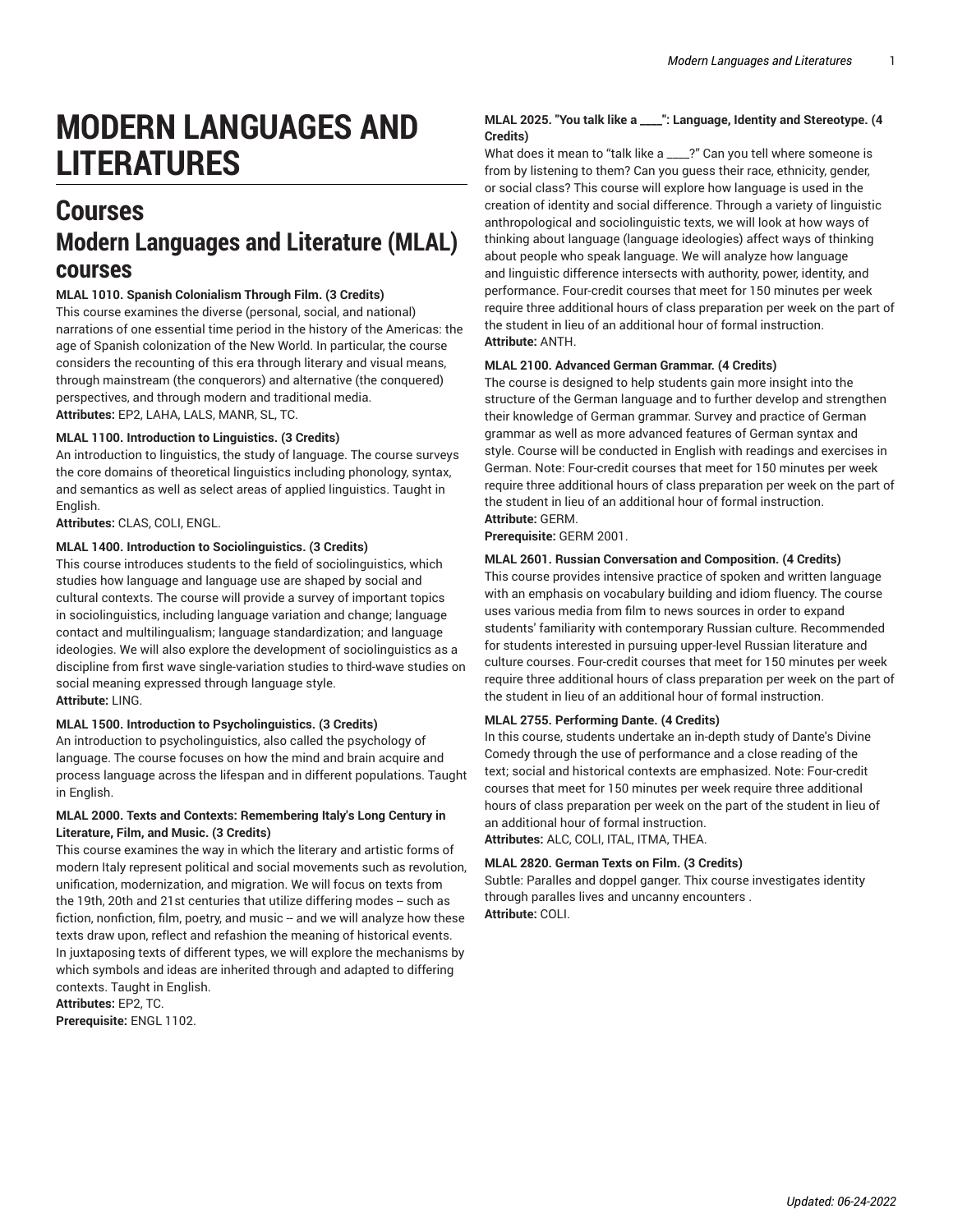#### **MLAL 3000. Gender and Sexuality Studies. (4 Credits)**

This course investigates contemporary theories of gender and sexuality from a range of disciplinary perspectives. The course explores how gender and sexuality function as dimensions of social identity, difference, inequality, and power. Students will be introduced to a range of theoretical schools that concern a range of identities, respond to earlier theoretical formulations, and engage activism and historical experiences. Students will be introduced to concepts such as the social construction of gender, queerness, gender difference, intersectionality, universalism, identity politics, reproductive justice, materialist and/versus symbolic theories, masculinity studies, critical race theory, sex positivity and pornography studies, and a range of feminist accounts of gender. The course foregrounds feminist, queer, critical race, postcolonial, and other critical scholarly literatures and methods. While it focuses on the contemporary period (after 1975), the course surveys a range of theories, situating them in social and political context. Disciplinary focus may vary from year to year, but the interdisciplinary character of the field will be retained. Taught in English. Coursework in Spanish for credit toward the Spanish major or minor. Four-credit courses that meet for 150 minutes per week require three additional hours of class preparation per week on the part of the student in lieu of an additional hour of formal instruction. **Attributes:** ALC, BEHR, COLI, LALS, PLUR, SPAN, WGSS.

#### **MLAL 3001. The Italian American Experience in Literature and Film. (4 Credits)**

The Italian American experience has found cogent and compelling expression in numerous works of fiction, poetry, drama and cinema. The rich documents left by immigrants from the earliest times to the contemporary writers provide a rich body for exploring styles, achievements, traditions and, generally, the life of Italian Americans and their changing status and civic concerns. The course discusses the representation of Italian American identity, stereotypes, family relationships, sexual mores, political and social values. The contribution of Italian Americans to the various art forms of the American world will be highlighted. The discussions will include theories from the most recent ethnic studies. Authors and critics to be studied are Di Donato, Tusiani, Mangione, Ardizzone, Puzo, Barolini, Stella, Gardaphè, Marazzi, Scorsese, among others. Four-credit courses that meet for 150 minutes per week require three additional hours of class preparation per week on the part of the student in lieu of an additional hour of formal instruction. **Attributes:** ACUP, ADVD, AMST.

#### **MLAL 3003. Intercultural Theory. (4 Credits)**

In this course, we will explore the "contact zone" as a theoretical concept and a site of encounters, conflicts, and negotiations. In her book Imperial Eyes: Travel Writing and Transculturation (1992), Mary Louise Pratt describes the contact zone as "...the space in which peoples geographically and historically separated come into contact with each other and establish ongoing relations, usually involving conditions of coercion, radical inequality, and intractable conflict". Like Pratt, the contact zones as we study them will not only stress ideas of co-existence and interaction, but also insist on "asymmetrical relations of power". Over the course of the semester, we will focus in particular on the following themes: home/displacement, temporality, personhood/community, translingualism/transculturation/translation, and recycling/adaptation/ appropriation/imitation. In this course, not only will we study the contact zone but we also envision the classroom as a multilingual, multicultural and multidisciplinary contact zone that fosters creative responses through a series of activities and collaborative projects. Four-credit courses that meet for 150 minutes per week require three additional hours of class preparation per week on the part of the student in lieu of an additional hour of formal instruction. **Attributes:** COLI, FREN, SPAN.

#### **MLAL 3005. Themes in Latina/o and Latin American Studies. (4 Credits)**

This course allows students to explore ways to synthesize key topics in Latin American and Latina/o Studies (LALS) as an interdisciplinary field of study. It will compare the distinct approaches to these topics of the different disciplines represented by the LALS faculty (including History, Literature, Film Studies, Theology, Art History, Sociology, and Anthropology). Conducted in English. Coursework in Spanish for credit toward the Spanish major and minor. Four-credit courses that meet for 150 minutes per week require three additional hours of class preparation per week on the part of the student in lieu of an additional hour of formal instruction.

**Attributes:** ACUP, ADVD, ALC, AMST, CCUS, COMC, COMM, IPE, LAHA, LAIN, LALS, SPAN.

**Prerequisite:** SPAN 2500.

#### **MLAL 3007. Spanish Linguistics. (4 Credits)**

This course focuses on the linguistic study of the Spanish language. The course surveys the formal domains of linguistics - including phonetics, phonology, syntax, semantics, and sociolinguistics – with an exclusive focus on the Spanish language. The course is taught in Spanish. Four-credit courses that meet for 150 minutes per week require three additional hours of class preparation per week on the part of the student in lieu of an additional hour of formal instruction. **Attribute:** ASSC.

#### **MLAL 3010. Politics and Poetry in the Middle Ages: The Rise of Vernacular Culture in the Mediterranean. (4 Credits)**

This course analyses the development of vernacular culture and literature in the Mediterranean during the Middle Ages. Students will explore the political, historical, and linguistic context within which vernacular languages and cultures emerged between the XI-XIII centuries. Following Dante's On Vernacular language - the first linguistic and poetic "map" of the Middle Ages- students will retrace the interrelations linking the Italian vernacular culture to the other traditions within the "romance" domain in the Mediterranean. With the imperial court of Frederick II in Sicily, the Pope in Rome, and the most powerful centers of trade and finance in Florence and other Italian city-states, the Italian peninsula provides a special standing point for the analysis of the relationship between poetry and power in different political contexts: the court of the emperor Frederick II and the powerful communal republics in center and northern Italy will be the focus of the course. Among the texts, authors, and movements included are: Provencal and Italian trobadours; the "Sicilian School" and the encyclopedic culture at the court of the emperor Frederick II (poetry, law, philosophy, medicine, astronomy, translations); religious literature and the Tuscan School of poetry (S. Francis, Jacopone da Todi, Guittone d'Arezzo); the "New Sweet Style" (Guido Guinizzelli, Guido Cavalcanti, Dante Alighieri). Fulfills the Advanced Literature requirement of the core and satisfies the requirement of Minor and Major in Italian. Cross-listed with MVST and COLI. Taught in English with coursework in Italian for credit in Italian. Four-credit courses that meet for 150 minutes per week require three additional hours of class preparation per week on the part of the student in lieu of an additional hour of formal instruction.

**Attributes:** ALC, COLI, ITAL, MVLI, MVST.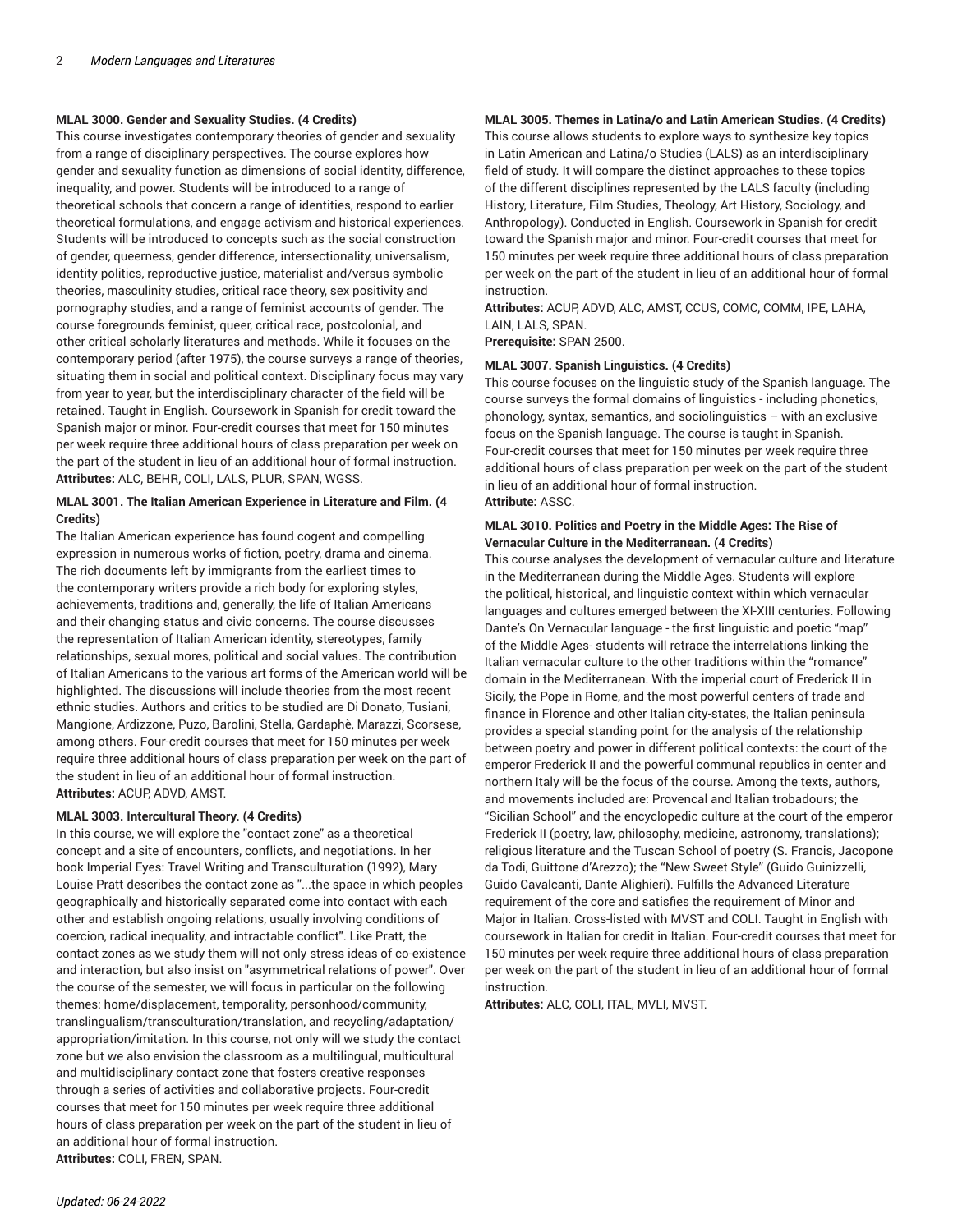#### **MLAL 3012. Medieval Storytelling. (4 Credits)**

In this course, students explore the various forms of literacy that accompany the development of medieval society: chronicles, travel diaries, storytelling, writing practices, and textual culture. The focus is on religious and secular narrative traditions in medieval Italy, from Gregory the Great's Dialogues Novellino to Boccaccio, with comparative readings from other European traditions such as Chaucer and Christine de Pizan. This course is taught in English. Note: Four-credit courses that meet for 150 minutes per week require three additional hours of class preparation per week on the part of the student in lieu of an additional hour of formal instruction.

**Attributes:** ALC, AMCS, COLI, EP3, IPE, ITMA, MVLI, MVST.

**MLAL 3030. Masterpieces of Chinese Film: Theory and Texts. (4 Credits)**

This course provides an introduction to Chinese film, focusing on important genres, directors and movements. We will follow two parallel (often times intersecting) threads throughout the course: "politics of film" as well as "poetics of film." The former explores Chinese film's engaging dialogue with Chinese sociopolitical issues whereas the latter investigates key terms of film theory such as spectatorship, gaze, apparatus theory, and authorship.

**Attributes:** ALC, CNST.

#### **MLAL 3031. Chinese Cultural Concepts. (4 Credits)**

This course introduces students to the complexity and diversity of China and Chinese culture through a range of topics, such as family and kinship, popular religion, women and gender, gift exchange and guanxi networks, economic and social reforms, Maoism, post-Maoism, and globalization. We will approach these issues through anthropological, sociological, and historical texts. This course aims to deepen students' knowledge of contemporary Chinese society and provide them with a nuanced understanding of cultural differences. Conducted in English with English and Mandarin texts in translation. Coursework and readings in Mandarin for credit toward the Mandarin minor. Note: Four-credit courses that meet for 150 minutes per week require three additional hours of class preparation per week on the part of the student in lieu of an additional hour of formal instruction.

**Attributes:** ALC, GLBL.

#### **MLAL 3035. From Rust Belt to Green Belt: Germany's Ruhr Area. (4 Credits)**

This course will study the rich history of the Ruhrgebiet and its transition from coal and steel to ecology and high tech. It will be offered in cooperation with the University Alliance Ruhr and is of interest to students in German, biology, business, environmental studies, history, international studies, urban studies, et al. TAUGHT IN ENGLISH. NO KNOWLEDGE OF GERMAN REQUIRED. Note: Four-credit courses that meet for 150 minutes per week require three additional hours of class preparation per week on the part of the student in lieu of an additional hour of formal instruction.

**Attributes:** ALC, BIOE, HIST, ISEU, URST.

#### **MLAL 3043. Aesthetics and Politics: Modern Chinese Literature. (4 Credits)**

What impact did enlightenment and scientism have on the Chinese mind at the turn of the 20th century? How has it altered the sense of history, self, and the function of literature (the perennially and uniquely human way of understanding and conjuring the world)? This course examines canonical works of fiction, films, and visual materials that span the May Fourth Movement to contemporary China. We begin with Lu Xun's allegory of the iron house and end with Liu Cixin's science fiction novel "The Three-Body Problem," praised by Barack Obama as "wildly imaginative." We explore not only the existential questions of change, trauma, and memory but also the historical questions of developmentalism, technology, and morality, and the tortuous path of China's pursuit of modernity. All readings are in English (students may opt to read in Chinese). No previous knowledge of China or Chinese is required. Note: Four-credit courses that meet for 150 minutes per week require three additional hours of class preparation per week on the part of the student in lieu of an additional hour of formal instruction. **Attributes:** ALC, CNST, COLI, GLBL, INST, ISAS.

#### **MLAL 3045. Women in Chinese Literature and Society. (4 Credits)**

ln this course we will examine issues of gender and representation in the context of Chinese society. We will explore the roles that women have played in China, how women are portrayed in various Chinese texts and genres - poetry short stories and novels, and films - and how Chinese women write about themselves and others. This course is taught inEnglish and no prior knowledge of Chinese is required. Four-credit courses that meet for 150 minutes per week require three additional hours of class preparation per week on the part of the student in lieu of an additional hour of formal instruction.

**Attributes:** ALC, INST, ISAS.

#### **MLAL 3047. Confucianism, Taoism, and Buddhism: Chinese Thought and Literature. (4 Credits)**

This foundational course is an introduction to the three systems of thought in China: Confucianism, Taoism, and Buddhism. A constellation that brings key philosophical texts in conversation with one of the four classics of Chinese literature, this course will survey major texts such as the Analects, Tao Te Ching, Zhuangzi, the Heart Sutra, and the Platform Sutra, and culminate in the fantastical world of Journey to the West, an epic tale populated with monsters. We explore the intersections, interwovenness, and tensions of these three strands of thought as they manifest in the novel and other aesthetic afterlives. All readings are in English. No previous knowledge of China or Chinese is required. Note: Four-credit courses that meet for 150 minutes per week require three additional hours of class preparation per week on the part of the student in lieu of an additional hour of formal instruction.

**Attributes:** ALC, CNST, COLI, GLBL, INST, ISAS.

#### **MLAL 3057. Medieval German Literature: Potions, Passions, Players, and Prayers. (4 Credits)**

This course will introduce students to the rich literary and cultural heritage of Medieval Germany. The texts will all be read in English translation, but we will go over some passages in their original languages in class to catch some of the flavor of the Medieval German. Topics covered will include pre-Christian charms, the epic of the Nibelungs, love poetry, and urban carneval plays. Four-credit courses that meet for 150 minutes per week require three additional hours of class preparation per week on the part of the student in lieu of an additional hour of formal instruction.

**Attributes:** ALC, GERM, MVLI, MVST. **Prerequisite:** GERM 2001.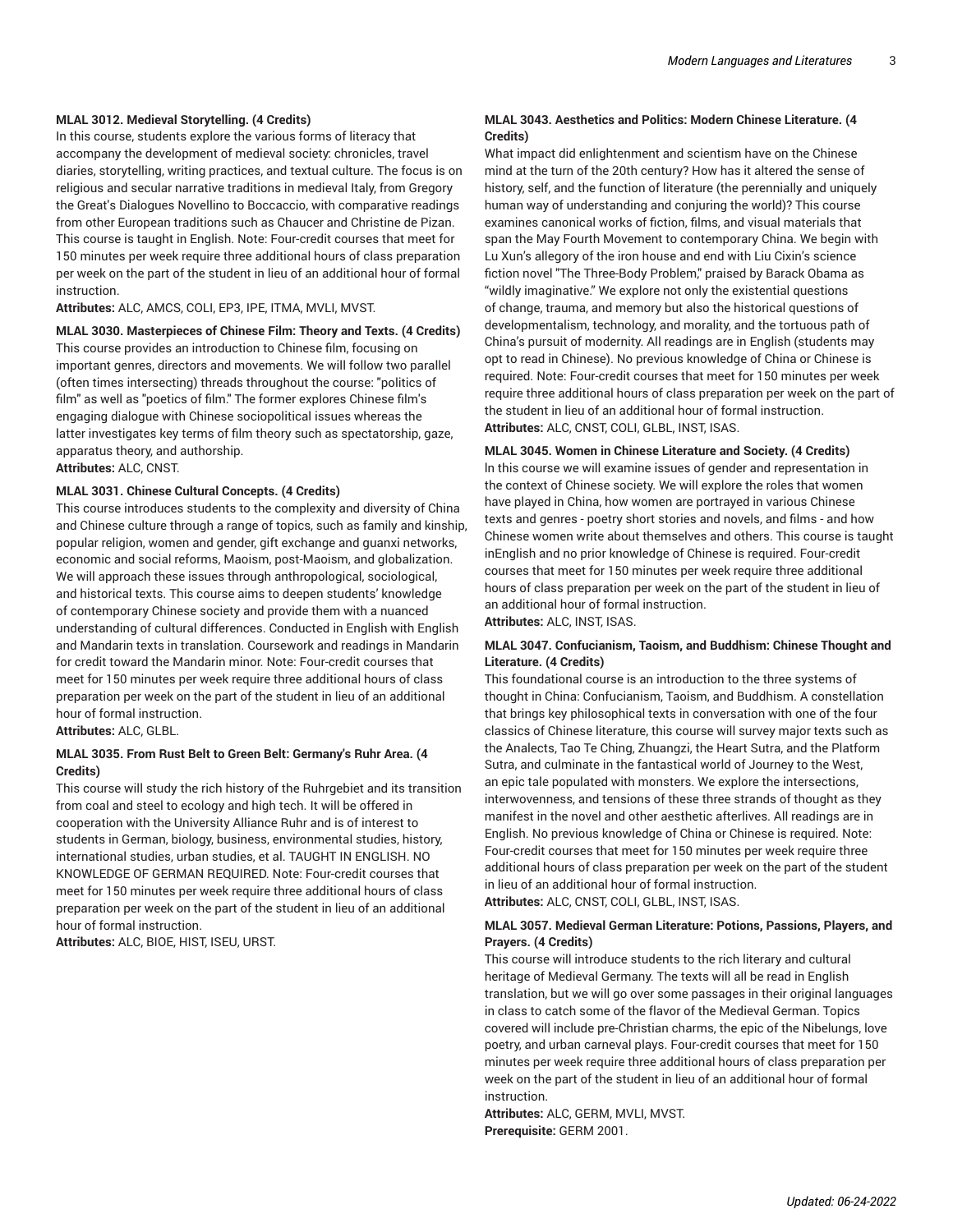#### **MLAL 3059. Gender Benders. (4 Credits)**

This course serves as an introduction to the theme of "German Speaking Gender Icons," and it will investigate constructions of gender identity, histories of embodied differentiation, and "cultural practices" in various German-speaking contexts. The course also aims to take a closer look at lives of gender non-conformists and their relationships to migrant communities. As many left their homes to seek a better future, this course will investigate how gender identities shaped their quests for improved living conditions, which ultimately impacted their respective communities and institutions. Students will engage with historical and theoretical readings by German-speaking authors to promote reflection and critical engagement. They will also create an original research portfolio related to the content of the class. This course is taught in English. Note: Four-credit courses that meet for 150 minutes per week require three additional hours of class preparation per week on the part of the student in lieu of an additional hour of formal instruction. **Attributes:** ALC, COLI.

#### **MLAL 3060. Magic and Reality in Russian Literature. (4 Credits)**

Explores the traditions of Mysticism and the Fantastic in Russian literature. By analyzing magical motifs both as an exploration of the inexplicable and as an artistic means to counter social and ideological oppression, students will develop their understanding of different periods and aspects of Russian, Soviet and Post-Soviet culture. Selected readings include works by Pushkin, Gogol, Dostoevsky, Bulgakov, Petrushevkaya and Pelevin, among others. Conducted in English. Four-credit courses that meet for 150 minutes per week require three additional hours of class preparation per week on the part of the student in lieu of an additional hour of formal instruction. **Attributes:** ALC, INST, ISEU, OCST.

#### **MLAL 3065. Dostoevsky. (4 Credits)**

This course explores the oeuvre of Fyodor Mikhailovich Dostoevsky (1821-1881), one of the greatest Russian novelists and world literature's most insightful psychologists. Select texts include: The Gambler, The Idiot, The Adolescent, The Brothers Karamazov (dubbed by Freud "the most magnificent novel ever written"), several short stories, etc. TAUGHT IN ENGLISH. May count toward Minor in Russian if course work is completed in Russian. Four-credit courses that meet for 150 minutes per week require three additional hours of class preparation per week on the part of the student in lieu of an additional hour of formal instruction. **Attributes:** OCST, RUSS.

#### **MLAL 3067. Dostoevsky and Race in America. (4 Credits)**

Dostoevsky and Race in America is a comparative course that begins with three Dostoevsky novels paired with three great works of American fiction that engage the question of race in America. Michelle Alexander's "The New Jim Crow" is paired with notes from "The House of the Dead," Ralph Ellison's "Invisible Man" with "Notes From Underground," and Richard Wright's "Native Son" with notes from "Crime and Punishment." The course culminates with contemporary American thinkers: Cornel West's readings of Anton Chekhov, Ta-Nehisi Coates's reading of Aleksandr Solzhenitsyn, and hip-hop artist Black Thought's interpretation of "Crime and Punishment" in his song "Dostoevsky." Four-credit courses that meet for 150 minutes per week require three additional hours of class preparation per week on the part of the student in lieu of an additional hour of formal instruction. **Attributes:** ALC, RUSS.

#### **MLAL 3070. Russian Visions: The Interplay Between Russian Literature and Art in Mid-19th/Early 20th Century. (4 Credits)**

This interdisciplinary course explores the interaction between the Russian visual arts and Russian literature during two artistically flourishing periods of Russian and early Soviet history in the nineteenth and twentieth centuries. The first is the rise of the daguerreotype in Russia (and photojournalism shortly thereafter) in conjunction with the rise of the Natural School in Russian literature in the 1840s. The second is the pinnacle of the Russian avant-garde (1917-1932: and visual art from several movements such as Constructivism, Zaum, Russian Cubism and Cubo-Futurism) in conjunction with the brilliant work of dissident Soviet writers during this time. Four-credit courses that meet for 150 minutes per week require three additional hours of class preparation per week on the part of the student in lieu of an additional hour of formal instruction.

**Attributes:** ALC, COLI, ENGL, INST, ISEU, OCST, RUSS.

#### **MLAL 3075. Gender and China. (4 Credits)**

This course provides a survey of issues of gender and sexuality in China, from imperial China to the present through literature, film, ethnography, history, and cultural studies. We will ask questions such as, what was it like to be a woman in late Qing-era China, or during the Cultural Revolution? How was gender formative to the creation of modern China? How are gender and sexuality conceived of in a Chinese cultural context? Note: Four-credit courses that meet for 150 minutes per week require three additional hours of class preparation per week on the part of the student in lieu of an additional hour of formal instruction. **Attributes:** CNST, GLBL, INST, ISAS, MLL, WGSS.

#### **MLAL 3076. Great Russian Minds: Mikhail Bakhtin. (4 Credits)**

Mikhail Bakhtin sculpts psychology, literature, phenomenology, Judeo-Christian theology, class ideology, the history and theory of the novel, and cultural theory into a uniquely humanist philosophy. For Bakhtin, truth is dialogic. Multiplicity and difference thrive in the novel, the perpetually evolving, "unfinalizable," form that allows for the fullest individual and communal expression. We read from "Rabelais and His World," "The Dialogic Imagination," "Problems of Dostoevsky's Poetics," and "Art and Answerability." The scholarship situates Bakhtin's works in their philosophical and theological contexts. All works in English. Russian track available.

**Attributes:** ALC, COLI, RUSS.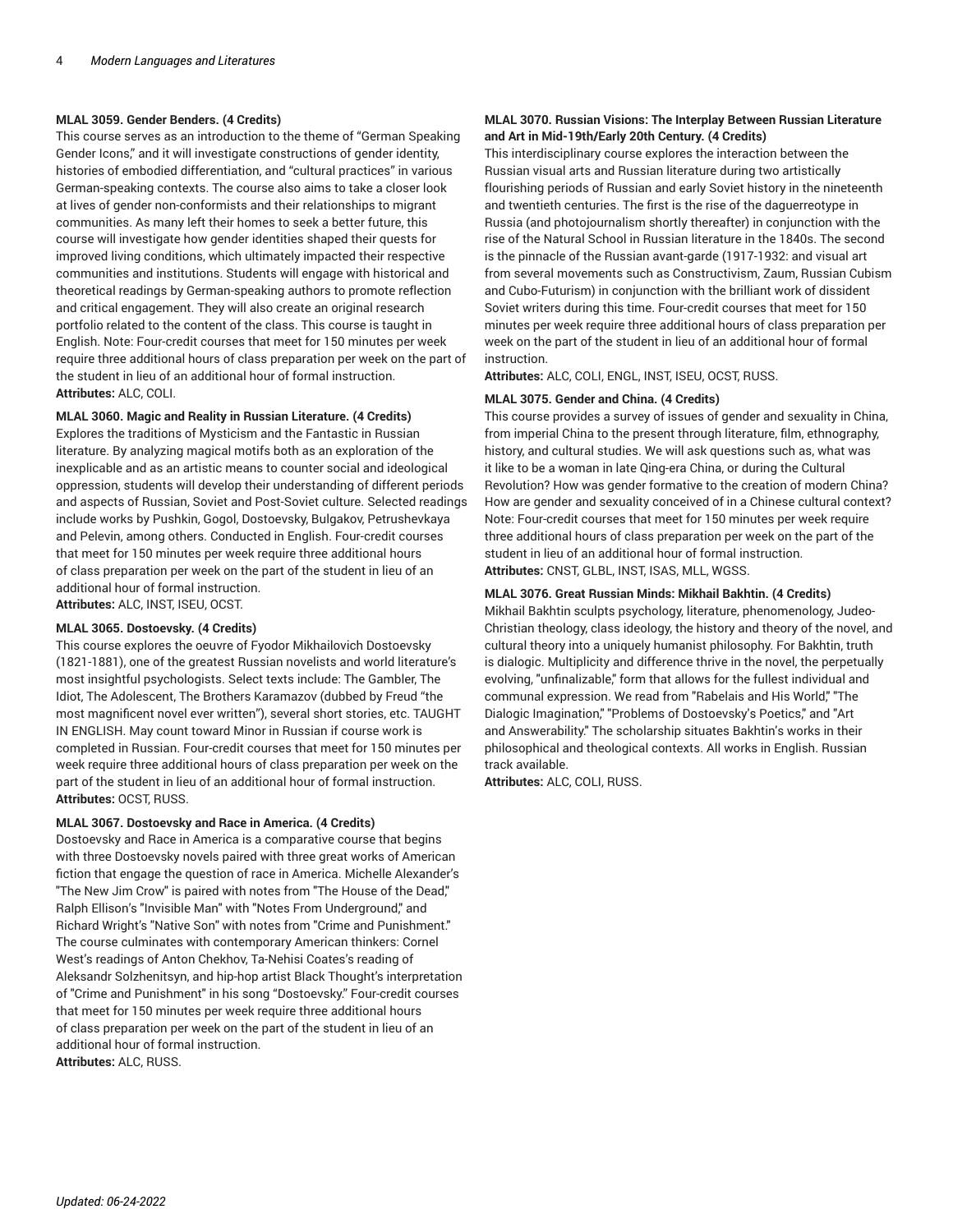#### **MLAL 3080. Tolstoy, Dostoevsky and the Meaning of Life and Death. (4 Credits)**

We will read two works – one large book on Russian family life, one short meditation on death – from each of Russia's two most famous authors: Leo Tolstoy and Fyodor Dostoevsky. We will read Tolstoy's Anna Karenina (1878) and The Death of Ivan Ilych (1886) and Dostoevsky's The Brothers Karamazov (1880) and The Dream of a Ridiculous Man (1877). Tolstoy and Dostoevsky are each profound psychologies and religious philosophers. While Tolstoy masters interpersonal and societal relations, Dostoevsky illuminates the extreme ranges of the human psyche. Tolstoy's Levin in Anna Karenina asks "What is the meaning of life?" and Dostoevsky's Ivan Karamazov struggles to reconcile God's creation with the suffering of innocent children. The two novels were written in close proximity of 4each other and bear fruitful comparisons. Tolstoy's The Death of Ivan Ilych explores the mind of a prestigious court official who is terminally ill. Dostoevsky's The Dream of a Ridiculous Man reveals the story of a man who dreams his own death. These two great authors are often pitted against each other, but Dostoevsky himself described Tolstoy's Anna Karenina as "flawless," and Tolstoy adored Dostoevsky's religious teachings in The Brother's Karamazov expressed through the character of Father Zosima. This course shows how the works of the great Russian writers compliment our understanding of life and death. Four-credit courses that meet for 150 minutes per week require three additional hours of class preparation per week on the part of the student in lieu of an additional hour of formal instruction. Four-credit courses that meet for 150 minutes per week require three additional hours of class preparation per week on the part of the student in lieu of an additional hour of formal instruction.

**Attributes:** ALC, COLI, OCST.

#### **MLAL 3085. The Russian Icon in Literature, Theology, Avant Garde Art, Film, Music, Museums and Politics. (4 Credits)**

A multimedia modern history of the Russian icon beginning with theological and liturgical background (Lazarev's The Russian Icon: From It's Origins to Sixteenth Century, Flroensky's "Reverse Perspective," as well as modern scholarship of Uspensky's Semiotics of the Russian Icon, and Theology of the Russian Icon), examining how it shaped literature 19th: Chekhov- the St. George and the Dragon as a plot structuring device for a series of short stories); Dostoevsky-selected scenes from Notes From the Dead House, "The Dream of a Ridiculous Man," and The Brothers Karamazov. Then we'll track the icon's dynamic influence on the Russian Avant-garde (Constructivism, Russian Cubism and Suprematism), continuing with it's incorporation into Soviet film (Askoldov and Tarkovsky), and bringing it up to modern times with Putin's repeated use of the Theotokos Icon in photography as a propaganda device. Our course will incorporate a field trip to Rutgers to visit the Zimmerli Museum, a local Russian Orthodox Church, MoMA and Met Breuer. Come contemplate infinity and visit liminal realms. Four-credit courses that meet for 150 minutes per week require three additional hours of class preparation per week on the part of the student in lieu of an additional hour of formal instruction.

**Attributes:** INST, ISEU, OCST, REST, THEO.

#### **MLAL 3090. 100 Years of War and Peace. Revolution in Russia and Soviet Literature: Tolstoy, Bulgakov and Bely. (4 Credits)**

This course explores three masterpieces of Russian and Soviet revolution that reflect the ongoing war and peace of the Russian psyche. We'll begin with Tolstoy's War and Peace (1867), continue with Andrei Bely's Petersburg (1913), and end with Bulgakov's Master and Margarita (1967). Four-credit courses that meet for 150 minutes per week require three additional hours of class preparation per week on the part of the student in lieu of an additional hour of formal instruction. **Attribute:** ALC.

### **MLAL 3095. The Apocalypse Course: Russian and American Revelations. (4 Credits)**

This interdisciplinary course explores the revelatory moment that reverberates through historical and personal time. The course is rooted in John's Book of Revelation according to Russian religious philosophy. Comparative studies include the following: Last Judgement Icons with Michelangelo and Kandinsky's apocalyptic masterpieces; Blok's "The Twelve" and T.S Eliot's "The Hollow Men"; Gogol's "The Portrait" and O'Connor's "The Enduring Chill"; Bulgakov's "Master and Margarita" and Vonnegut's "Slaughterhouse-Five"; Tarkovsky's "Sacrifice" and HBO's "The Leftovers"; Scriabin's Second Symphony and Bob Dylan's "Hard Rain." Fulfills Orthodox Christian minor. Taught in English, Russian track available. Four-credit courses that meet for 150 minutes per week require three additional hours of class preparation per week on the part of the student in lieu of an additional hour of formal instruction. **Attributes:** ALC, COLI, OCST, RUSS.

#### **MLAL 3100. History of Language. (4 Credits)**

This course examines the change of language structure through time. Special attention is paid to language contact and the socio-historical contexts that created language changes as well as the syntactic and phonological rule systems that govern language change. Note: Four-credit courses that meet for 150 minutes per week require three additional hours of class preparation per week on the part of the student in lieu of an additional hour of formal instruction. **Attribute:** LING.

#### **MLAL 3110. Anti-Racist Pedagogy. (4 Credits)**

Striving to embody anti-racist practices, this course will systematically examine materials, activities, and practices used in language classes offered by the Department of Modern Languages and Literatures. Group members will attend and observe language classes at different levels in the language sequence throughout the semester. They will explore models developed by other institutions across different educational contexts. Informed by their personal experiences and on-the-ground observations, by their discussions and readings, students are tasked with (re)imagining an anti-racist language curriculum that responds to the needs, the fundamental values, and the aspirations of Fordham, particularly as it embarks on its "Educating for Justice" strategic plan. Students and faculty will begin the course by receiving anti-racist training and reading foundational texts in anti-racist and anti-oppression pedagogy. Note: Four-credit courses that meet for 150 minutes per week require three additional hours of class preparation per week on the part of the student in lieu of an additional hour of formal instruction. **Attributes:** CNST, FREN, GERM, ITAL, PJRC, PJST, SPAN.

**MLAL 3116. Social Issues in Italian Literature and Film. (4 Credits)** Focusing on various aspects of visual language and verbal narratives, this course explores in depth the ethical and moral aspects of historical and socio-political events as evidenced in cinematic and literary works by such authors and directors as Fellini, Pirandello, Lampedusa, Visconti, Salvatores, Carlo Levi, Elsa Morante, Sorrentino, and Camilleri, among others. Taught in English. Italian studies majors and Italian minors in the course are expected to complete the readings as well as writing assignments in Italian. Note: Four-credit courses that meet for 150 minutes per week require three additional hours of class preparation per week on the part of the student in lieu of an additional hour of formal instruction.

**Attributes:** ALC, ITAL, ITMO.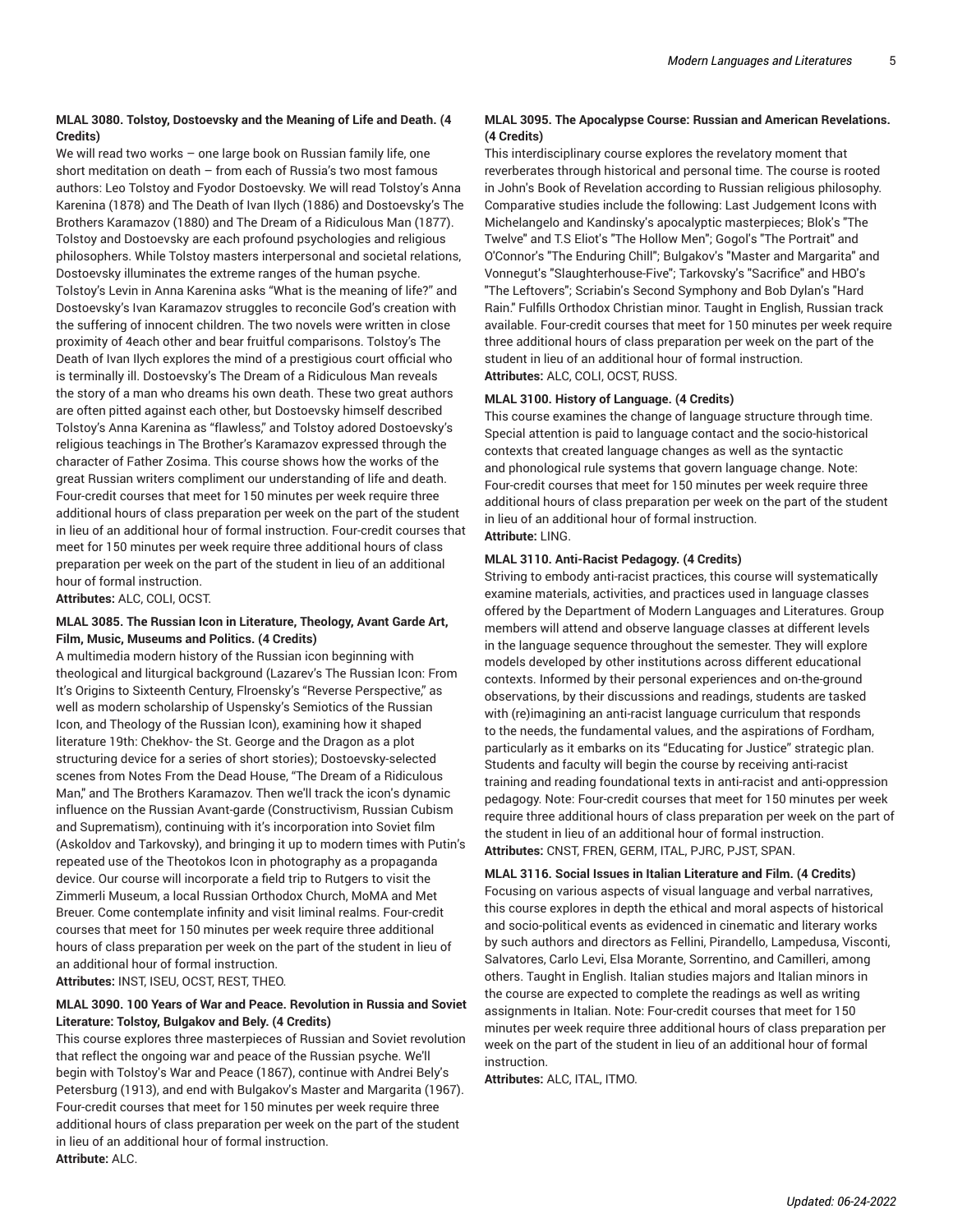#### **MLAL 3200. Machiavelli's Utopia. (4 Credits)**

In this course we will analyze The Prince as well as Machiavelli's creative work (e.g., his theatrical piece The Mandrake Root and his short story Belfagor. By adopting an interdisciplinary approach for the examination of both the historical and the artistic context in which Machiavelli lived, we will address the question of how and why The Prince was misinterpreted by Italian and European intellectuals and humanists of Machiavelli's time, leading to a misperception of many of the text's core ideas in an historical moment in which Europe was steadily transforming itself into a domain of absolutism (we will read Reginald Pole, Innocent Gentillet, Erasmus, Montaigne, among others). We will retrieve the original cultural context in which Machiavelli wrote: a climate of strong limitation of political creativity and liberty, which lead Machiavelli to compose The Prince (1513 ca.) inspired by an utopian desire for a new leader who could reconcile all the contradictions of Italy. Course taught in English. Coursework in Italian for credit in Italian. Four-credit courses that meet for 150 minutes per week require three additional hours of class preparation per week on the part of the student in lieu of an additional hour of formal instruction. **Attributes:** ALC, COLI, ITAL.

#### **MLAL 3202. Ariosto to Galileo: The Invention of Modernity in Renaissance Italy. (4 Credits)**

Ariosto and Galileo represent two chronological ends of a revolutionary intellectual period in the Italian Renaissance culture. Between the years 1516 (date of the first edition of Ariosto's Orlando Furioso) and 1610 (date of edition of Galileo's Sidereus Nuncius), Italian civilization contributed significantly to the shaping of a new idea of reality. The course is dedicated to the study of this particular period in which masterpieces such as the Furioso, Torquato Tasso's pastoral poem Aminta, and his epic poem Jerusalem Delivered, as well as Galileo's works (Sidereus Nuncius, Copernican Letters, Dialogue Concerning the Two Chief World Systems) become the founding texts of a new realism that questioned and distrusted appearances and, by doing so, prepared the intellectual background where Galileo could develop his new scientific method and discover intellectual models useful for his innovative comprehension of the natural world (with strong implications about the separation of theology and science). Recent scholarship insists on the deep influence that literary humanism had on Galileo's mind who, no surprise, was a reader, a writer of literature and also a literary critic (for example he wrote about Ariosto and also an incomplete commentary on Tasso's Jerusalem). The course is therefore dedicated to the study of the relationship of literature to the History of Science with close reading of the above mentioned works and also following an interdisciplinary approach devoted to the exploration of the artistic civilization around Ariosto, Tasso, and Galileo. Taught in English with coursework in Italian for credit in Italian. Four-credit courses that meet for 150 minutes per week require three additional hours of class preparation per week on the part of the student in lieu of an additional hour of formal instruction. **Attribute:** ALC.

#### **MLAL 3203. Dante and His Translators. (4 Credits)**

According to the conservative estimates, there are hundreds of translations into English of The Divine Comedy. Which one is the real Dante? Umberto Eco wrote a book on translation entitled Saying Almost the Same Thing. Comparing a few of these translations, such as those of Ciardi, Singleton, and Mandelbaum, may actually reveal aspects and meanings of the original that the translations slightly altered or that may be missing altogether. So which Dante are we reading? How do translations influence interpretations? This course will discuss the various translations as well as theories of translation in or order to deepen our understanding of the Divine Comedy. Taught in English. If you are counting this course towards your Italian major or minor, the coursework must be done in Italian.Four-credit courses that meet for 150 minutes per week require three additional hours of class preparation per week on the part of the student in lieu of an additional hour of formal instruction.

**Attributes:** ALC, ITAL, MVLI, MVST.

#### **MLAL 3210. Islam and Italy. (4 Credits)**

From Medieval Sicily to the Renaissance and the modern world, the involvement of Arab culture in Italy has been both varied and enduring in nature. This course examines interaction between these two cultures from the 900s to today. Four-credit courses that meet for 150 minutes per week require three additional hours of class preparation per week on the part of the student in lieu of an additional hour of formal instruction. **Attribute:** ALC.

#### **MLAL 3250. Culture and Society in Italian Cinema. (4 Credits)**

A study of the social, political, and cultural conditions in Italy from 1945 (post-World War II) to today as interpreted by the visual language of significant film directors such as Rossellini, Visconti, Fellini, Antonioni, and Sorrentino, among others. Taught in English with coursework in Italian for credit in Italian. Four-credit courses that meet for 150 minutes per week require three additional hours of class preparation per week on the part of the student in lieu of an additional hour of formal instruction. **Attributes:** ALC, COLI, ITAL, ITMO.

**Prerequisite:** ITAL 2001 (may be taken concurrently).

#### **MLAL 3300. Literatures and Cultures of Modern Israel. (4 Credits)**

The course will explore major themes in modern Israeli literature, film, art, and popular culture. Among topics discussed will be the social and cultural dynamics of Israeli history and contemporary life, constructions of identity, questions of ethnicity, nationality, gender, war, and conflict, and more. Texts and assignments will be in English. Four-credit courses that meet for 150 minutes per week require three additional hours of class preparation per week on the part of the student in lieu of an additional hour of formal instruction.

**Attribute:** ALC.

#### **MLAL 3307. Germany and Migration. (4 Credits)**

Migrants have played a role in many countries' culture. Germans started coming to the U.S. in the 17th century, and about 17% of Americans have German ancestry. Migrants entered Germany starting around the turn of the 20th century, and today about 21% of Germany's population has a migration background. How do migrants assimilate and learn the language of their new country? What influences do migrants have on a country's culture and language? In the first part of the semester, we will examine the migration of Germans to the United States, and in the second part we will focus on migration into Germany. Taught in ENGLISH. Four-credit courses that meet for 150 minutes per week require three additional hours of class preparation per week on the part of the student in lieu of an additional hour of formal instruction. **Attributes:** ADVD, ALC, AMST, ASSC, COLI, INST, ISEU, ISIN.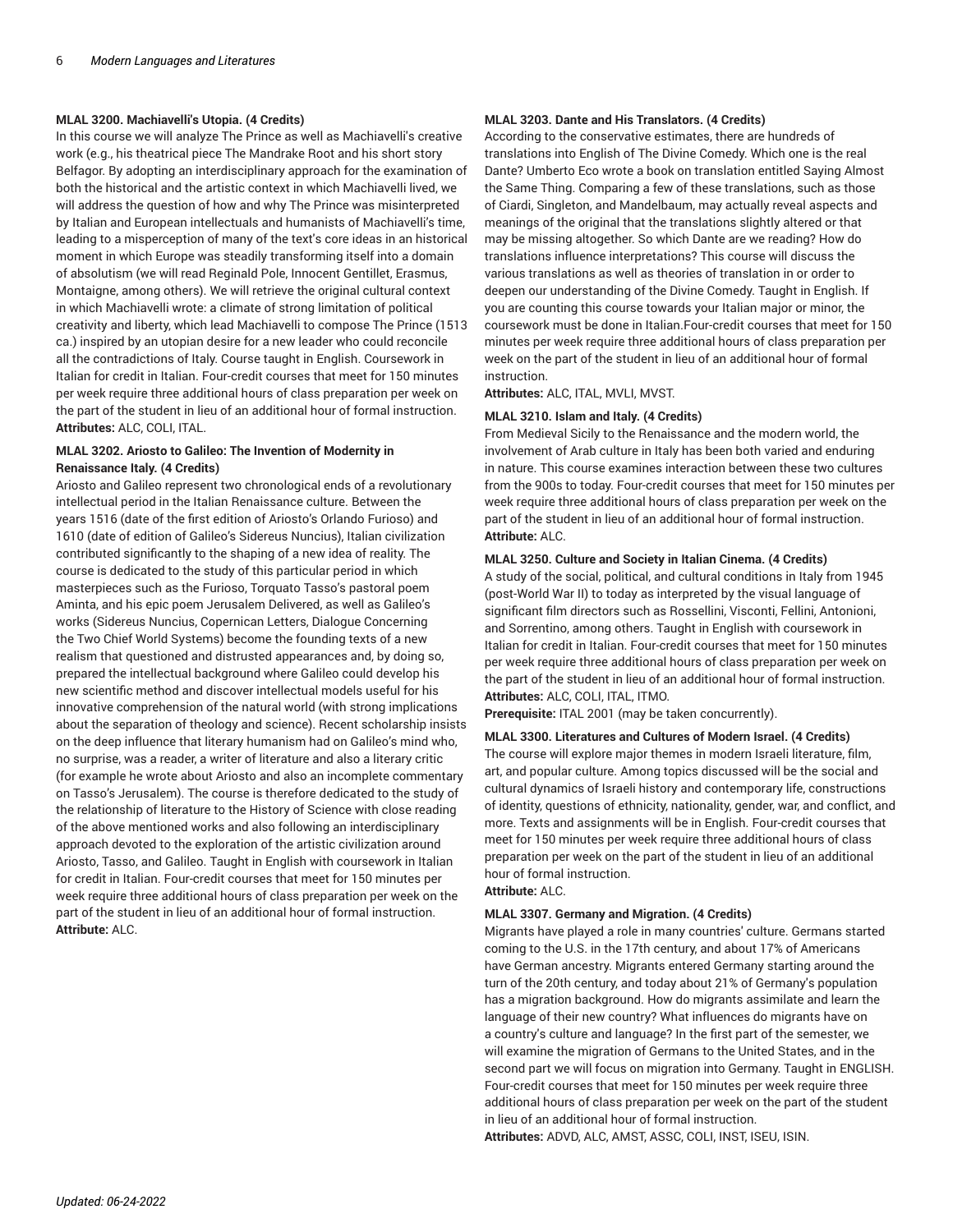### **MLAL 3325. 'The Gatekeepers?' Documentary Cinema in Israel. (4 Credits)**

The course presents a survey of Israeli documentary cinema from the 1940s to the present. Topics covered include: early Zionist documentary, the shadow of the Holocaust, The Occupation, militarism and war, Orthodox Judaism and other minority groups, social protest and its cinematic representation. Four-credit courses that meet for 150 minutes per week require three additional hours of class preparation per week on the part of the student in lieu of an additional hour of formal instruction. **Attributes:** ALC, INST, ISME, JWST.

### **MLAL 3333. Eunuchs, Dwarves and Dragon Ladies: The Universe of Game of Thrones. (4 Credits)**

This course will discuss issues of race, gender, and diversity through the lens of the fictitious universe of "Game of Thrones." The reading will focus on the concept of physical alterity (the monstrous races), sexual practices (incest, bastards, rape), and the series' obsession with blood and bloodlines. The texts supporting the analysis will mostly be medieval: the Nibelungenlied, the Edda, blood charms, Beowulf, Poor Heinrich, plus excerpts from Pliny, Ibn Fadlan, Marco Polo, Abaelard, Beauty and the Beast, et al. Taught in English. No prior knowledge of medieval literature required. Note: Four-credit courses that meet for 150 minutes per week require three additional hours of class preparation per week on the part of the student in lieu of an additional hour of formal instruction. **Attributes:** ALC, ENGL, GERM, MVST, WGSS.

### **MLAL 3350. Promised Land: Israeli Culture Between Utopia and Dystopia. (4 Credits)**

From its inception, Zionism was imbued with utopian energies. Tel-Aviv, the first Hebrew city is named after a utopian novel, Herzl's Altneuland (Old-New Land). The Kibbutz phenomenon is often studied as an example of a concrete, real-life utopia. Since the 1973 October War, however, we have seen also a marked increase in the production of Hebrew literary dystopias, usually depicting the destruction of the Jewish State. This course explores Israeli culture through the prism of utopia/dystopia. Four-credit courses that meet for 150 minutes per week require three additional hours of class preparation per week on the part of the student in lieu of an additional hour of formal instruction. **Attributes:** ALC, INST, ISME, JWST, MEST.

#### **MLAL 3402. Introduction to Russian Drama. (4 Credits)**

this course examines the modern Russian theatrical tradition from the nineteenth century to the present and explores a range of plays that include works by Pushkin, Gogol, Ostrovsky, Chekhov, Bulgakov, Shvarts, Petrushevskaya, Pelevin, Grishkovets, among others. Conducted in English. Four-credit courses that meet for 150 minutes per week require three additional hours of class preparation per week on the part of the student in lieu of an additional hour of formal instruction. **Attributes:** ALC, COLI, INST, ISEU, OCST.

#### **MLAL 3405. Masterpieces of Russian Film. (4 Credits)**

Examining some of the most critically acclaimed works of Russian, Soviet, and post-Soviet cinema, students will gain an insight into a variety of historical, cultural, and social contexts through the creative lens of Dziga Vertov, Sergei Eisenstein, Andrei Tarkovsky, Alexander Sokurov, Kira Muratova, Larissa Shepitko, and other Russian-language directors. The course focuses on analyzing cinematic "texts" through critical watching, reading, thinking, and writing. Taught in English. Four-credit courses that meet for 150 minutes per week require three additional hours of class preparation per week on the part of the student in lieu of an additional hour of formal instruction.

**Attributes:** ALC, COLI, INST, ISEU, OCST.

### **MLAL 3410. Arab Cinema: History and Cultural Identity. (4 Credits)**

This course provides a comprehensive overview of cinema in the Arab world, tracing the industry's development from colonial times to the present. It analyzes the ambiguous relationship with commercial Western cinema, and the effect of Egyptian market dominance in the region. Tracing the influence on the medium of local and regional art forms and modes of thought, both classical and popular, the class shows how indigenous and external factors combine in a dynamic process of "cultural repackaging." We will focus on Iraq, Lebanon, and Palestine while exploring problematic issues such as European coproduction for Arab art films, including their relation to cultural identity and their reception in the region and abroad. Class discussions will be in English. All readings will be in English translation. Four-credit courses that meet for 150 minutes per week require three additional hours of class preparation per week on the part of the student in lieu of an additional hour of formal instruction. **Attributes:** ALC, ARAB, CCUS, COLI, COMC, INST, ISME, MEST.

#### **MLAL 3440. Arabic Literature in English Translation. (4 Credits)**

A survey of Arabic literature from the sixth century A.D. to the present, this course will explore the development of the literary genres of the Arabic canon while keeping a keen (and critical) eye on the political, cultural, religious and social circumstances that have accompanied and, in many cases, given rise to—their development. What is considered literature in the Arabic canon? What is the relationship between literature and politics? What impact has the Quran had on Arabic literature? What is the role of women in the Arabic literary tradition? What kind of dialogue has there been between Arabic and Western literatures? What is commitment in contemporary Arabic literature? Class discussions will be conducted in English. All readings will be translated into English. Note: Four-credit courses that meet for 150 minutes per week require three additional hours of class preparation per week on the part of the student in lieu of an additional hour of formal instruction. **Attributes:** ALC, ARAB, COLI, GLBL, INST, ISME, MEST, MVLI, MVST.

# **MLAL 3442. Arabic Culture and the News Media. (4 Credits)**

The American news media portrays the Arab world as one of endless political upheaval and repression, with a culture shaped strictly by Islam. This course broadens students' understanding of contemporary Arab societies through the study of Arab TV/radio/print/internet news as well as propaganda and cartoons from government-run outlets, national-resistance activists, democracy-promoting movements, and even jihadists. In this course, the news is used to investigate cultural issues—including authority and decision-making, religion, gender, and family dynamics—in Arab societies as well as to explore American-Arab relations. Through a study of media, students can compare Arab culture as portrayed by American media and American culture to how it is portrayed by the media in the Arab world. This class is conducted in English, with materials in English or Arabic with English subtitles. Four-credit courses that meet for 150 minutes per week require three additional hours of class preparation per week on the part of the student in lieu of an additional hour of formal instruction.

**Attributes:** ACUP, ADVD, ALC, AMST, ARAB, COLI, INST, ISIN, ISME, MEST.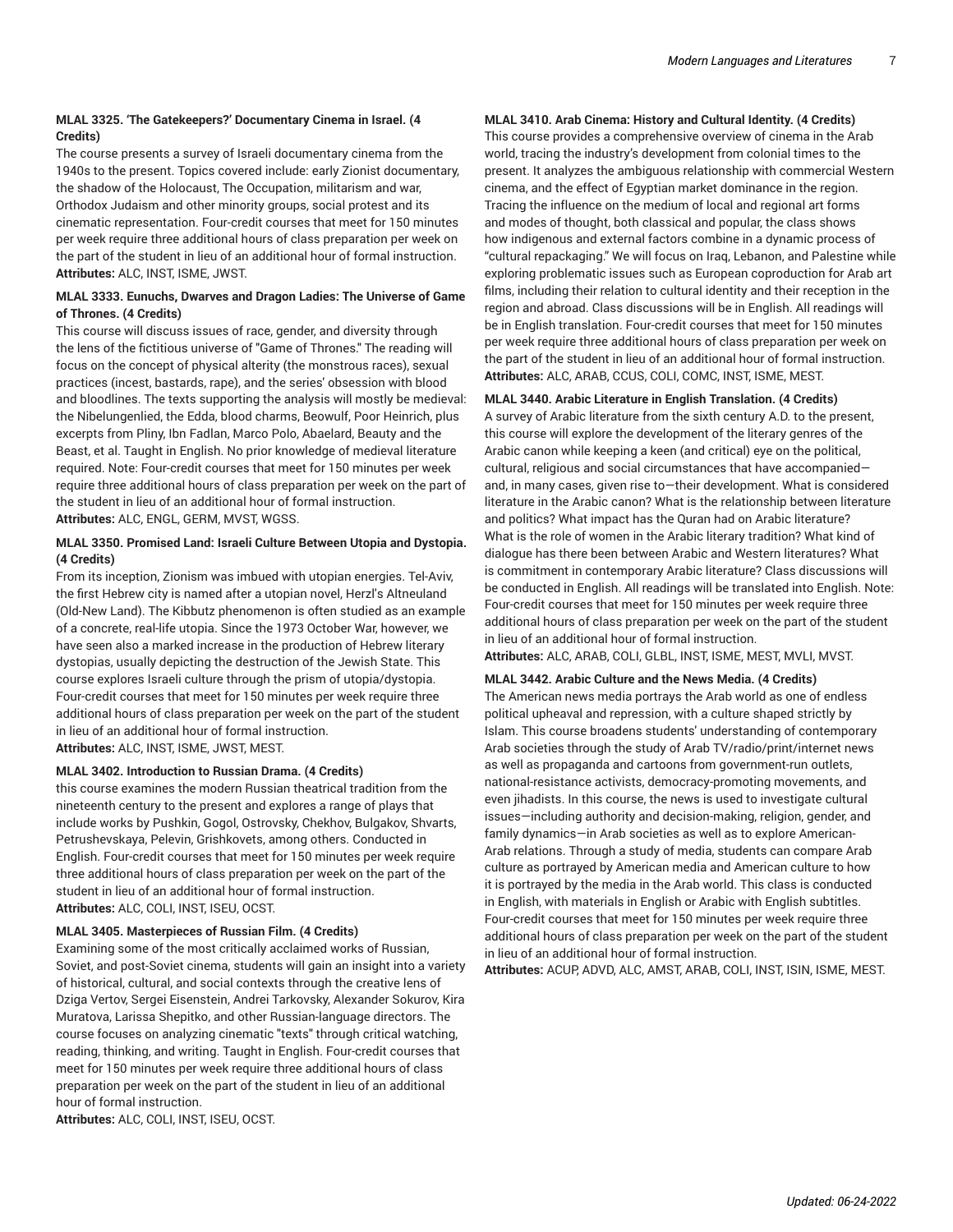#### **MLAL 3450. The Arab Spring in Arabic Literature. (4 Credits)**

A survey of Arabic literature from 2011 to the present, this course will explore the development of the literary genres of the Arab Spring in the Middle East. What is the relationship between literature and politics? We will read short stories, poetry, graphic novels, blogs, and the Facebook pages of prominent literary and social figures, redefining and modernizing the notion of what is literature in order to work out whether the revolution could have been predicted and how it took place. Class discussions will be in English. All readings will be in translated into English. Four-credit courses that meet for 150 minutes per week require three additional hours of class preparation per week on the part of the student in lieu of an additional hour of formal instruction.

**Attributes:** ALC, ARAB, COLI, INST, ISME, PJRC, PJSJ, PJST.

**MLAL 3474. The Arab Israeli Conflict: Cultural Perspectives. (4 Credits)** The Arab-Israeli conflict is one of the longest and most controversial conflicts in the world. Through careful analysis of Israeli literature and film, this course provides a nuanced cultural and political history of Arab-Israeli relations. Our texts emphasize the dialectic relationship between art and politics, representation and history, as well as aesthetic and ethics. The course thus explores the effect of art on politics, and the effect of politics on art. Specifically, we examine how art is instrumental in producing 1) "imagined communities" with stable national identities and 2) political resistance that disrupts these hegemonic metanarratives. We also consider the internal dynamics of Israeli society as represented in literature and film, especially tensions between the Jewish-Arab, Ashkenazi-Mizrahi, and religious-secular communities. By analyzing canonical and more contemporary stories, poems, and films (including those by S. Yizhar, Amos Oz, Said Kashua, Mahmoud Darwish, among others) we explore the dialectic between art and politics in Israeli society since 1948.

**Attributes:** ALC, COLI, INST, ISME, JWST, MEST.

#### **MLAL 3475. Oppositional Thought in Islamic Literature. (4 Credits)**

This class will explore various schools of thought and practice in Islamic liteature. Works will range from the writings of early Islamic scholars like Al-Ashari, Mutazila, Al-Ghazali, and Rumi to the resurgence of the literalist approach to Islamic scripture in the contemporary Arab world. The course will be taught in English. Four-credit courses that meet for 150 minutes per week require three additional hours of class preparation per week on the part of the student in lieu of an additional hour of formal instruction. **Attributes:** ALC, ARAB, COLI, INST, ISME.

#### **MLAL 3492. Climate Change and Sustainable Development in the Francophone World. (4 Credits)**

This course will examine how climate change is affecting societies, cultures, and economies in the Francophone world, with a focus on Africa. Through case studies, we will explore the challenges of environmental transformations and the solutions proposed, both by the international community and by local populations. We will examine debates surrounding solutions to climate change, as well as related issues including water scarcity, food insecurity, migration, conflict, and urbanization. Course taught in English. Four-credit courses that meet for 150 minutes per week require three additional hours of class preparation per week on the part of the student in lieu of an additional hour of formal instruction.

**Attributes:** ANTH, ENST, ESHC, FRAN, FRMO, GLBL, HPSE, HUST, PJEN, PJST.

#### **MLAL 3500. Writing Under German Censorship: A Culture of Banned Books. (4 Credits)**

This course examines the politics of censorship of literature in German society during the twentieth century. Books, articles, pamphlets, and magazines have been classified threatening to the regime, they have been seized from libraries and bookstores across Germany, they have been burned on bonfires during nighttime parades, and they were eliminated from all media. Writers and creators have been infiltrated and observed, fined, jailed, tortured or killed in the name of governmental censorship. We will examine a range of systems and orchestrated campaigns of censorship of the Nazi regime aswell as the government of the former German Democratic Republic. We will look at the implementation of censorship, and we will read important authors who have been banned or self-censored within the larger context of twentieth-century Germany. Taught in English. Note: Four-credit courses that meet for 150 minutes per week require three additional hours of class preparation per week on the part of the student in lieu of an additional hour of formal instruction. **Attributes:** ALC, GERM, INST, ISAS.

#### **MLAL 3504. Study Tour: Berlin Tales: Germany's Kiez. (4 Credits)**

This course will take us on a journey-a journey that will start in the urban sphere of New York City in a classroom reading historical texts and cultural narratives on the metropolis Berlin. But during Spring Break 2012, we will also have a truly unique opportunity of traveling together to discover the actual streets of Berlin, the center of modernity in Germany itself. We will read authors who present conflicting views and engaging perspectives on four distinct Berlins: The Jewish Berlin of the Weimar Repyblic, Berlin during the Third Reich, the City as the Capital of East Germany, and lastly, Berlin as booming Metropolis of the 21st Century. And together, we will visit Berlin to discover different life styles, the pulse of minorities, and the nostalgic feeling of Ostaglie or present day Berlin. TAUGHT IN ENGLISH. Four-credit courses that meet for 150 minutes per week require three additional hours of class preparation per week on the part of the student in lieu of an additional hour of formal instruction. **Attributes:** ALC, COLI, GERM, INST, ISEU.

#### **MLAL 3515. Food for Thought. (4 Credits)**

This course analyzes literature (in English translation) from Germanlanguage countries that showcases the whole range of food comsumption, from excess, such as in the myth of the Schlaraffenland (The Land of Cockaigne), to starvation as in Franz Kafka's Hungerkünstler (Starvation Artist), and cannibalism (Der Fan by Eckhart Schmidt). The miraculous sustenance provided to saints in their vitae as well as the ultimate inspiration for many of them, the Last Supper, will receive special attention. This course is being developed in collaboration with the Center for Community Engaged Learning and will include the opportunity to volunteer in a local soup kitchen. Four-credit courses that meet for 150 minutes per week require three additional hours of class preparation per week on the part of the student in lieu of an additional hour of formal instruction.

**Attributes:** ALC, GERM, SL.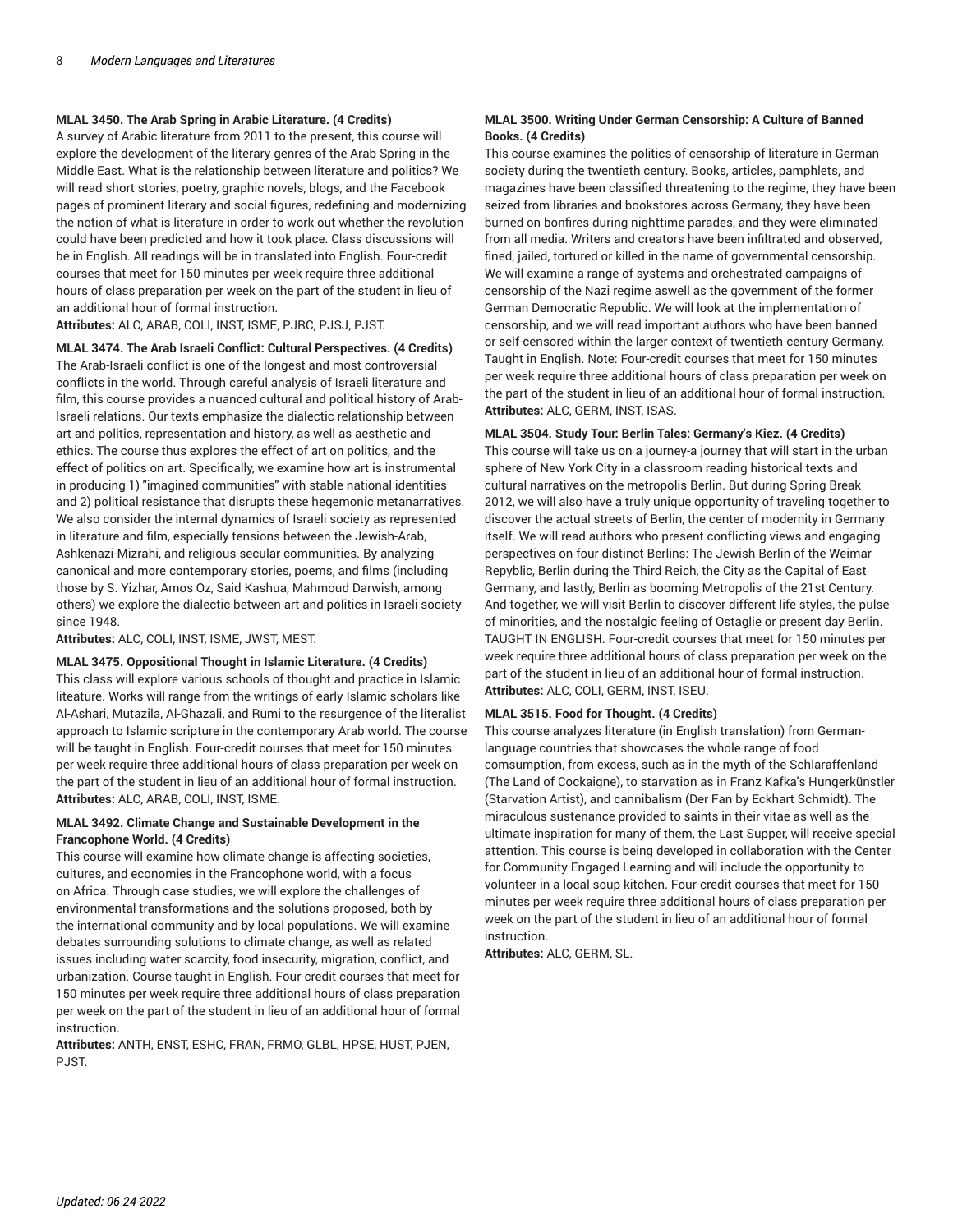#### **MLAL 3525. Cultures of Sexual Dissidence in Latin America. (4 Credits)**

In this course, we will explore an alternative canon of Latin American and Latinx literary and cultural production, created by and about subjects whose sexualities and genders have been positioned, from the colonial period on, as divergent from the heterosexual and cisgendered "norm." Topics to be covered include theoretical approaches to "queer" studies rooted in the region (and tensions with queerness conceived as a North Atlantic epistemological framework), alliances between radical feminism and LGBTQ movements, debates about the cultural and aesthetic representation of trans people, the pros and cons of political militancy, and the relationship between sexuality and diaspora. Taught in English with Spanish readings in translation. Four-credit courses that meet for 150 minutes per week require three additional hours of class preparation per week on the part of the student in lieu of an additional hour of formal instruction.

**Attributes:** LAHA, LALS, SPAN, WGSS.

#### **MLAL 3535. Building the Ideal City: Ethics and Economics Foundations of Realizable Utopias. (4 Credits)**

This course introduces students to the investigation of the role that economic concepts such as profit, work, utility, and exchange play in defining the ideal city as a realizable political project. Students will explore ethical and economic concepts and their interrelation in the debate on the best form of State and government that developed from antiquity to modern American utopian communities. This course includes texts from various sources - philosophical, theological, juridical, and literary. Through these readings, students will learn how theoretical and practical ideas on the best form of society developed in time and still influence modern political thought. The course also focuses on the impact of the socioeconomic doctrines of the Catholic Church in shaping the idea of a possible, realizable, ideal city. Among the texts and authors included are Plato, St. Augustine, Thomas Aquinas, Dante, Boccaccio, Thomas More, Leon Battista Alberti, Tommaso Campanella, Francis Bacon. Taught in English with coursework in Italian for credit in Italian. Note: Four-credit courses that meet for 150 minutes per week require three additional hours of class preparation per week on the part of the student in lieu of an additional hour of formal instruction. **Attributes:** ACUP, ALC, AMST, APPI, ASHS, ASRP, INST, ISIN, ITAL, ITMO, MVPH, MVST.

#### **MLAL 3600. Women's Voices in German and Austrian Literature. (4 Credits)**

This course focuses on the role of women in German and Austrian society in particular on literary and theoretical texts produced by women in the nineteenth, twentieth, and twenty-first centuries. To articulate their ideas and to establish themselves on a public stage, women writers have used different forms of expression over the course of time such as letters, diaries, poems, novellas, political pamphlets, theoretical articles, dramas and essays. We will study the different genres by exploring questions of gender, authorship, personal, national and transnational identities, and the politicization of the private sphere within the cultural context of Germany and Austria. By analyzing literary texts of authors like Lou Andreas-Salome , Else Lasker-Schuler, Anna Seghers, Ingeborg Bachmann, Marlen Haushofer, Monika Maron, Herta Muller and Julia Franck and drawing on visual arts, film, and feminist theory, we will still situate German-speaking women writers with a global context. Topics to be considered in relation to the literary texts are women as writers and artists, sexuality and bodies, friendship and intimacy, politics and political activism, as well as writing and identities. TAUGHT IN ENGLISH. Four-credit courses that meet for 150 minutes per week require three additional hours of class preparation per week on the part of the student in lieu of an additional hour of formal instruction. **Attributes:** ALC, COLI, GERM, INST, ISEU, WGSS.

#### **MLAL 3607. Topics in Multilingualism. (4 Credits)**

This course discusses the historical and contemporary underpinnings of multilingualism in the globalized world. The course content includes discussion of empirical social and cognitive research on multilingualism as well as multilingual language education and policy. Four-credit courses that meet for 150 minutes per week require three additional hours of class preparation per week on the part of the student in lieu of an additional hour of formal instruction.

**Attributes:** ASSC, GLBL, INST, ISIN, LALS.

#### **MLAL 3624. Music and Nation in the Arab World. (4 Credits)**

Though music is a domain of individual expression, it may alos reflect or respond to social, cultural and historic influences of a time and place. This course explores the ways in which music acts as an exprssion of national identity in the Arab world. It considers this relationship in a region where the idea of nation has multiple meanings, and where conflicting factors such as regional diversity and the notion of pan-Arabism exists. Specifically, the course focuses on how particular types of music, including the Aleppian, Waslah, Al-Qasida al-ghinaiy, and Al-Muwashah, have affected the development and embodiment of national identity in the 20th century. Course materials are presented in English, however students of Arabic language are encouraged to Four-credit courses that meet for 150 minutes per week require three additional hours of class preparation per week on the part of the student in lieu of an additional hour of formal instruction.

**Attributes:** ALC, ARAB, COLI, INST, ISME, MEST, PJRC, PJST.

#### **MLAL 3701. Villains, Vamps and Vampires: An Introduction to German Cinema. (4 Credits)**

Film is a powerful art form and means of communications. The messages embedded in the mesmerizing images often escape us, and we miss the opportunity to understand something about the culture that produced it. With this class we will attempt to explore 20th – and 21st Century ideas and concepts of German identity, culture, history and politics through German film analysis and readings around the topics and genres of villains, vamps and vampires. Each of these genres deal with our most primal nature and its fears: our nightmares, our vulnerability, our alienation our revulsions, our terror of the unknown, our fear of death, our loss identity, and last but not least our often ambiguous relationship to power and sexuality. With this course we intend to read German Cinema through these genres from its inception in the 1890's until the present. It includes an examination of early expressionist and avant-garde films from the classic German cinema of the Weimar era, fascist cinema, postwar rubble films, New German Cinema from the classic German Cinema from the 1970's, post 1989 heritage films as well as 21st Century German Films. TAUGHT IN ENGLISH. Four-credit courses that meet for 150 minutes per week require three additional hours of class preparation per week on the part of the student in lieu of an additional hour of formal instruction.

**Attributes:** ACUP, ADVD, ALC, AMST, ASAM, COLI, GERM, INST, ISEU, WGSS.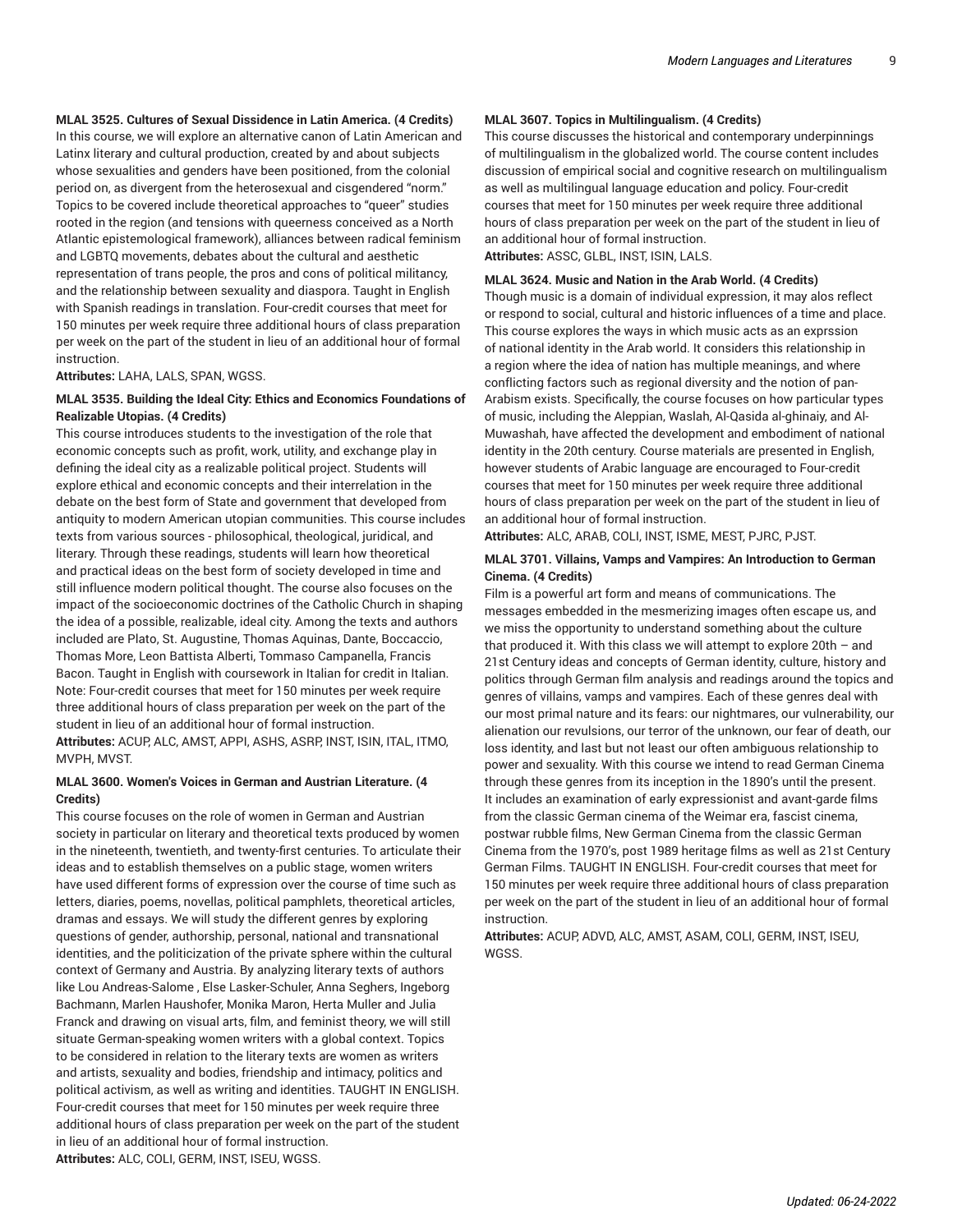#### **MLAL 3710. Fin-De Siecle Vienna: Klimt, Cafes, and Cemeteries. (4 Credits)**

Vienna at the turn of the 19th to the 20th century was an important center for intellectuals, artists, architects, the opera and literature as well as the sciences not only for Austria, but for the rising movement of Modernism in Europe at large. In Vienna, this intellectual ferment was played out less in universities or elite salons but rather in the cafes and artist studios of their time. There, the Viennese celebrated life and pleasure but also concerned themselves with death quite happily; they sing and write about it, play with it and build monuments to it. This course will examine various aspects of the Viennese contribution to the birth of Modernism and address the most important authors and artists of their time. We will discuss Jugendstil and Impressionism, the architecture of Adolf Loos and Otto Wagner, authors like Arthur Schnitzler, Robert Musil, and Hugo von Hofmannsthal, and give an introduction to the psychoanalysis of Sigmund Freud, whose "Interpretation of Dreams" and "Studies on Hysteria" left their mark on the period. But most excitingly of all during spring break, we will also have the unique opportunity of traveling together to discover the actual streets of Vienna, visit the "Zentralfriedhof" and marvel at Gustav Klimt's "Beethovenfries" at the "Wiener Secession". Taught in English. Note: Four-credit courses that meet for 150 minutes per week require three additional hours of class preparation per week on the part of the student in lieu of an additional hour of formal instruction.

**Attributes:** ALC, GERM, INST, ISEU.

#### **MLAL 3800. Cloisters, Castles, and Kings: Medieval Bavaria. (4 Credits)**

This course will explore Medieval secular and church history as it manifested itself in the literature and culture of Bavaria. Includes a study abroad component. Spring break visit to Regensburg and Munich. Four-credit courses that meet for 150 minutes per week require three additional hours of class preparation per week on the part of the student in lieu of an additional hour of formal instruction. **Attributes:** ALC, COLI, GERM, MVST.

# **MLAL 3820. Memory and Identity in Modern Italy. (4 Credits)**

This course focuses on the historical and cultural process of nation building in the 19th- and 20th-century Italy. Particular attention will be paid to the formation and conceptualization of an Italian national identity as presented or questioned in literary works by Bufalino, Consolo, Levi, Morante, Sciascia and Tomasi di Lampedusa, and films by Blasetti, Rossellini, Scola, the Taviani brothers and Visconti. Conducted in English. Four-credit courses that meet for 150 minutes per week require three additional hours of class preparation per week on the part of the student in lieu of an additional hour of formal instruction. **Attributes:** ALC, COLI.

#### **MLAL 3822. The Arabian Nights. (4 Credits)**

This course will examine the cycle of stories, known as the Arabian Nights or 1001 Nights. In the first half of the course we will read some of the major tale cycles and study the relevant historical and cultural contexts. In the second half of the course we will consider a number of adaptations- novels, plays, and films- that have been inspired by the Nights. Class discussion will be in English. All readings will be in English and in Englsih Translation.] Four-credit courses that meet for 150 minutes per week require three additional hours of class preparation per week on the part of the student in lieu of an additional hour of formal instruction. **Attributes:** ALC, ARAB, COLI, MEST.

#### **MLAL 3993. Advanced Spanish Immersion in Granada. (3 Credits)**

Students will take an upper-level content course at the University of Granada and engage in a number of cultural excursions within Granada, a recognized World Heritage Site by UNESCO and one of the most beautiful cities in the world and a center of flamenco culture. Students will also participate in two short trips to Sevilla and Córdoba. All course activities are organized by the instructors who also supervise the academic progress of students and comment on their weekly reflections. Note: Only participants in Fordham in Granada can register for this class. **Attribute:** ALC.

**Prerequisite:** SPAN 2001.

#### **MLAL 3999. Tutorial. (3 Credits)**

Independent research and reading with supervision from a faculty member.

#### **MLAL 4005. Queer Theory and the Americas. (4 Credits)**

Drawing from the often divergent traditions of Anglo and Hispanic America, this course will take an interdisciplinary approach to queer methodologies for cultural and literary studies. Students will encounter foundational queer theoretical texts (both historical and contemporary) as well as novels, plays, and films, and will explore, for themselves, what queerness means and does. Four-credit courses that meet for 150 minutes per week require three additional hours of class preparation per week on the part of the student in lieu of an additional hour of formal instruction.

**Attributes:** ACUP, ADVD, AMST, ASHS, COLI, ICC, WGSS.

#### **MLAL 4006. Dante's Cosmos: Medieval Science, Theology, and Poetry in the Divina Commedia. (4 Credits)**

This course investigates Dante's cosmos in the Divine Comedy through medieval science, theology, and poetry. Disentangling the context of the Comedy from Dante's encyclopedic culture through reading in the disciplines of his time will lead students to a deeper comprehension of the multidimensionality of Dante's universe than is possible through any singular disciplinary. The course will broaden students' perception of the medieval cosmos in contrast with contemporary notions of cosmology. Taught in English with readings in Italian and English translation. Coursework in Italian for Italian majors and minors. Four-credit courses that meet for 150 minutes per week require three additional hours of class preparation per week on the part of the student in lieu of an additional hour of formal instruction.

**Attributes:** COLI, ICC, IPE, MVLI, MVST.

#### **MLAL 4007. Oral History, Literature & Film. (3 Credits)**

This course will examine the interdisciplinary ways in which oral history, film, and literature reconstruct historical knowledge. We will examine stories of the massacre at the Fosse Ardeatine and of Jewish life in Fascist Italy through an analysis of oral history interviews, documentary and realist films, and literary memoir. In addition to honing skills in critical reading, listening, and viewing, we will also explore how individual and collective memories shape public knowledge and explore the implications of widespread digitization and open access. Throughout the course, students will interrogate ongoing processes of meaning-making and develop an interdisciplinary methodology for researching and working with oral and written sources.

**Attributes:** COMC, ICC.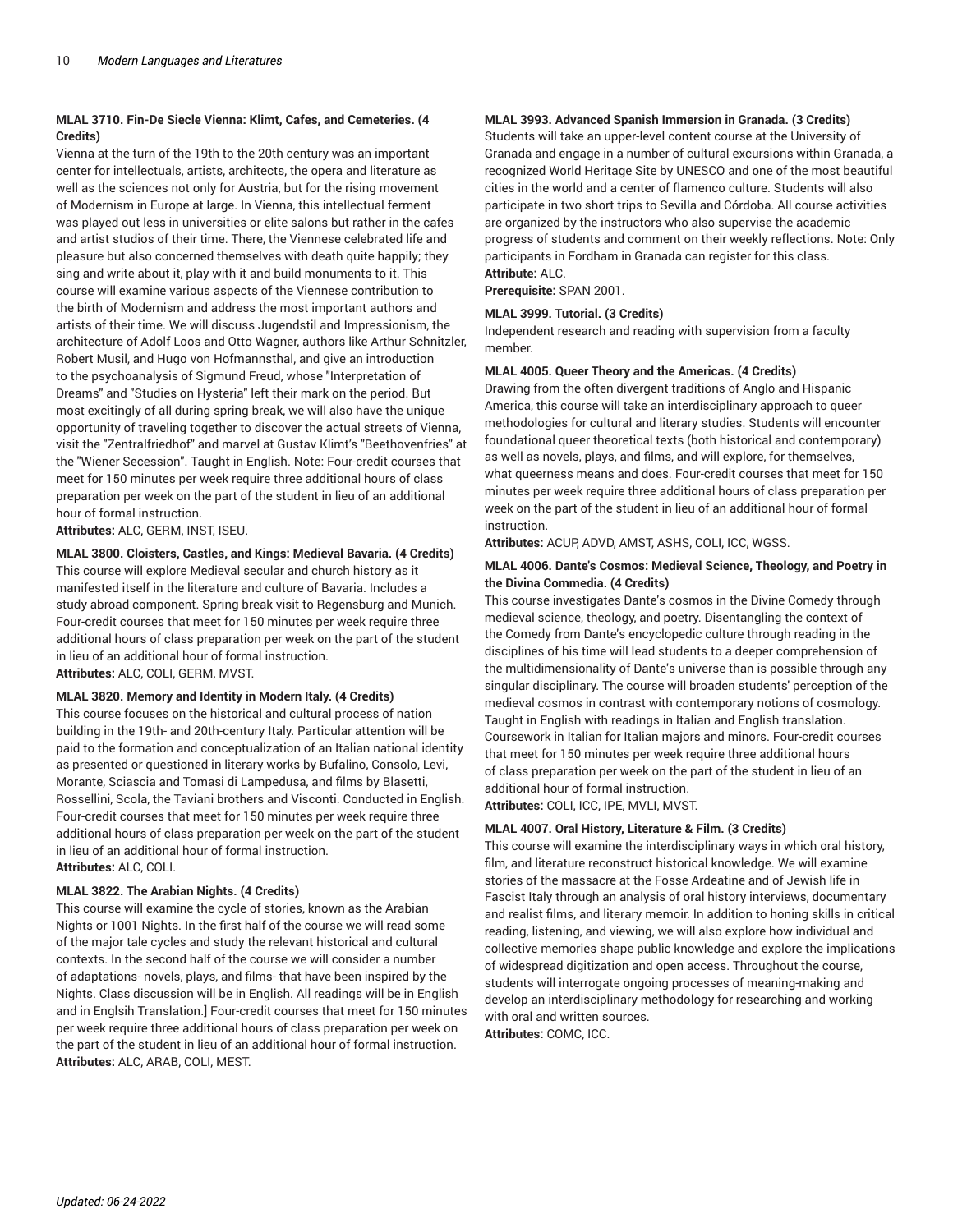#### **MLAL 4010. Anni Di Piombo/Years of Lead: Culture, Politics, and Violence. (4 Credits)**

The period from the late 1960s to the early 1980s in Italy, known as "anni di piombo" or years of lead, was characterized by intense social and political unrest, and terrorist activities. The 1969 bombing in Piazza Fontana in Milan and the 1980 bombing of the train station in Bologna serve as the tragic bookends of a decade of political violence culminating in the kidnapping and murder of Aldo Moro by the Red Brigades in 1978. In this course, we will study these years by closely examining the cultural production of the time – literature, film and other media. We will pay particular attention to the social and political motivations underlying extremist activism, both left- and right-wing, as represented in literature and the popular press, and to writers', filmmakers' and intellectuals' diverse responses to politically motivated violence, whether to criticize the terrorists themselves or to question the state-sponsored "strategy of tension". We will also discuss the ways in which these experiences have been revisited and reimagined in recent years, and their relevance for today's Italy. Taught in English with texts in Italian and English translation. Coursework in Italian for credit toward the Italian major or minor. Four-credit courses that meet for 150 minutes per week require three additional hours of class preparation per week on the part of the student in lieu of an additional hour of formal instruction. **Attributes:** COLI, EP4, ITAL, VAL.

#### **MLAL 4011. Anni Di Piombo/Years of Lead: Culture, Politics, and Violence. (4 Credits)**

The period from the late 1960s to the early 1980s in Italy, known as "anni di piombo" or years of lead, was characterized by intense social and political unrest, and terrorist activities. The 1969 bombing in Piazza Fontana in Milan and the 1980 bombing of the train station in Bologna serve as the tragic bookends of a decade of political violence culminating in the kidnapping and murder of Aldo Moro by the Red Brigades in 1978. In this course, we will study these years by closely examining the cultural production of the time – literature, film and other media. We will pay particular attention to the social and political motivations underlying extremist activism, both left- and right-wing, as represented in literature and the popular press, and to writers', filmmakers' and intellectuals' diverse responses to politically motivated violence, whether to criticize the terrorists themselves or to question the state-sponsored "strategy of tension". We will also discuss the ways in which these experiences have been revisited and reimagined in recent years, and their relevance for today's Italy. Taught in English with texts in Italian and English translation. Coursework in Italian for credit toward the Italian major or minor. Four-credit courses that meet for 150 minutes per week require three additional hours of class preparation per week on the part of the student in lieu of an additional hour of formal instruction. **Attributes:** COLI, EP4, IPE, ITMO, VAL.

### **MLAL 4016. Rewriting the Mediterranean (20th and 21st Centuries). (4 Credits)**

Historically the Mediterranean has been a region where different ethnicities, cultures and religions have emerged, dissolved or coexisted. The enduring encounter of East and West, North and South on its shores and in its waters, however, has been far from peaceful. In this seminar, we will discuss contemporary writers and intellectuals from the Mediterranean, who build on the rich artistic heritage and vital cultural traditions of the region to confront the legacy of centuries-old political and religious divisions. We will analyze the modern construction of the ideas of "Mediterranean culture" and "Mediterranean identity" in the current post-national context by examining fiction and essays by Vincenzo Consolo, Assia Djebar, Juan Goytisolo, Amin Maalouf, Orhan Pamuk and Abraham B. Yehoshua, among others. By telling stories set in the Southern and Eastern Mediterranean – from Italy and Spain to Turkey, Israel and the Middle East – these writers reimagine early civilizations and recast their histories in the present to critique modernity's narratives of socio-economic and political control, cultural domination and religious exclusion, and offer novel forms of cultural production and critical practice fostering cross-cultural interaction and intercultural understanding. We will conduct our analyses within the conceptual frameworks provided by historians Fernand Braudel, Iain Chambers, David Abulafia and Ian Morris, anthropologist Talal Asad, sociologists Franco Cassano and Edgar Morin, economist Serge Latouche, literary scholar Predrag Matvejevic, and cultural critic Edward Said. Four-credit courses that meet for 150 minutes per week require three additional hours of class preparation per week on the part of the student in lieu of an additional hour of formal instruction. **Attributes:** INST, ISEU, ISIN, ISME, ITAL, MEST, OCST, PJRC, PJST.

#### **MLAL 4100. Speaking For/As the Other. (4 Credits)**

What are the implications of giving voice to those who are "voiceless"? This course explores the role of writing and speaking during the encounter of black, Indian, mestizo and Hispanic cultures in Latin America and Latina/o United States. By examining these cultural encounters, the course examines the political and ethical implications of speaking for and as the other. Conducted in English with texts in Spanish and English translation. Coursework in Spanish for credit toward the Spanish major and minor. Four-credit courses that meet for 150 minutes per week require three additional hours of class preparation per week on the part of the student in lieu of an additional hour of formal instruction. **Attributes:** COLI, EP4, IPE, LAHA, LALS, SPAN, VAL, WGSS.

#### **MLAL 4347. Latinos: Fact and Fiction. (4 Credits)**

This course uses an interdisciplinary approach to examine the experiences of Latin Americans and Latinos. It employs literature and history to introduce students to the benefits of using multiple ways of acquiring knowledge. It then relies on other academic areas such as art and sociology to reinforce its interdisciplinary. As a capstone course, it allows students to incorporate disciplines from their own academic foundation. It covers topics such as politics, social justice, race, gender, and identity. Four-credit courses that meet for 150 minutes per week require three additional hours of class preparation per week on the part of the student in lieu of an additional hour of formal instruction. **Attributes:** ADVD, AMST, GLBL, ICC, LALS.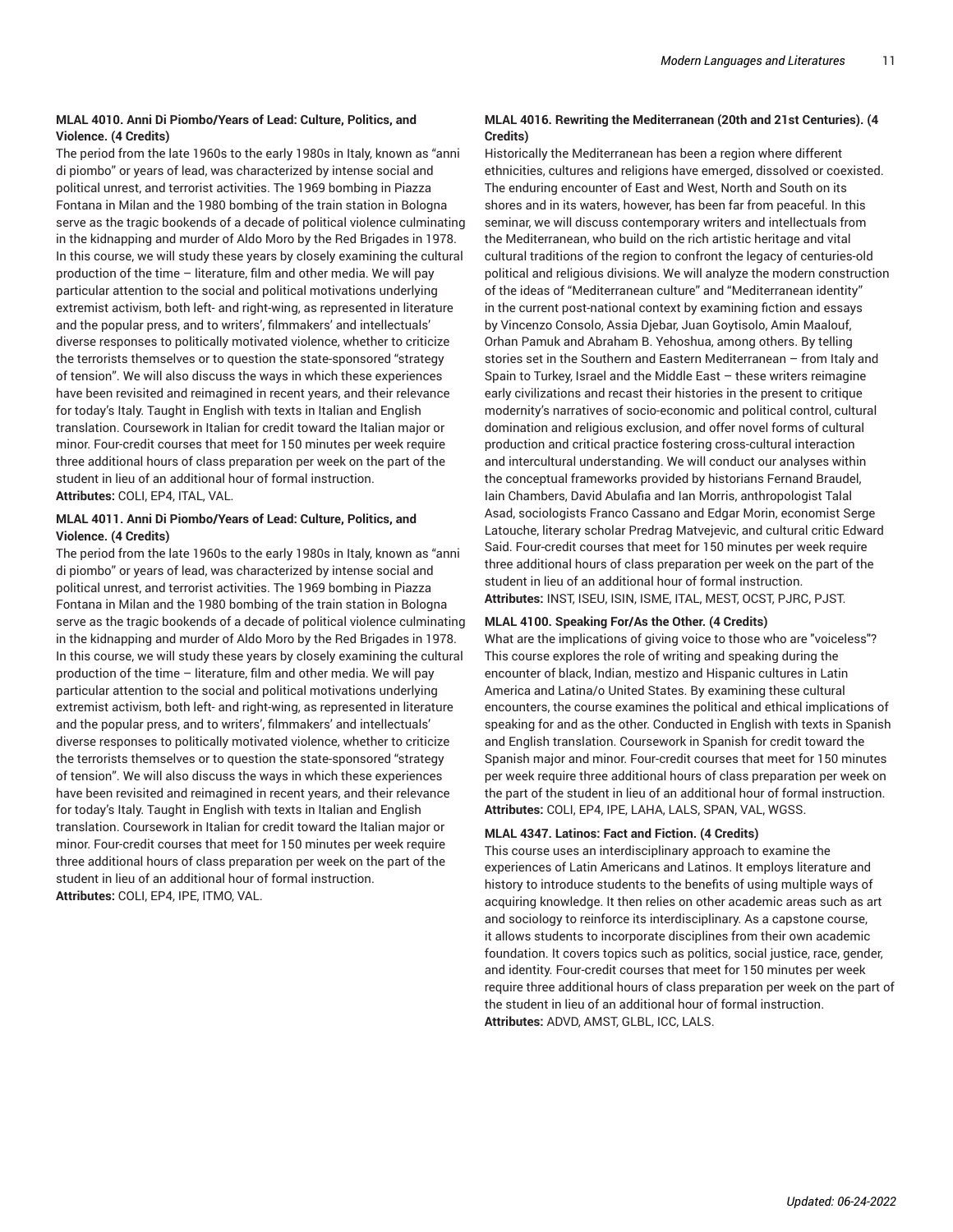#### **MLAL 4998. Chinese Studies Senior Research Paper. (4 Credits)**

The Chinese studies major culminates in a senior research paper addressing a topic, question, problem, or other body of materials within the field of Chinese studies. Majors work closely with faculty for this research paper. There is a public presentation/roundtable for these papers, which enables students to think about their research in a larger context and in dialogue with others. Note: Four-credit courses that meet for 150 minutes per week require three additional hours of class preparation per week on the part of the student in lieu of an additional hour of formal instruction.

#### **MLAL 4999. Tutorial. (1 to 4 Credits)**

Independent research and reading with supervision from a faculty member.

# **Linguistics (LING) courses:**

# **LING 1100. Introduction to Linguistics. (3 Credits)**

An introduction to linguistics, the study of language. The course surveys the core domains of theoretical linguistics including phonology, syntax, and semantics as well as select areas of applied linguistics. Taught in English.

**Attributes:** CLAS, COLI, ENGL.

#### **LING 1400. Introduction to Sociolinguistics. (3 Credits)**

This course introduces students to the field of sociolinguistics, which studies how language and language use are shaped by social and cultural contexts. The course will provide a survey of important topics in sociolinguistics, including language variation and change; language contact and multilingualism; language standardization; and language ideologies. We will also explore the development of sociolinguistics as a discipline from first wave single-variation studies to third-wave studies on social meaning expressed through language style. **Attribute:** MLL.

#### **LING 1500. Introduction to Psycholinguistics. (3 Credits)**

An introduction to psycholinguistics, also called the psychology of language. The course focuses on how the mind and brain acquire and process language across the lifespan and in different populations. Taught in English.

## **Attribute:** SSCI.

#### **LING 2025. "You talk like a \_\_\_\_": Language, Identity and Stereotype. (4 Credits)**

What does it mean to "talk like a \_\_\_\_?" Can you tell where someone is from by listening to them? Can you guess their race, ethnicity, gender, or social class? This course will explore how language is used in the creation of identity and social difference. Through a variety of linguistic anthropological and sociolinguistic texts, we will look at how ways of thinking about language (language ideologies) affect ways of thinking about people who speak language. We will analyze how language and linguistic difference intersects with authority, power, identity, and performance. Four-credit courses that meet for 150 minutes per week require three additional hours of class preparation per week on the part of the student in lieu of an additional hour of formal instruction.

#### **LING 2050. Pragmatics of Communication. (4 Credits)**

Linguistic competence is central to being a speaker in a speech community. This class brings together readings in pragmatics, sociolinguistics, and linguistic anthropology to explore what it means to be a socially competent speaker. The course examines norms of communication, such as politeness registers and appropriateness in cross-cultural contexts, and analyzes personal and professional communication practices. Note: Four-credit courses that meet for 150 minutes per week require three additional hours of class preparation per week on the part of the student in lieu of an additional hour of formal instruction.

#### **Attribute:** MLL.

#### **LING 2075. Politics of Language in China. (4 Credits)**

This course examines contemporary language politics in China, including Mandarin promotion, language standardization, and the treatment of minority languages and non-Mandarin dialects. We will explore what counts as a language and what counts as a dialect, and we will look at how language has been implicated in state and nation-building projects. Note: Four-credit courses that meet for 150 minutes per week require three additional hours of class preparation per week on the part of the student in lieu of an additional hour of formal instruction. **Attributes:** CNST, MLL.

# **LING 2400. Analyzing Discourse: Text and Talk in Context. (4 Credits)**

During this course students will acquire basic knowledge and skills for analyzing different types of discourse, including political debates, advertisements, and media texts, in order to reveal the underlying ideas, values and opinions of language users. We will explore how language can be used to subtly convey ideas, ideologies, and value and we will focus on uncovering how language and discourse construct identities, and produce, or reproduce, stereotypical and/or xenophobic perspectives. Four-credit courses that meet for 150 minutes per week require three additional hours of class preparation per week on the part of the student in lieu of an additional hour of formal instruction.

**Attributes:** CCMS, COMC, LALS, MLL.

#### **LING 2675. Sounds of New York. (4 Credits)**

There are more than 800 languages spoken in New York City. This course introduces students to the vast linguistic diversity in their own backyard. The course will pair theoretical readings with a significant hands-on research project. Students will conduct ethnographic fieldwork among language or speech communities of their choice. Students may choose to work with the Bronx Italian-American initiative. Note: Four-credit courses that meet for 150 minutes per week require three additional hours of class preparation per week on the part of the student in lieu of an additional hour of formal instruction.

**Attributes:** ACUP, ADVD, AMST, LAHA, LALS, MLL, PLUR.

#### **LING 3007. Spanish Linguistics. (4 Credits)**

This course focuses on the linguistic study of the Spanish language. The course discusses the formal domains of language structure - including speech sounds and their mental representations, sentence structure and semantic meaning, as well as social realities of language use and language change across different varieties of Spanish in the world. The course is taught in Spanish. Four-credit courses that meet for 150 minutes per week require three additional hours of class preparation per week on the part of the student in lieu of an additional hour of formal instruction.

**Attributes:** ASSC, LALS. **Prerequisite:** SPAN 2001.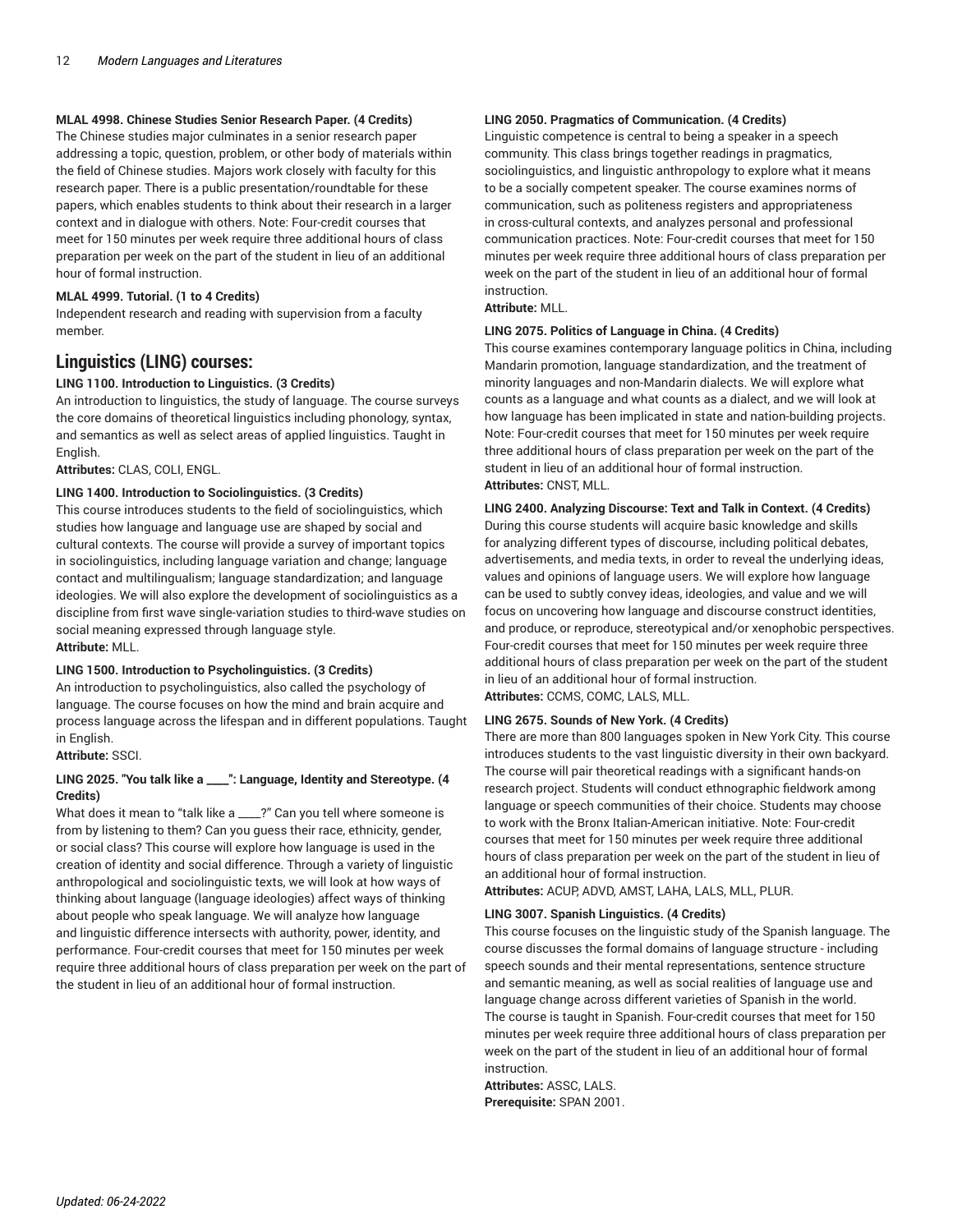#### **LING 3010. Bilingual Minds. (4 Credits)**

Worldwide, there are more bilinguals than monolinguals. Bilingualism research has revealed dynamic social, cultural, linguistic, and psychological characteristics of the bilingual experience. This course focuses on the study of the bilingual mind; that is, how bilinguals learn and process their languages and how the bilingual experience of living with two or more languages influences linguistic and non-linguistic skills and behaviors. Note: Four-credit courses that meet for 150 minutes per week require three additional hours of class preparation per week on the part of the student in lieu of an additional hour of formal instruction. **Attributes:** EP3, MLL, PSYC.

#### **LING 3015. Language and Thought. (4 Credits)**

This course discusses theories and research in the study of language from a cognitive science perspective. The course elaborates on contemporary issues in the relationships between language and thought, including linguistic relativity and embodied cognition, among other areas. Four-credit courses that meet for 150 minutes per week require three additional hours of class preparation per week on the part of the student in lieu of an additional hour of formal instruction. **Attributes:** ICC, NECG, NEUR, PSYC.

#### **LING 3025. Language Endangerment. (4 Credits)**

There are about 7,000 languages spoken at present, and linguists estimate that within 100 years, more than 50% of these languages will be lost. This course explores the interrelated processes of language shift, language loss, and language death, as well as efforts to preserve or revitalize endangered languages. Note: Four-credit courses that meet for 150 minutes per week require three additional hours of class preparation per week on the part of the student in lieu of an additional hour of formal instruction.

**Attributes:** ANTH, GLBL, INST, IRST, ISIN, MLL.

#### **LING 3035. Language, Linguistics, and Social Justice. (4 Credits)**

The intersection of language, linguistics, and social justice comprises many distinct, but interrelated, disciplines in which scholars, practitioners, and communities strive to recognize and uproot core causes of social injustices, particularly regarding the impacts of language. In this course, we discuss issues at this intersection – including language and the criminal justice and health care systems, linguistic biases, language myths, speaker identities, bilingualism, and bilingual education. Note: Four-credit courses that meet for 150 minutes per week require three additional hours of class preparation per week on the part of the student in lieu of an additional hour of formal instruction. **Attribute:** ASSC.

#### **LING 3607. Topics in Multilingualism. (4 Credits)**

This course discusses the historical and contemporary underpinnings of multilingualism in the globalized world. The course content includes discussion of empirical social and cognitive research on multilingualism as well as multilingual language education and policy. Four-credit courses that meet for 150 minutes per week require three additional hours of class preparation per week on the part of the student in lieu of an additional hour of formal instruction. **Attributes:** ASSC, GLBL.

#### **LING 4020. Language and Race. (4 Credits)**

This class explores the role of language in the social construction of race and racism, from the use of linguistic differences to construct racial categories in the 19th century to present-day "English only" policies and the stigmatization of race-based accents and dialects. Note: Four-credit courses that meet for 150 minutes per week require three additional hours of class preparation per week on the part of the student in lieu of an additional hour of formal instruction. **Attributes:** ICC, LAHA, LALS, PLUR.

#### **LING 4999. Linguistics Research. (4 Credits)**

Students enrolled in Linguistics Research will complete a facultymentored independent research project. Note: Four-credit courses that meet for 150 minutes per week require three additional hours of class preparation per week on the part of the student in lieu of an additional hour of formal instruction.

# **Attribute:** MLL.

**Prerequisites:** LING 1100 and LING 1400 and LING 1500.

# **Arabic (ARAB) courses:**

#### **ARAB 1001. Introduction to Arabic. (5 Credits)**

This course focuses on four skills—reading, speaking, writing, and listening—that provide students with an introduction to Arabic language and culture.

**Attributes:** MEST, MVLA, MVST.

#### **ARAB 1501. Intermediate Arabic I. (3 Credits)**

Intermediate Arabic I will continue introducing students to the fundamentals of the Arabic language, emphasizing the five main components of language acquisition: reading, writing, listening, speaking, and cultural competence, using a task- and content-based Arabic learning program. Conducted in Arabic.

**Attributes:** IPE, MEST, MVLA, MVST.

**Prerequisites:** ARAB 1001 or ARAB 1002.

#### **ARAB 1502. Intermediate Arabic II. (3 Credits)**

Intermediate Arabic II will continue introducing students to the fundamentals of the Arabic language, emphasizing the five main components of language acquisition (reading, writing, listening, speaking, and cultural competence) using a task- and content-based Arabic learning program. Conducted in Arabic. **Attributes:** IPE, MEST, MVLA, MVST. **Prerequisite:** ARAB 1501.

#### **ARAB 2001. Arabic Language and Literature. (3 Credits)**

This course is designed for students who have a solid knowledge of Arabic language basics, essential vocabulary, and verb forms and tenses. Through coursework, students will focus on developing and expanding their vocabulary, learning new grammatical structures and usages, developing good listening and writing skills, and applying literal and inferential comprehension skills (after reading magazines, newspapers, and short stories, and watching videos and films). Students will practice oral skills through structural exercises during class time, and they will complete written assignments to reinforce their understanding of the concepts studied in class.

**Attributes:** IPE, MEST, MVLA, MVST. **Prerequisite:** ARAB 1502.

#### **ARAB 2400. Approaches to Arabic Culture. (4 Credits)**

This course is based on the knowledge and skills gained in Arabic Language and Literature II. The main focus is on developing fluency and sophistication in reading, writing, and in oral communication. This course is designed to train students how to evaluate and revise their writing in Arabic, while continuing to review and refine pertinent grammatical structures. It aims to increase the students' familiarity with Arabic culture by working with selected Arabic literary texts and Arabic periodicals. The course will be conducted mainly in Arabic. Pre-req ARAB 2001 or Instructor's Permission. Four-credit courses that meet for 150 minutes per week require three additional hours of class preparation per week on the part of the student in lieu of an additional hour of formal instruction. **Attributes:** ALC, IPE, MEST, PJRC, PJST. **Prerequisite:** ARAB 2001.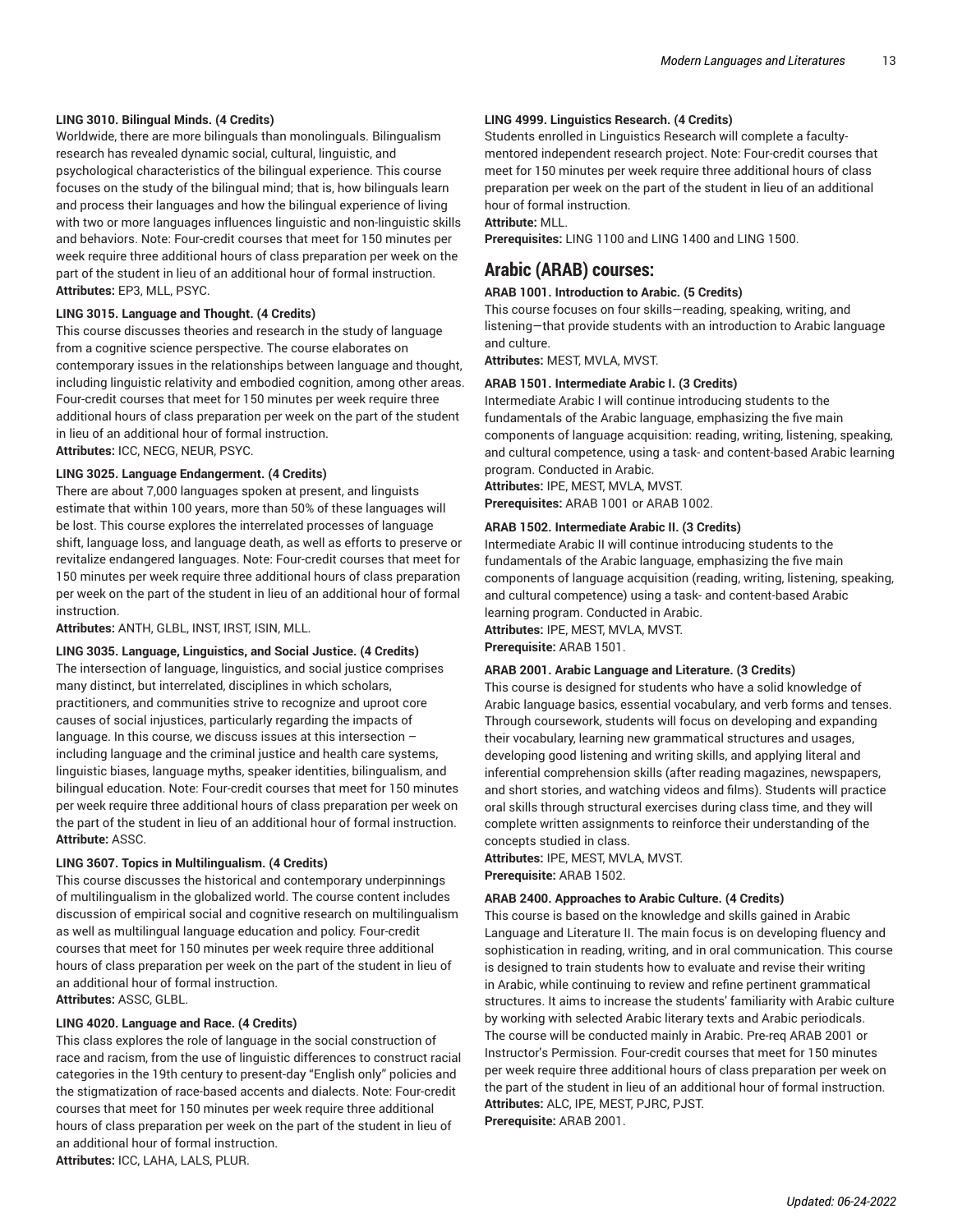#### **ARAB 2450. The Short Story of Arabic Literature. (4 Credits)**

Students will learn the history of the Arabic short story, and sample a variety of stories from diverse periods and authors. By reading these stories, students will develop their comprehension skills in Arabic, and will also broaden their knowledge of Arab-world literature. Class discussions will be in Arabic, and will focus on conversational skills in the language. Taught in Arabic. Four-credit courses that meet for 150 minutes per week require three additional hours of class preparation per week on the part of the student in lieu of an additional hour of formal instruction.

**Attributes:** IPE, MEST.

**Prerequisite:** ARAB 2001.

#### **ARAB 2601. Arabic Conversation and Composition. (3 Credits)**

Intensive practice of the spoken and written language with emphasis on proper use of idioms and building of vocabulary based on topics of interest and relevance. A basic course for prospective majors and minors. **Attributes:** IPE, MEST.

**Prerequisite:** ARAB 2001.

#### **ARAB 2602. Arabic Immersion in Morocco. (4 Credits)**

Through this program, you will take an upper-level Arabic language/ literature/culture course based at AMIDEAST's Study Center in Rabat, Morocco. Classes will meet for one month during Fordham's Summer Session I and will be primarily taught in Arabic. This course counts towards your requirements in the Arabic minor at Fordham University. In addition to your class work, you will participate in a number of cultural visits during your stay, including a weekend excursion to Fez. Rabat is one of Morocco's "imperial cities," and its modern capital. It is home to the leading educational institutions in the country and offers students opportunities to move from the shops and cafes of the "European" city to the winding alleys and exciting markets of the old "medina" in a few minutes' walk. Students in the program live with Arabicspeaking Moroccan families and attend classes with Fordham faculty at AMIDEAST's facilities in the bustling Agdal area of the city. **Attribute:** IPE.

#### **ARAB 2650. Business Arabic I. (4 Credits)**

This course examines the norms of Arab business culture and helps prepare students for work with Arabs in the Arab world. In particular, the course focuses on improving business and speaking skills as well as appropriate forms of presentation through personalized training, roleplaying, and business pitches. Beyond incorporating the essentials of business vocabulary, we will explore every aspect of public speaking and efficient communication—from grammatical accuracy and clarity to using body language and physical space. Students will prepare resumes and cover letters, conduct interviews, negotiate, and build up experience and self-confidence in handling real-life situations. Invited guests from the Arab business and entrepreneurial community in New York City will share their experiences with students and provide opportunities to practice new skills and learn more about bilingual business opportunities. This course is taught in Arabic. Four-credit courses that meet for 150 minutes per week require three additional hours of class preparation per week on the part of the student in lieu of an additional hour of formal instruction. **Prerequisite:** ARAB 2001.

#### **ARAB 3000. Topics in Arabic Cultures. (4 Credits)**

A broad survey of Arabic cultures through the study of some of its major literary figures and texts. The course will examine representative texts from artistic movements in Egypt, Syria, Lebanon, and Libya, such as romanticism, realism, and postmodernism. By the end of the course students will be able to define the main characteristics of these movements. Four-credit courses that meet for 150 minutes per week require three additional hours of class preparation per week on the part of the student in lieu of an additional hour of formal instruction. **Attributes:** ALC, COLI, INST, IPE, ISME, MEST. **Prerequisite:** ARAB 2001.

# **ARAB 3010. Human Rights in Arabic Literature. (4 Credits)**

This class explores issues of race, gender, class and social justice in Arabic Literature. It focuses on the terminology and concepts related to human rights and the law, with all readings and class discussions held in Arabic. Students will also learn about sharia law and its implications for social justice. This class is especially relevant for students studying political science, Middle East studies and international studies or who wish to minor in Arabic. Four-credit courses that meet for 150 minutes per week require three additional hours of class preparation per week on the part of the student in lieu of an additional hour of formal instruction. **Attributes:** ALC, INST, IPE, ISME.

**Prerequisite:** ARAB 2400.

#### **ARAB 3040. Topics in Arabic Literature. (4 Credits)**

This course is dedicated to Arabic literature (al-Adab al-'Arabī) and the Arabic renaissance, or "al-Nahda" literary production (poetry, Maqamat, epic literature, diaries, Romantic literature, Islamic scholarship, and women's literary salons and societies in the Arab world). We will focus on the most important writers, thinkers, artists, and scientists of those times (i.e., Ibn al-Muqaffa, ibn Hazm, ibn Battutah, al-Hariri, Jabra Ibrahim Jabra, Mikha'il Na'ima, Nazik Al-Malaika, Nizar Qabbani, Mahmoud Darwish, and Nawal el-Saadawi) and engage in close readings of seminal works, with the intent of uncovering and investigating the major problems engendered by the birth of Arab countries. We will also discuss the fundamental cultural, political, and social roles that courtiers, writers, and scientists play in the Arab world. Please note: This course is taught in Arabic. Four-credit courses that meet for 150 minutes per week require three additional hours of class preparation per week on the part of the student in lieu of an additional hour of formal instruction. **Attributes:** ALC, COLI, INST.

**Prerequisite:** ARAB 2001.

**ARAB 4999. Tutorial. (1 to 4 Credits)**

# **French (FREN) courses**

#### **FREN 1001. Introduction to French I. (5 Credits)**

An introductory course that focuses on the four skills: speaking, reading, writing and listening providing students with a basic knowledge of French linguistic structures, vocabulary and culture, which studied interdependently, comprise the French Language. **Mutually Exclusive:** FREN 1002.

#### **FREN 1002. Introduction to French II. (3 Credits)**

This course will enhance the reading, writing, speaking and listening skills acquired by students in Introduction to French I or from prior study. It will further promote a deeper understanding of French and Francophone cultures.

**Prerequisite:** FREN 1001. **Mutually Exclusive:** FREN 1001.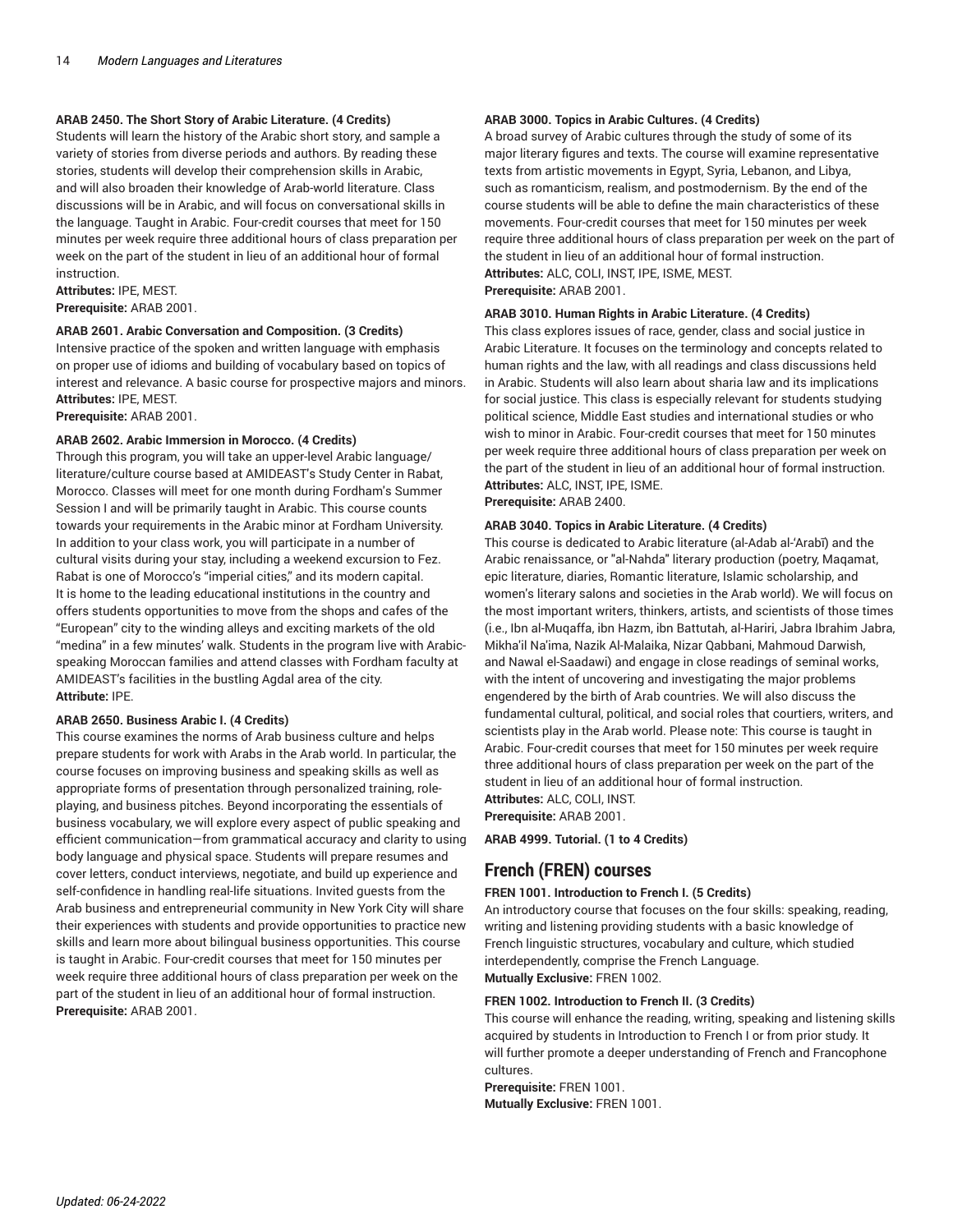#### **FREN 1501. Intermediate French I. (3 Credits)**

Intermediate French I will continue introducing students to the fundamentals of the French language, emphasizing the five main components of language acquisition (reading, writing, listening, speaking, and cultural competence) using a task- and content-based French learning program. Conducted in French. **Attribute:** IPE.

**Prerequisites:** FREN 1001 or FREN 1002.

#### **FREN 1502. Intermediate French II. (3 Credits)**

Intermediate French II will continue introducing students to the fundamentals of the French language, emphasizing the five main components of language acquisition (reading, writing, listening, speaking, and cultural competence) using a task- and content-based French learning program. Conducted in French.

**Attribute:** IPE. **Prerequisite:** FREN 1501.

**FREN 1999. Tutorial. (1 Credit)**

#### **FREN 2001. French Language and Literature. (3 Credits)**

A critical analysis of selected cultural and literary texts; composition, conversation, and review of pertinent grammatical structures. **Attribute:** IPE.

**Prerequisite:** FREN 1502.

#### **FREN 2100. Grammar and Phonetics. (4 Credits)**

A comprehensive review of French grammar and phonetics with attention to their use in literary and cultural contexts. Intensive practice of the spoken and written language. Taught in French. Four-credit courses that meet for 150 minutes per week require three additional hours of class preparation per week on the part of the student in lieu of an additional hour of formal instruction.

**Attribute:** IPE.

**Prerequisite:** FREN 2001.

#### **FREN 2300. French Translation & Grammar Review. (4 Credits)**

This course is a comprehensive review of French grammar and vocabulary with attention to challenges in translation. It is open to anyone who has completed FREN 2001 or higher and who wishes to perfectionner son français. The class will involve extensive practice in reading French texts from diverse disciplines: literature; history; politics; science; art; cultural studies; etc. Attention will also be paid to how pronunciation and grammar interact. Students will be encouraged to develop a final translation project related to their major or minor outside of French. Note: Four-credit courses that meet for 150 minutes per week require three additional hours of class preparation per week on the part of the student in lieu of an additional hour of formal instruction. **Prerequisite:** FREN 2001.

### **FREN 2600. France: Literature, History, and Civilization. (4 Credits)**

Using the modern notions of "civilization," "culture," and "literature" as organizing principles, this course explores political, social, and cultural changes in France since the 18th century. Critical readings of texts deploying the idea of "civilization" will help us learn about immigrant populations in France, French attitudes toward the formerly colonized, and how French identity itself was constructed. We will then analyze sociological and historical texts and films to understand how various writers and artists claimed certain ideas, tastes, and lifestyles to be representative of a unique and coherent French "culture." The third part of the course will be devoted to several literary masterpieces and to the ways the French have politicized this patrimony. This course provides a solid foundation in French history and literature and a critical perspective on the complexities of contemporary France. (4 credits, taught in French) Note: Four-credit courses that meet for 150 minutes per week require three additional hours of class preparation per week on the part of the student in lieu of an additional hour of formal instruction. **Attributes:** ALC, INST, IPE, ISEU. **Prerequisite:** FREN 2001.

#### **FREN 2601. French Conversation and Composition. (4 Credits)**

Intensive practice of the spoken and written language with emphasis on proper use of idioms and building of vocabulary based on topics in interest and relevance. A basic course for prospective majors and minors. Four-credit courses that meet for 150 minutes per week require three additional hours of class preparation per week on the part of the student in lieu of an additional hour of formal instruction. **Attribute:** IPE.

**Prerequisite:** FREN 2001.

#### **FREN 3005. French Business Culture. (4 Credits)**

The course examines the codes of French business culture and explores ways for students to prepare themselves for the French marketplace by mastery of these codes. In particular, we will focus on improving your business eloquentia perfecta – oral and speaking skills and appropriate forms of presentation through personalized training, role playing, mock interviews, and business pitches. Beyond incorporating the essentials of business vocabulary, we will explore every aspect of public speaking from grammatical accuracy, phonetics, clarity, and concision, to the effectiveness and communicating your message, your use of body language and physical space. Students will prepare CVs, cover letters, perform interviews, practice networking, and work in groups to develop sample start-up pitches. Students will build up experience and selfconfidence with handling real life situations. Invited guests from the French and bi-cultural business and entrepreneurial community in New York City will share their experiences with students and provide opportunities for students to practice their new skills and learn more about bilingual business opportunities. Taught in French. Four-credit courses that meet for 150 minutes per week require three additional hours of class preparation per week on the part of the student in lieu of an additional hour of formal instruction. **Attributes:** ALC, COLI, IPE.

**Prerequisite:** FREN 2600.

### **FREN 3030. What Is Writing? The Inscription of Culture From Page to Screen. (4 Credits)**

This course examines the foundation of all literature: writing. What is the role of writ Four-credit courses that meet for 150 minutes per week require three additional hours of class preparation per week on the part of the student in lieu of an additional hour of formal instruction. **Attributes:** ALC, FRMI, IPE. **Prerequisite:** FREN 2600.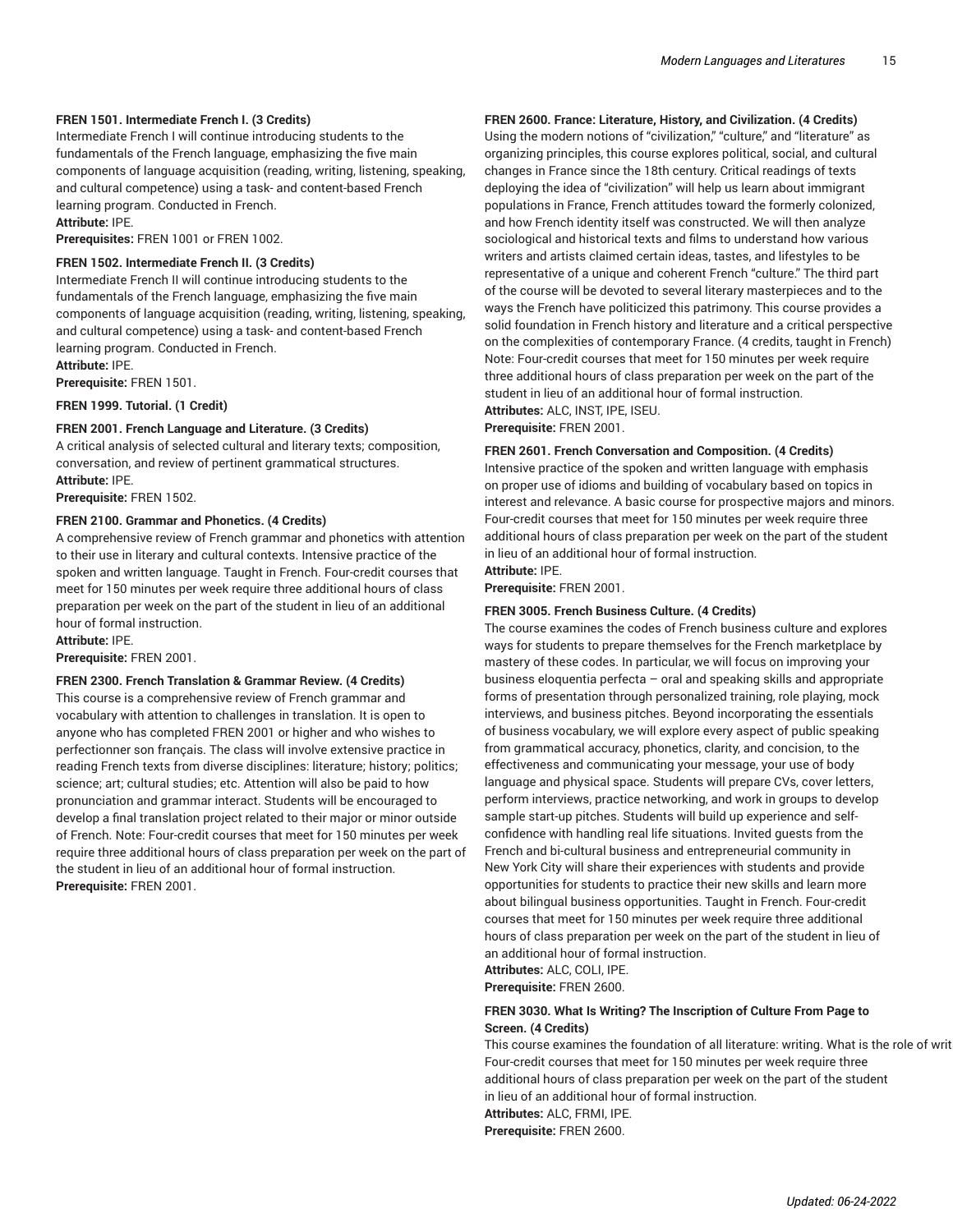#### **FREN 3040. Changing Climate, Changing Culture. (4 Credits)**

With the 2016 Paris Agreement on climate change (French: Accord de Paris), France became forever linked to environmental activism. But this activism has a long cultural history in France and francophone communities. Changing Climate, Changing Culture is a seminar that explores this culture of activism through a survey of francophone texts that have asked: "How does climate shape culture?" and "How has culture shaped climate?" We will explore the recent turn toward the environment in literary criticism known as ecocriticism (French: écocritique) and its relation to previous theories of catastrophe, such as nuclear criticism. The corpus of texts studied will come from far away in time and space: 12th-century lyrics and romances that reflect the Medieval warming period; 14th-century texts that respond to the return of the cold and the arrival of the Black Death; and 12th- and 21st-century Pacific Island literature that writes back to environmental change brought about through tourism, nuclear tests, and global warming. Because climate and the nuclear tests have affected the francophone Pacific islands in particular, this course will serve to introduce students to a lesser known area of French and Francophone studies. Readings will include Troubadour and trouvère lyric, Bruno Latour (Face à Gaïa), and Chantal Spitz (L'île des rêves écrasés). Note: Four-credit courses that meet for 150 minutes per week require three additional hours of class preparation per week on the part of the student in lieu of an additional hour of formal instruction.

**Attributes:** ALC, COLI, MVST. **Prerequisite:** FREN 2600.

#### **FREN 3050. Data Humanities: Reading in the Digital Age. (4 Credits)**

This course introduces students to the burgeoning field of the digital humanities by reading literary texts through the lens of two different disciplines: literary studies and data science. While digital humanities comprises many subfields, we will go beyond the digital to consider text as data, comparing this data science approach to several different literary approaches to text, from formalism to feminism. Students will gain basic skills in Python programming and the use of Jupyter Notebooks. No prior programming experience is required or expected. Note: Four-credit courses that meet for 150 minutes per week require three additional hours of class preparation per week on the part of the student in lieu of an additional hour of formal instruction. **Prerequisite:** FREN 2600.

#### **FREN 3070. France Votes!. (4 Credits)**

Aux urnes, citoyens! In Spring 2022, France will hold the 12th presidential election of the Fifth Republic. This course will prepare students to engage with this event by studying the history and structure of the French government and by following the election as it unfolds in real time. The first part of the course will look at the historical development of the French government, from monarchy to republic, as well as the structure of the French government (its constitution and political system) and its relation to the European Union. We will then focus on the Fifth Republic and its system of voting, with some discussion of the French contribution to voting theory and particular attention to historical limitations on suffrage. As the election heats up, we will examine France's various political parties, reading their platforms and analyzing their debates. Readings will come from the candidates, the French media, historians of the five French republics, and apologists for a sixth republic. Course in French. Note: Four-credit courses that meet for 150 minutes per week require three additional hours of class preparation per week on the part of the student in lieu of an additional hour of formal instruction. **Attributes:** ALC, INST, ISEU, POCP. **Prerequisite:** FREN 2600.

#### **FREN 3100. Medieval French Literature. (4 Credits)**

A survey of medieval French literary genres of the 10th-15th centuries, ranging from lyrical and didactic poetry, prose, and drama, to contemporary cinematic adaptations of medieval texts. Set within their cultural contexts, selected works may comprise courtly and/or Arthurian literature, comedic texts, spiritual and political writings, and film. An excursion to the Morgan Library and Museum or Metropolitan Museum of Art may complement our in-class discussions. Taught in French. Four-credit courses that meet for 150 minutes per week require three additional hours of class preparation per week on the part of the student in lieu of an additional hour of formal instruction. **Attributes:** ALC, FRME, IPE, MVLI, MVST.

**Prerequisite:** FREN 2001 (may be taken concurrently).

#### **FREN 3101. Word and Image in Medieval France. (4 Credits)**

This course examines the medieval French literature that illuminates some of the great cathedrals of twelfth-and thirteenth-century France.To understand medieval cathedrals we must "read" them through the literature of the age. The texts studied will be in modern French translation and will come from a variety of genres: lyric poetry; romance; epic; devotional literature; biography and autobiographical confession. These texts will be related to the stained glass, architecture, and sculpture of several French gothic cathedrals. Taught in French. Four-credit courses that meet for 150 minutes per week require three additional hours of class preparation per week on the part of the student in lieu of an additional hour of formal instruction. **Attributes:** ALC, FRME, IPE.

**Prerequisites:** FREN 2600 or FREN 2601.

#### **FREN 3102. Notre Dame de Paris: The Cathedral in Art, Literature, Culture, & History. (4 Credits)**

This course examines the cultural importance of Paris's great gothic cathedral, Notre Dame de Paris. We will examine the cathedral through history, with a focus on its creation and significance for the Middle Ages and on its future after the devastating fire of 2019. We will read some of the medieval French literature that illuminates its stained glass windows and sculpture. Reference will also be made to some of the other great cathedrals of 12th- and 13th-century France, especially Notre Dame de Chartres. Our study of Notre Dame de Paris will include its use through history, from the Revolution and Napoleon to its presence in contemporary film and literature. In French. Four-credit courses that meet for 150 minutes per week require three additional hours of class preparation per week on the part of the student in lieu of an additional hour of formal instruction.

**Attributes:** ALC, COLI, FRME. **Prerequisite:** FREN 2600.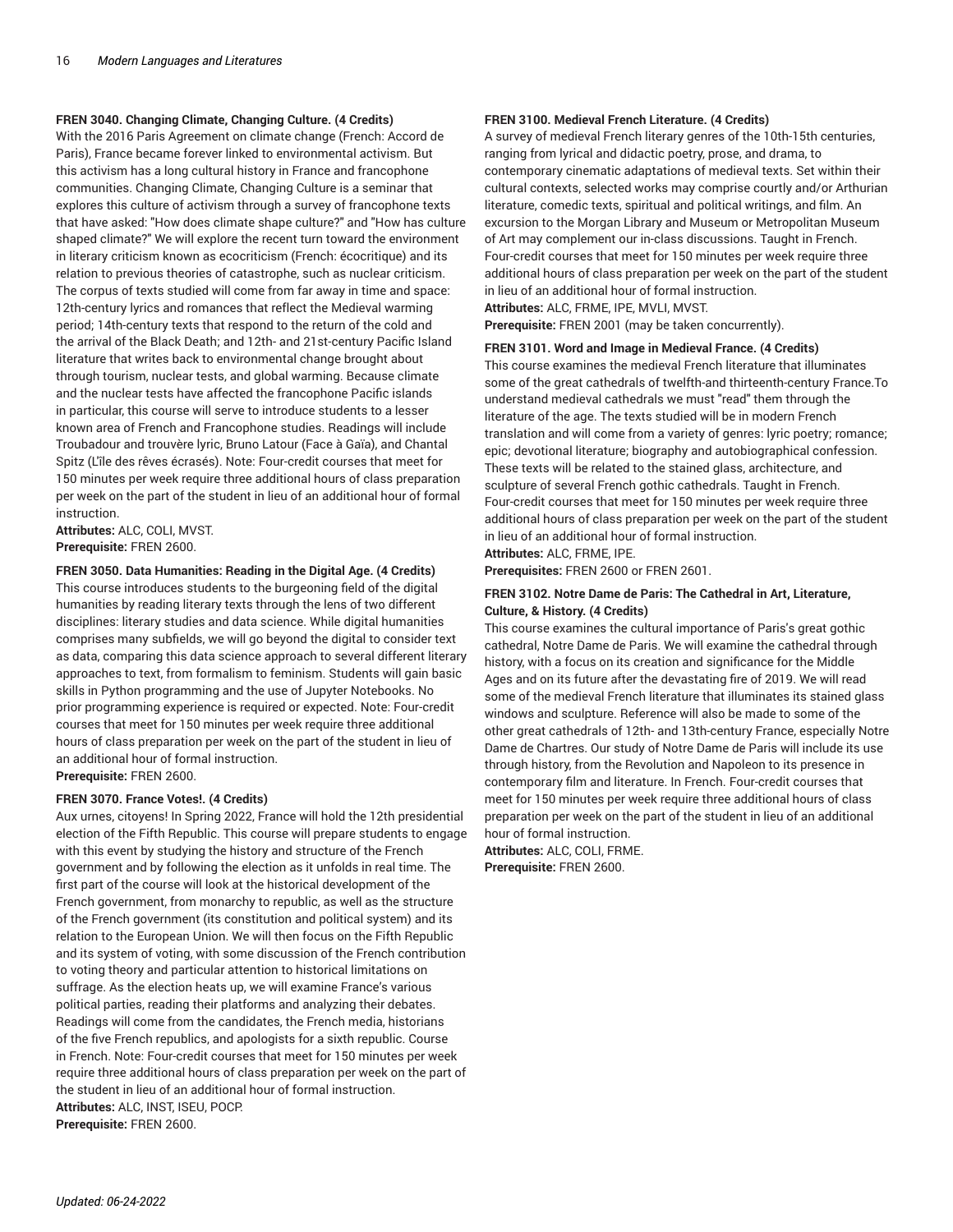### **FREN 3103. Medieval Other, Modern Ethics: Christians, Muslims, and Jews in Medieval France. (4 Credits)**

Was France in the Middle Ages the birthplace of a persecuting society? How were minority religious and ethnic communities perceived by France's dominant Catholic community? What were the political and cultural institutions that regulated the interrelations of these communities? How did the art and literature of the Middle Ages capture or distort the lived realities of these communities? Medieval Other, Modern Ethics will investigate these and other questions through the lens of contemporary French ethics. Readings from Peter Abelard; Chrétien de Troyes; Marie de France; Saints' Lives; the Lancelot-Grail Cycle; Rutebeuf; Emmanuel Levinas; Jacques Derrida; Simone de Beauvoir; Hélène Cixous; Amin Maalouf; Marc Bloch; Souleymane Bachir Diagne. Class in French. Note: Four-credit courses that meet for 150 minutes per week require three additional hours of class preparation per week on the part of the student in lieu of an additional hour of formal instruction. **Attributes:** ALC, COLI, FRME, FRMO, JWST, MVLI, MVST. **Prerequisite:** FREN 2600.

#### **FREN 3125. Mapping the Nation. (4 Credits)**

How did the term l'Hexagone come to be synonymous with continental France? This course examines the hidden ideology of maps, from the burgeoning of cartographic science during the Renaissance to the question of France's place within the European Union and subsequent responsibility during the ongoing refugee crisis. In addition to considering maps as texts, starting with Guillaume Postel's 1578 world map with a meridian bisecting Paris, we will also consider texts as maps, attending to questions of space, mobility, and perspective in authors ranging from Montaigne and Rabelais to Proust and Butor. Of particular interest is the process by which space becomes place, and the use of geography as a tool of political ideology. We will explore Michel de Certeau's distinction between espace and lieu, and take lessons from Mark Monmonier's compelling essay "How to Lie with Maps." Benedict Anderson's idea of "imagined communities" will be useful in discussing the role of graphic and literary representations of space in crafting a sense of French nationhood. Taught in French. Four-credit courses that meet for 150 minutes per week require three additional hours of class preparation per week on the part of the student in lieu of an additional hour of formal instruction.

**Attributes:** ALC, COLI, FRME, FRMO, IPE. **Prerequisite:** FREN 2600.

#### **FREN 3130. Culture and Science in France. (4 Credits)**

This course examines the history of the relations between science and culture in France, from the Renaissance to today. We will examine: the historicity of worldviews; religious and secular tensions; the literary expression of scientific ideas; the institutionalization of science by the French state. Fleadings from the works of Rabelais, Descartes, Pascal, Emilie du Chdtelet, Voltaire, Condorcet, Maupassant, Teilhard de Chardin, Duhem, Marie Curie, and Foucault. Taught in French. Four-credit courses that meet for 150 minutes per week require three additional hours of class preparation per week on the part of the student in lieu of an additional hour of formal instruction.

**Attributes:** ALC, INST, IPE, ISEU.

**Prerequisites:** FREN 2600 or FREN 2601.

#### **FREN 3140. Changing Climate, Changing Culture. (4 Credits)**

With the 2016 Paris Agreement on climate change (French: Accord de Paris), France became forever linked to environmental activism. But this activism has a long cultural history in France and Francophone communities. In this seminar, students explore this culture of activism through a survey of francophone texts that have asked how climate shapes culture and how culture has shaped climate. We will explore the recent turn toward the environment in literary criticism known as ecocriticism (French: écocritique) and its relation to previous theories of catastrophe, like nuclear criticism. The corpus of texts studied will come from far away in time and space: 12th-century lyrics and romances that reflect the Medieval Warm Period; 14th-century texts that respond to the return of the cold and the arrival of the Black Death; and 20th- and 21stcentury Pacific island literature on environmental change brought about through tourism, nuclear tests, and global warming. Because climate and the nuclear tests have affected the francophone Pacific islands, in particular, this course will serve to introduce students to a lesserknown area of French and Francophone studies. Readings will include troubadour and trouvère lyric; Bruno Latour (Face à Gaïa); Joséphine de Monbart (Lettres tahitiennes); Paul Gauguin (Noa Noa); Chantal Spitz (L'île des rêves écrasés). Course taught in French. Four-credit courses that meet for 150 minutes per week require three additional hours of class preparation per week on the part of the student in lieu of an additional hour of formal instruction. **Attributes:** ALC, FRMO.

**Prerequisite:** FREN 2600.

#### **FREN 3175. French Renaissances. (4 Credits)**

This course explores the cultural renaissances of Medieval and Early Modern France. We will compare "the" Renaissance of the 16th century to two earlier "renaissances": one at the court of Charlemagne and the other during the 12th century. We will look at the literary and artistic expressions of these re-births, why they started and what lasting impacts they had on French culture throughout history. We will read works by some of the greatest authors of French literature, including: Rabelais; Marguerite de Navarre; Louise Labé; Montaigne; Scève; Marie de France; Chrétien de Troyes; Abelard & Heloise. Course in French. **Attributes:** ALC, FRME, IPE.

**Prerequisite:** FREN 2600.

#### **FREN 3225. Hollywood's Holy Grail: Medieval French Literature on the Screen. (4 Credits)**

This course examines the foundational texts about King Arthur and the Holy Grail that have made their way into American and French films. Why do these thirteenth-century stories about the fourth century continue to fascinate us today in the twenty-first century? Why do they remain so successful as sources for compelling narratives? We will explore the cultural adaptation of these stories to their times and in particular changes made to the role gender plays in them. Topics covered will include: gender; folklore; high and low art; adaptation of text to screen; translation; the political use of the past. Course in French. Four-credit courses that meet for 150 minutes per week require three additional hours of class preparation per week on the part of the student in lieu of an additional hour of formal instruction.

**Attributes:** ACUP, ALC, AMST, COLI, FRME, IPE, MVST. **Prerequisite:** FREN 2600.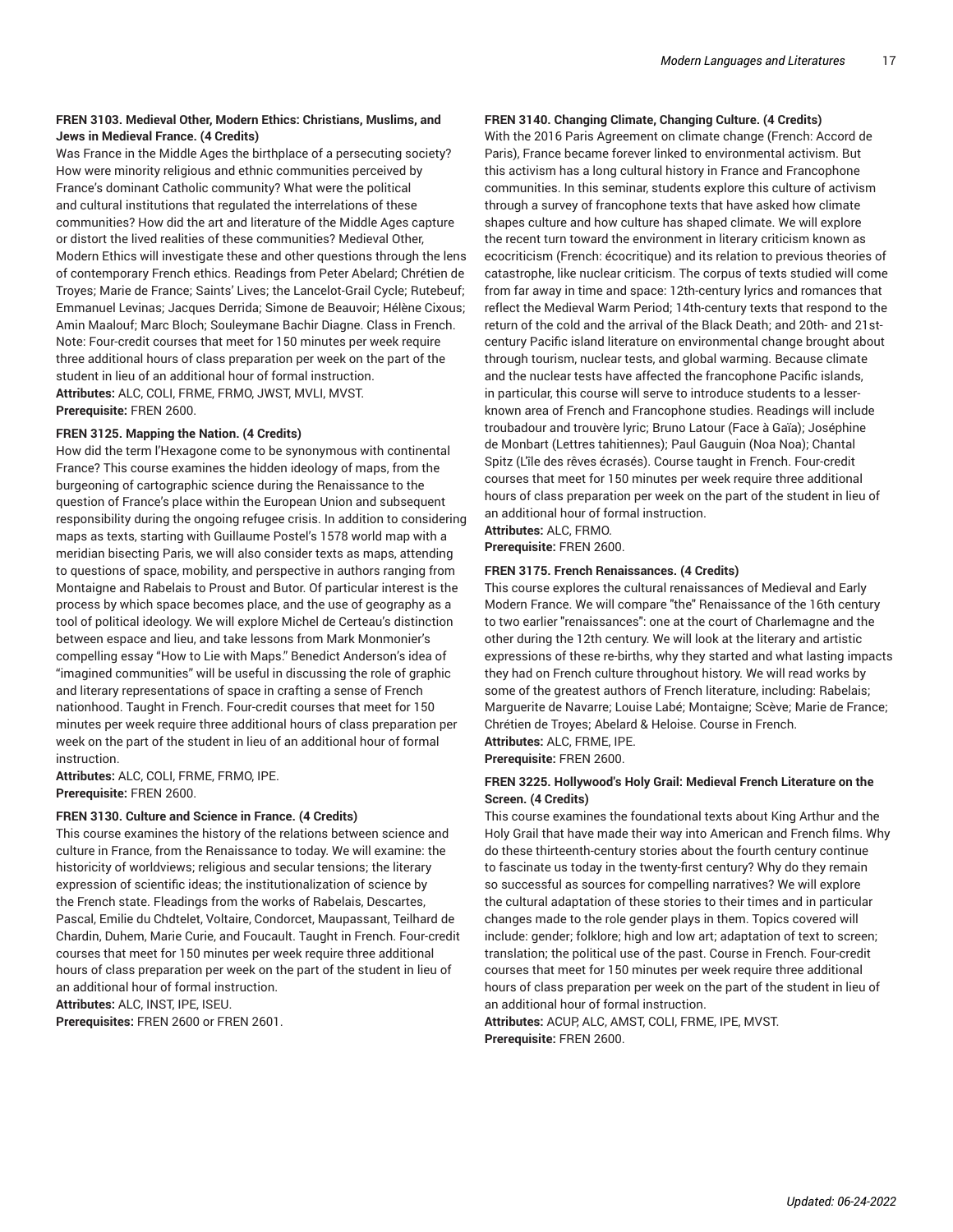#### **FREN 3250. Du scandale au chef d'oeuvre: Art that Shocks, Offends, and Endures. (4 Credits)**

This course examines canonical French works from the early modern period to the present that have incurred censorship and/or widespread criticism for their scandalous nature. The analysis of these works will serve as a departure point from which to discuss the historic–political contexts that give rise to their offensive nature. From the theological underpinnings of the notion of scandal in the works of Rabelais, we will continue to explore how certain enduring works were perceived as threats to social order and to the very notion of what constitutes art. Among the varieties of scandal in our corpus will be art of a sexual/scatological nature (Rabelais' Gargantua, Jarry's Ubu Roi), art that offends morality or religious dogma (in the work of Voltaire and Baudelaire), art that undermines political authority (the films La Grande Illusion and La Bataille d'Algers), and the very notion of what art should be (the literary quarrels of the 17th century). We will consider how recent French literary and artistic scandals inform our understanding of contemporary French politics and society, and interrogate how the notion of scandal itself is relative to a given historical moment or cultural milieu. Note: Four-credit courses that meet for 150 minutes per week require three additional hours of class preparation per week on the part of the student in lieu of an additional hour of formal instruction.

**Attributes:** ALC, COLI, FRME, FRMI. **Prerequisite:** FREN 2600.

# **FREN 3253. Moliere: From Page to Stage. (4 Credits)**

This course taught in French explores French Theatre and offers the opportunity to engage in the creative process from page to stage. Students will have the opportunity to participate in different capacities, such as performers, designers, dramaturgs, and stage managers. This course emphasizes the importance of working collaboratively. Students enrolled in the French and Theatre Programs will share their strengths and learn from each other. We will combine reading, theory, and analysis of a single play by Moliere, and put what we learn into practice in rehearsal. The semester will end with a public performance. Four-credit courses that meet for 150 minutes per week require three additional hours of class preparation per week on the part of the student in lieu of an additional hour of formal instruction.

**Attributes:** ALC, COLI, FASH, IPE, THEA, THPL. **Prerequisite:** FREN 2600.

#### **FREN 3265. Writing for Theatre. (4 Credits)**

This course encourages students to become playwrights and to improve their fluency in French. This is a creative writing course for theater with an opportunity to produce and perform an original short play. Four-credit courses that meet for 150 minutes per week require three additional hours of class preparation per week on the part of the student in lieu of an additional hour of formal instruction.

**Attribute:** IPE.

**Prerequisites:** FREN 2600 or FREN 3253.

#### **FREN 3275. Documentary and Storytelling in the Francophone World. (4 Credits)**

Focusing on francophone works, this course questions common assumptions about documentary's objectivity. Nudged by filmmakers' endless efforts to reclaim the fictional and subjective dimension of documentary cinema (Marker, Perrault, Varda, Moullet) and a growing number of graphic novelists' intentional collision with social and political reality in their works (Devodeau, Sacco) in print or through interactive media, we will embrace the narrative dimension of a variety of "documentary" works. Theoretical texts will help us situate the primary materials discussed in relation to long-lasting debates about realism, truthfulness and representation in documentary cinema and graphic literature and media. Taught in French. Four-credit courses that meet for 150 minutes per week require three additional hours of class preparation per week on the part of the student in lieu of an additional hour of formal instruction.

**Attributes:** ALC, FRMO, IPE. **Prerequisite:** FREN 2600.

#### **FREN 3280. French Documentary in Action. (4 Credits)**

In this course, students work together to develop English subtitles for a recent French documentary, screened at Fordham at the end of the semester. To this end, students will conduct background research to understand the film's subject and any sociocultural, political, and historical references informing the film. Screenings and discussions of French documentaries from different periods will help students situate the film within a long and rich national tradition and to reflect on the specific structure and tone used by the filmmakers. Finally, students will become familiar with the contemporary economy of documentary filmmaking in France. Multiple opportunities to engage with the filmmakers/producers (via skype, email, or potentially in person) will allow students to discuss the progression of their ongoing collaborative research project and to produce a booklet of materials distributed at the screening. Four-credit courses that meet for 150 minutes per week require three additional hours of class preparation per week on the part of the student in lieu of an additional hour of formal instruction. **Attributes:** ALC, FRAN, FRMO.

**Prerequisite:** FREN 2600.

#### **FREN 3290. Early Authors Modern Theory. (4 Credits)**

This course explores French writers from the Middle Ages and the Renaissance through the lens of 20th- and 21st-century French thinkers. We will read both original texts and later commentaries to interrogate how our modern theories have shaped our understanding of early French literature and culture, and consequently of the French canon. This juxtaposition will allow us to ask: How have the ideas of the author and of the text changed over time? Do modern theories help reveal aspects of early writers? Or are we merely reworking them in our own image? The early authors we will study may include, from the Middle Ages: Marie de France, Chrétien de Troyes, Christine de Pisan, François Villon; from the Renaissance: Rabelais, Marguerite de Navarre, Montaigne, Rabelais, Ronsard, Du Bellay, Labé. Among the modern theorists: Bon, Barthes, Foucault, Butor, Deguy, and Cerquiglini. Conducted in French. Four-credit courses that meet for 150 minutes per week require three additional hours of class preparation per week on the part of the student in lieu of an additional hour of formal instruction.

**Attributes:** ALC, FRME, FRMO, IPE.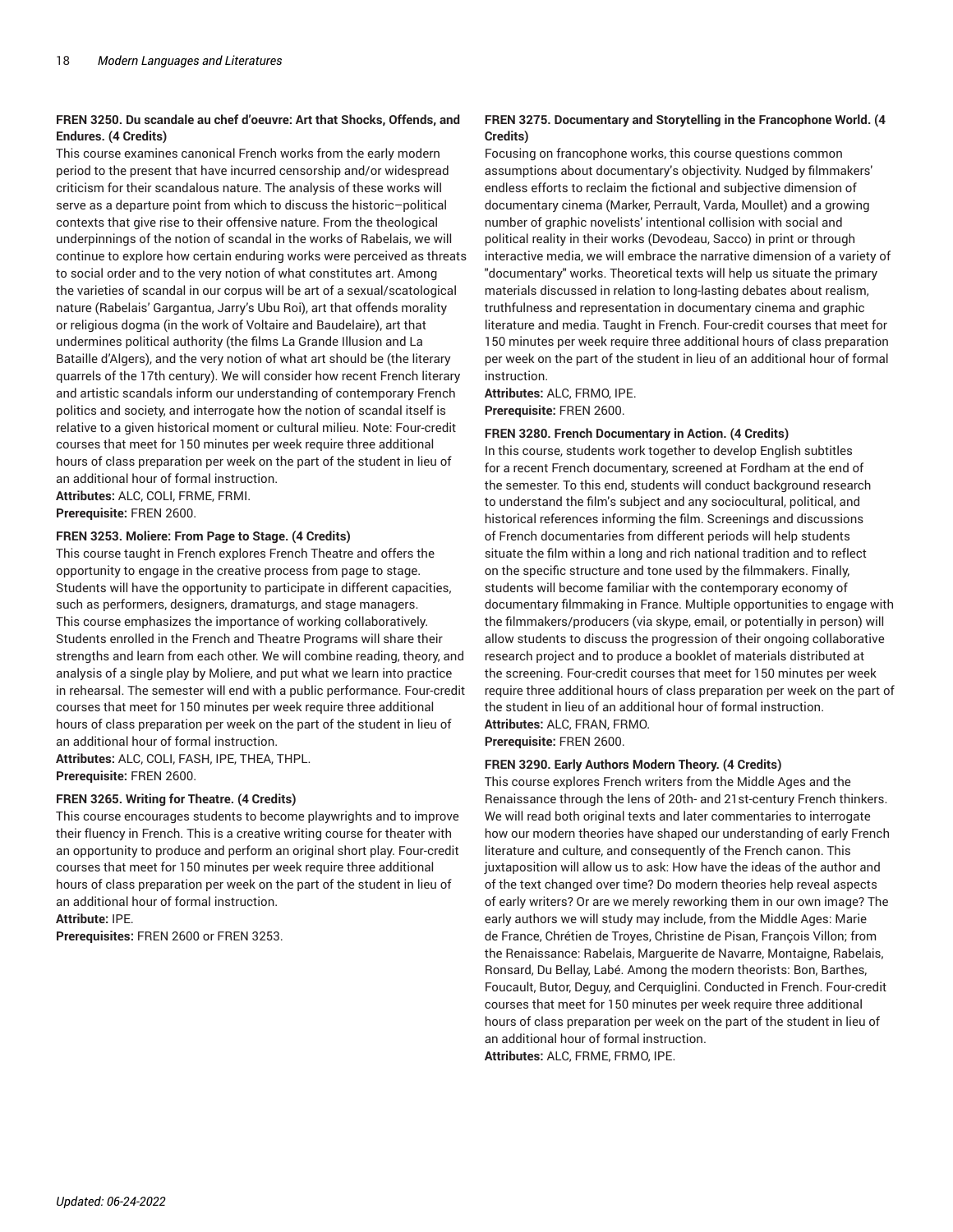#### **FREN 3300. The Enlightenment. (4 Credits)**

The main currents of the French 18th-century Enlightenment: works by Montesquieu, Marivaux, Voltaire, Diderot, Rousseau and Laclos. Four-credit courses that meet for 150 minutes per week require three additional hours of class preparation per week on the part of the student in lieu of an additional hour of formal instruction. **Attributes:** ALC, COLI, FRMI, IPE.

#### **FREN 3301. France and Global Enlightenment. (4 Credits)**

In this course, we will study the Enlightenment in France and beyond. As philosophes and others in France began radically to question the basic epistemologies that grounded notions of reason, faith, physical bodies, and one's relation to another, data poured in from all over the world to confirm, contest, or undermine long-held truths. But these transactions with Asia, the New World, Africa, and other parts of Europe were not just unidirectional; they involved far more than the mere cataloguing and discussion of artifacts in the Royal Academies or the elegant exchanges and commentaries in the Republic of Letters and other emerging public spheres. Moreover, these transactions were far from innocent. They were imbricated in questions of empire, national conflicts, racial and ethnic superiority, commerce, and patriarchy, among other things. To address this global Enlightenment and its complexities, we will be reading literary, historic, scientific, philosophic, and travel writings written both in France and around the globe. As such, students should gain a much more expansive and transnational understanding of that famous question posed by Kant, "What is an Enlightenment?" Note: Four-credit courses that meet for 150 minutes per week require three additional hours of class preparation per week on the part of the student in lieu of an additional hour of formal instruction.

**Attributes:** ALC, COLI, FRMI, IPE.

**Prerequisite:** FREN 2600.

#### **FREN 3333. Tableaux: Art and Theater: 1700s. (4 Credits)**

This course examines the changing articulation of the 'tableau' and how it informed important aesthetic developments in 18th century theater and painting. Students will read theoretical texts on the theater, such as Diderot's De la poesie dramatique and Mercier's De theatre, theoretical works by Marivaux, Voltaire, Diderot and Beaumarchais, in addition to critical texts on the French salons. Four-credit courses that meet for 150 minutes per week require three additional hours of class preparation per week on the part of the student in lieu of an additional hour of formal instruction.

**Attributes:** ALC, COLI, FRMI, IPE.

#### **FREN 3340. Amazones, Salonnières, and Révolutionnaires: Women writers in Ancien Régime France. (4 Credits)**

This course examines women writers in Ancien Régime France (17th and 18th centuries) and the various movements, events, literary genres, groups, and institutions their writing incited, such as the Amazones (the military women of the Fronde), the Précieuses, the Salonnières, the Republic of letters, epistolary novelists, and Revolutionnaries, etc. The women studied in this course include: Madame d'Aulnoy, Madame de Scudéry, Madame de Lafayette, Madame Riccoboni, Madame du Deffand, La Comtesse de Genlis, Madame d'Epinay, Madame de Charriere, Olympe de Gouges, Madame de Roland, and Madame de Staël. This course is taught in French. Note: Four-credit courses that meet for 150 minutes per week require three additional hours of class preparation per week on the part of the student in lieu of an additional hour of formal instruction. **Attributes:** ALC, COLI, FRME, FRMI, IPE, WGSS. **Prerequisite:** FREN 2600.

#### **FREN 3350. Thinkers and Moralists. (4 Credits)**

The class reads work by great French thinkers, among them the essayist Montaigne, the theologian Pascal, the humorist Moliere, the satirist LaBruyere and the salon star La Rochefoucauld, the social commentator Alexis de Toqueville, the food writer Brillat-Savarin. We will elucidate the nature and influence of French thinking about many aspects of culture thoughout the early modern period and its effects to the present day. Taught in French. Four-credit courses that meet for 150 minutes per week require three additional hours of class preparation per week on the part of the student in lieu of an additional hour of formal instruction. **Attributes:** ALC, FRME, FRMI, IPE.

**Prerequisite:** FREN 2001 (may be taken concurrently).

#### **FREN 3360. French Autobiography. (4 Credits)**

How the French recount their lives, form themselves and interact with others. Three male and three female-authored texts: Montaigne, Rousseau, Grde de Beauvoir, Yourcenar, Kaplan. Four-credit courses that meet for 150 minutes per week require three additional hours of class preparation per week on the part of the student in lieu of an additional hour of formal instruction.

**Attributes:** ALC, COLI, FRMI, FRMO, IPE.

#### **FREN 3440. The Forbidden Reading of Flaubert's Madame Bovary. (4 Credits)**

La Lecture défendue de Madame Bovary. This course will present a close reading of Flaubert's novel, often perceived as an icon of realism, that will question such a stance and offer a perspective that is both humorous and, in some ways, scandalous to censors and those readers of Flaubert's corpus who would sense in Emma's story a departure from his earlier writings. We shall consider film interpretations of the novel as well as other translations of a work famous for its precise words. Four-credit courses that meet for 150 minutes per week require three additional hours of class preparation per week on the part of the student in lieu of an additional hour of formal instruction.

**Attributes:** ALC, IPE.

**Prerequisite:** FREN 2600.

#### **FREN 3450. Writers and Lawbreakers. (4 Credits)**

This course focuses on the complex relationship that existed between literature and the law in 19th- and 20th-century France. We use prison literature, adventure novels, memoirs, poetry, and plays to discuss societal perceptions of criminals, views of normative behaviors, literal and figurative crimes, and the aesthetic decisions made by artists caught between unacceptable narratives and respect for the literary canon. Four-credit courses that meet for 150 minutes per week require three additional hours of class preparation per week on the part of the student in lieu of an additional hour of formal instruction. **Attributes:** ALC, COLI, EP3, INST, IPE, ISEU.

**Prerequisite:** FREN 2600.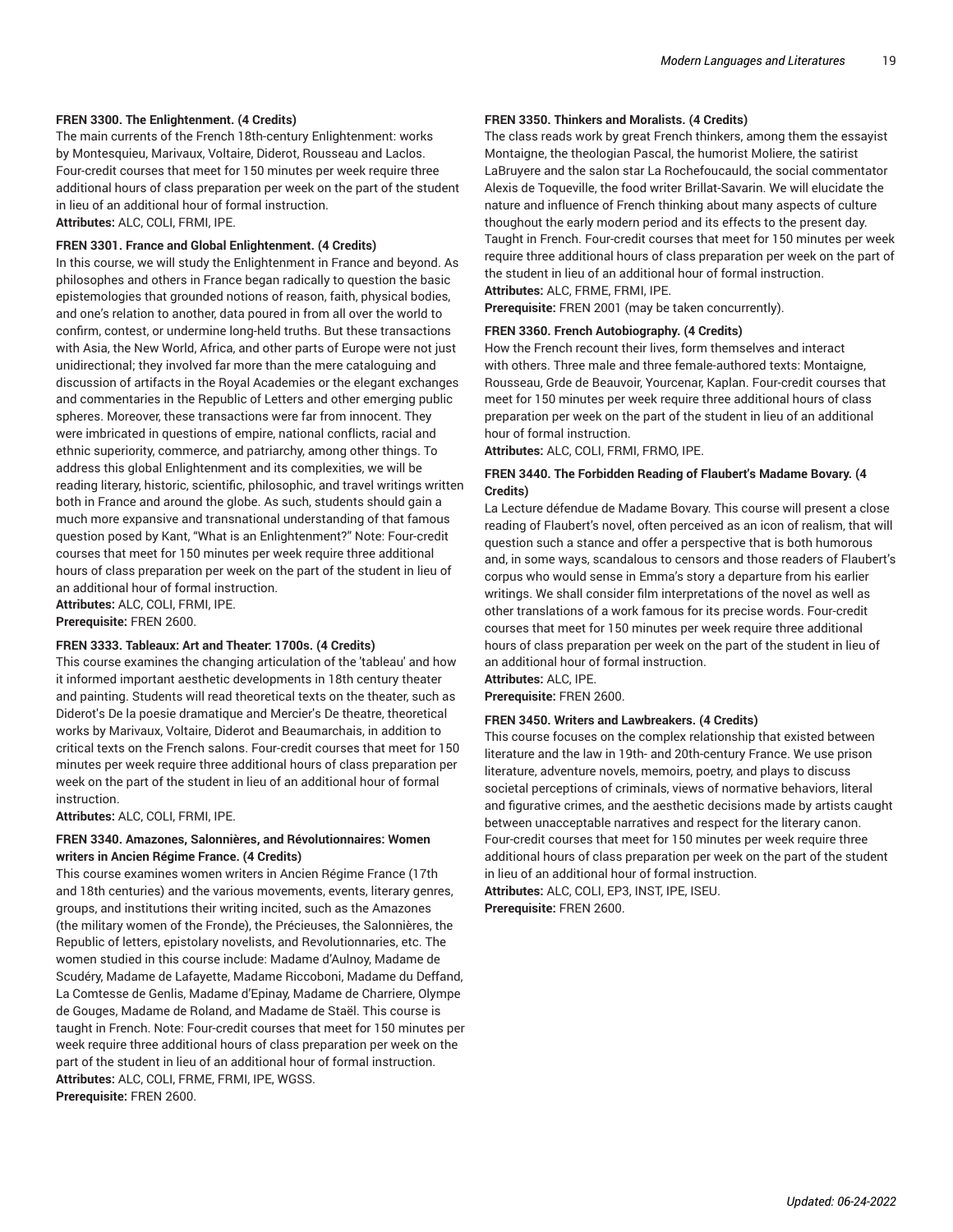#### **FREN 3453. The Flaneur in Paris. (4 Credits)**

Why does the figure of the flâneur appear in literature and art in the first decades of the 19th century? What changes (political, economic, social, urban, technical, aesthetic, and poetic) occur that facilitate this new type of urban wanderer? What's the difference between the 17th- and 18thcentury promeneur and the flâneur? Why is the concept of the flâneur impossible until the 19th century? And why does the flâneur disappear as Walter Benjamin argues toward the end of the 19th century? Why is the flâneur predominantly a male category? And is there a descent of the flâneur in the 20th and 21st centuries? In this course we examine the figure of the urban wanderer and flâneur from the last years of the 18th century to the first decade of the 21st century. We examine this figure in the literary and aesthetic works of Mercier, Retif de la Bretonne, Balzac, Baudelaire, Rimbaud, Zola, Colette, Apollinaire, Debord, Roubaud, Calle as well as in the philosophical works of Benjamin and other critical texts and films. While we will not be able to walk in Paris, we will explore some of these questions by using New York as our ambulatory laboratory. Taught in French. Four-credit courses that meet for 150 minutes per week require three additional hours of class preparation per week on the part of the student in lieu of an additional hour of formal instruction. **Attributes:** ALC, FRMO, INST, IPE, ISEU. **Prerequisite:** FREN 2600.

#### **FREN 3460. Postcolonial Representations. (4 Credits)**

This course examines the cultural production of the Colonial Age and its influence on postcolonial aesthetics and rhetoric, in additions to 19th, 20th, and 21st century novels, plays, movies, paintings, and photographs. We consider products of consumer culture such as plates, toys, commercials and postcards. We devote particular attention to complex systems of cultural representations from the 1870's -1930's to show how the heirs of Colonialism must continually renegotiates them. The second half of the course focuses on North African postcolonial literature. Four-credit courses that meet for 150 minutes per week require three additional hours of class preparation per week on the part of the student in lieu of an additional hour of formal instruction. **Attributes:** ALC, COLI, FRAN, FRMO, IPE, MEST. **Prerequisite:** FREN 2600.

#### **FREN 3464. French Films d'Auteur. (4 Credits)**

In this course, you will study French cinema history by focusing particularly on the "Auteur theory" and the work of world-renowned French filmmakers. Taught in French. Note: Four-credit courses that meet for 150 minutes per week require three additional hours of class preparation per week on the part of the student in lieu of an additional hour of formal instruction.

**Attributes:** ALC, FRMO, IPE, WGSS. **Prerequisites:** FREN 2600 or FREN 2601.

#### **FREN 3465. Women on the Margins. (4 Credits)**

The course explores the roles and identities available to women in nineteenth-century France and the ways in which women expanded the boundaries of those constraints. Through readings of literary and nonliterary texts as well as films, paintings, drawings, and fashion plates, we consider such institutions and conditions as female education and conduct, marriage, motherhood, prostitution, sainthood, rebellion, and creativity. Taught in French. Four-credit courses that meet for 150 minutes per week require three additional hours of class preparation per week on the part of the student in lieu of an additional hour of formal instruction.

**Attributes:** ALC, COLI, FRMO, IPE, MEST, WGSS.

#### **FREN 3466. Discovering French Cinema. (4 Credits)**

What is French Cinema? Why is cinema regarded first and foremost as an art form in France? In this course, you will learn how to appreciate the language of cinema, understand how mise en scène, sound, and editing work together in crafting in front our eyes a world that will absorb us for a couple of hours. You will also journey through over a century of film production, from Méliès's early "trick films" to the animation boom of the 2000s, from 1930s poetic realism to the social realism of the 1990s, from Cocteau's and Franju's fantastic cinema to Besson's blockbuster films. We will see how these films can help us understand better why cinema has remained so important to French cultural identity and how French cinema has defined the way audiences abroad see France and French society. Readings introducing you to key film theoretical concepts will accompany the films discussed throughout the semester. Four-credit courses that meet for 150 minutes per week require three additional hours of class preparation per week on the part of the student in lieu of an additional hour of formal instruction.

**Attributes:** ALC, FITV, FRMO, INST, IPE, ISEU. **Prerequisite:** FREN 2600.

#### **FREN 3470. Francophone North Africa. (4 Credits)**

If the colonial past has imposed a number of artistic chanllenges on the contemporary North African artists, it has also obliged many of them to be linguistically innovative. In this class, we will explore how North African francophone writers have experimented with French literacy genres, as well as with bilingualism, in their struggles to fashion suitable creative spaces within the colonizer's language. We will use short stories, novels, poetry, memoirs, and films to analyse this relatively new (and often subversive)literary voice, and to see how it interprets and rephrases central contemporary narratives, including those of war, exile, and immigration. Readings many include Bouraoui, Chraibi, Dib, Djebar, Feraoun, Haddad, Mokeddem and Sebbar. Four-credit courses that meet for 150 minutes per week require three additional hours of class preparation per week on the part of the student in lieu of an additional hour of formal instruction.

**Attributes:** ALC, COLI, IPE, MEST.

#### **FREN 3471. Francophone Sub-Saharan Africa. (4 Credits)**

This course will examine historical and contemporary migration and identities in sub-Saharan francophone Africa. Drawing on anthropology, film, literature, and theatre, we will explore migration from African perspectives. Topics covered include child trafficking, child labor, gender, religion, development and social change, and political consciousness. Readings/films will include: Le ventre de l'atlantique (Fatou Diome), Allah n'est pas obligé (Ahmadou Kourouma) Jaguar, les Maîtres fous (Jean Rouch), Femmes, greniers et capitaux (Claude Meillassoux). Four-credit courses that meet for 150 minutes per week require three additional hours of class preparation per week on the part of the student in lieu of an additional hour of formal instruction.

**Attributes:** AFAM, ALC, FRAN, FRMO, INST, IPE, ISAF. **Prerequisite:** FREN 2600.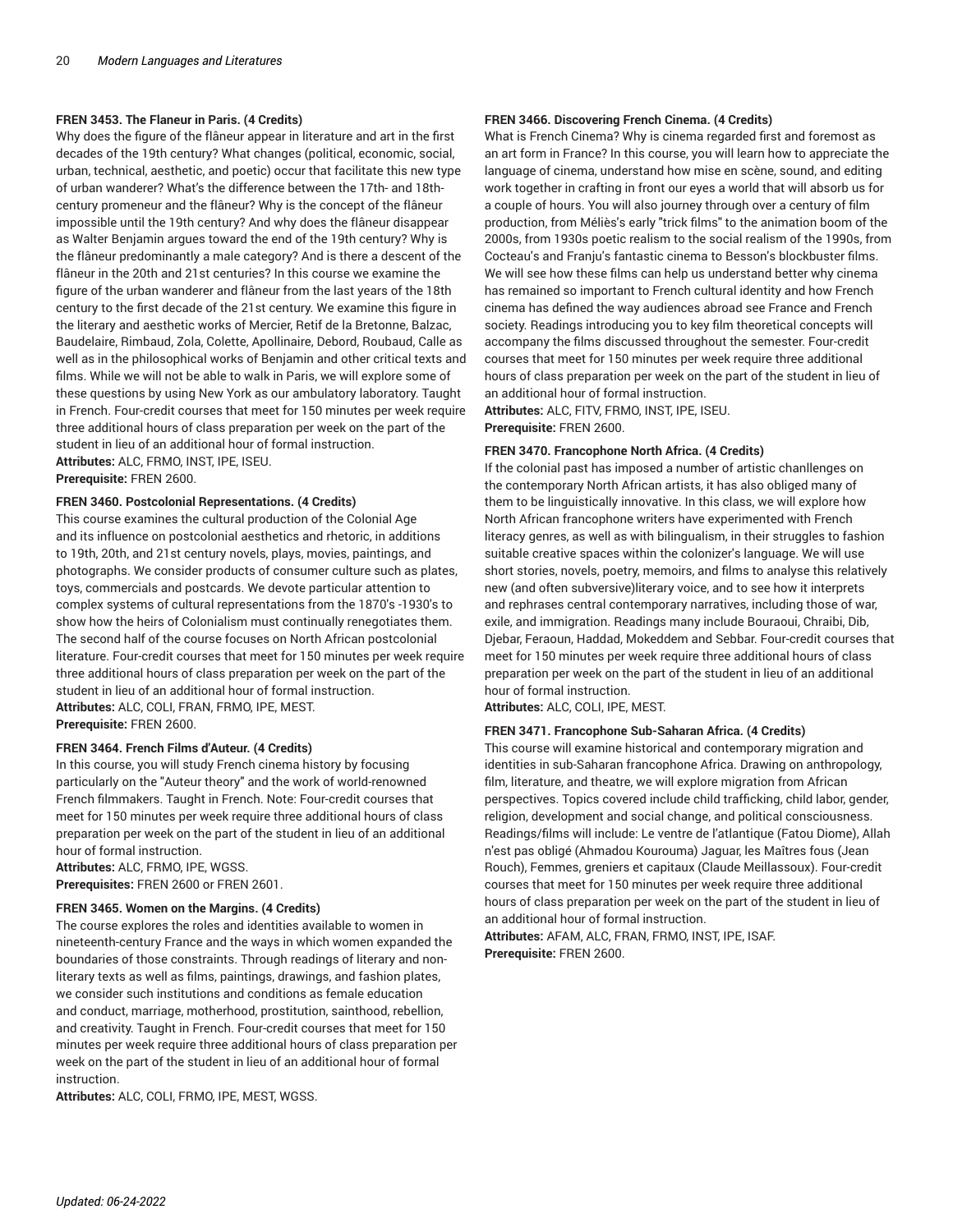#### **FREN 3476. Conflict and Violence in Francophone African Cinemas. (4 Credits)**

The development of film industries across Africa has been inextricably tied with colonial history. We will focus here on the cinematic production of former French colonies, from Algeria, Morocco and Tunisia in North Africa to sub-Saharan countries, including Senegal, Burkina Faso, and Tchad. Often trained in Western film schools, African and North African filmmakers started making films in the 1950s and 1960s, a time also marked by repeated struggles for independence from colonial domination. There is no single way to look at such a diverse and extraordinarily rich corpus. We will look more specifically at how different filmmakers have addressed, performed and questioned the notions of conflict and violence, both physical and psychological, literal and symbolic, at different time periods and in different regional contexts. Ousmane Sembène, Abderrahmane Sissako, Mahamat Saleh Haroun, Nabil Ayouch, Sarah Maldorore will be among the filmmakers included in our discussions. Taught in French. Four-credit courses that meet for 150 minutes per week require three additional hours of class preparation per week on the part of the student in lieu of an additional hour of formal instruction.

**Attributes:** ALC, FRAN, FRMO, IPE. **Prerequisite:** FREN 2600.

#### **FREN 3478. The Essay Film. (4 Credits)**

Recently called "the most vibrant and significant kind of filmmaking in the world today" by Timothy Corrigan (2011), the essay film has been embraced by filmmakers worldwide. In this course, however, we will consider primarily the works of four key Francophone filmmakers and essayists, Agnès Varda, Jean-Luc Godard, Chantal Akerman, and Chris Marker. Non-exhaustive, this selective corpus allows for greater exploration of a genre that questions the boundaries between fiction and nonfiction, the declarative and the meditative, the visual and the verbal, the personal and the political. Critical interventions by Alexandre Astruc, Raymond Bellour, Phillip Lopate, Jean-Luc Godard, Timothy Corrigan and others, will help us understand and reflect on the formal integrity of a multifaceted genre, and the specific use of cinematic forms and techniques by filmmakers to convey clear political and aesthetic positions. The last month of the semester will be spent on students' individual and collective creative experimentations with the essay video, with a special focus on pre-production and production planning and ongoing peer review critiques of each other's works. Taught in French. Four-credit courses that meet for 150 minutes per week require three additional hours of class preparation per week on the part of the student in lieu of an additional hour of formal instruction. **Attributes:** ALC, COLI, FRMO, IPE.

**Prerequisite:** FREN 2600.

#### **FREN 3479. The New Wave Arrives. (4 Credits)**

This interdisciplinary course examines the "New Wave" as a broad sociocultural phenomenon that not only refers to the cinematic revolution brought about by François Truffaut, Jean-Luc Godard, Agnès Varda and other filmmakers in the early 1960s but one that encompasses a wide range of transformations that made 1960s Paris the epicenter of pivotal artistic trends, social transformations and political activity. In addition to the French New Wave, topics include the role of youth popular culture, urban architecture and planning, the impact of the Algerian War and decolonization wars, mass consumerism, the convergence of several social and intellectual movements (women, workers, students, immigrants) in 'May 68'. Taught in French. Four-credit courses that meet for 150 minutes per week require three additional hours of class preparation per week on the part of the student in lieu of an additional hour of formal instruction.

**Attributes:** ALC, COLI, COMM, EP3, FITV, FRMO, IPE. **Prerequisite:** FREN 2600.

#### **FREN 3480. Francophone Caribbean Literature. (4 Credits)**

This course examines a variety of literary, historical, cultural and linguistic aspects of the francophone Caribbean between 1791 (the beginning of the Haitian Revolution) and today. Topics include articulations of political sovereignty in colonial and post-colonial contexts, francophone Caribbean literary movements, alternative narratives provided by Afrodiasporic voices, and Caribbean feminisms. Four-credit courses that meet for 150 minutes per week require three additional hours of class preparation per week on the part of the student in lieu of an additional hour of formal instruction.

**Attributes:** ALC, COLI, FRAN, FRMO, GLBL, IPE. **Prerequisite:** FREN 2600.

#### **FREN 3490. Africa: Society and Culture Through Film. (4 Credits)**

Africa has been the object of representations in film since the development of film technology, and Francophone African films and filmmakers have occupied a key place in African filmmaking since the 1960s. This course examines how African modernity and tradition, culture, gender, migration, and conflict are represented in films. The course will examine a wide range of Francophone African films and filmmakers, using the films as insights into understanding African topics and for reflecting on how Africa is represented in films. Four-credit courses that meet for 150 minutes per week require three additional hours of class preparation per week on the part of the student in lieu of an additional hour of formal instruction.

**Attributes:** ALC, FRAN, HCWL, HUST, IPE. **Prerequisite:** FREN 2600.

#### **FREN 3494. Africa: Education, Youth, and Society. (4 Credits)**

Education is seen as the main motor of development and democracy in postcolonial Africa, yet many young people cannot access the education they seek. What are the reasons and the colonial legacies of education systems? How have youth and educators responded to this situation? Drawing on literature, documentary film, anthropology, and sociology, this class will analyze the relations between education and society in francophone Africa, focusing on how African nations have confronted the immense problems that education and youth face, including schooling, family, socialization, traditional education, and employment. This course is taught in French. Note: Four-credit courses that meet for 150 minutes per week require three additional hours of class preparation per week on the part of the student in lieu of an additional hour of formal instruction. **Attributes:** FRAN, INST, ISAF.

**Prerequisite:** FREN 2600.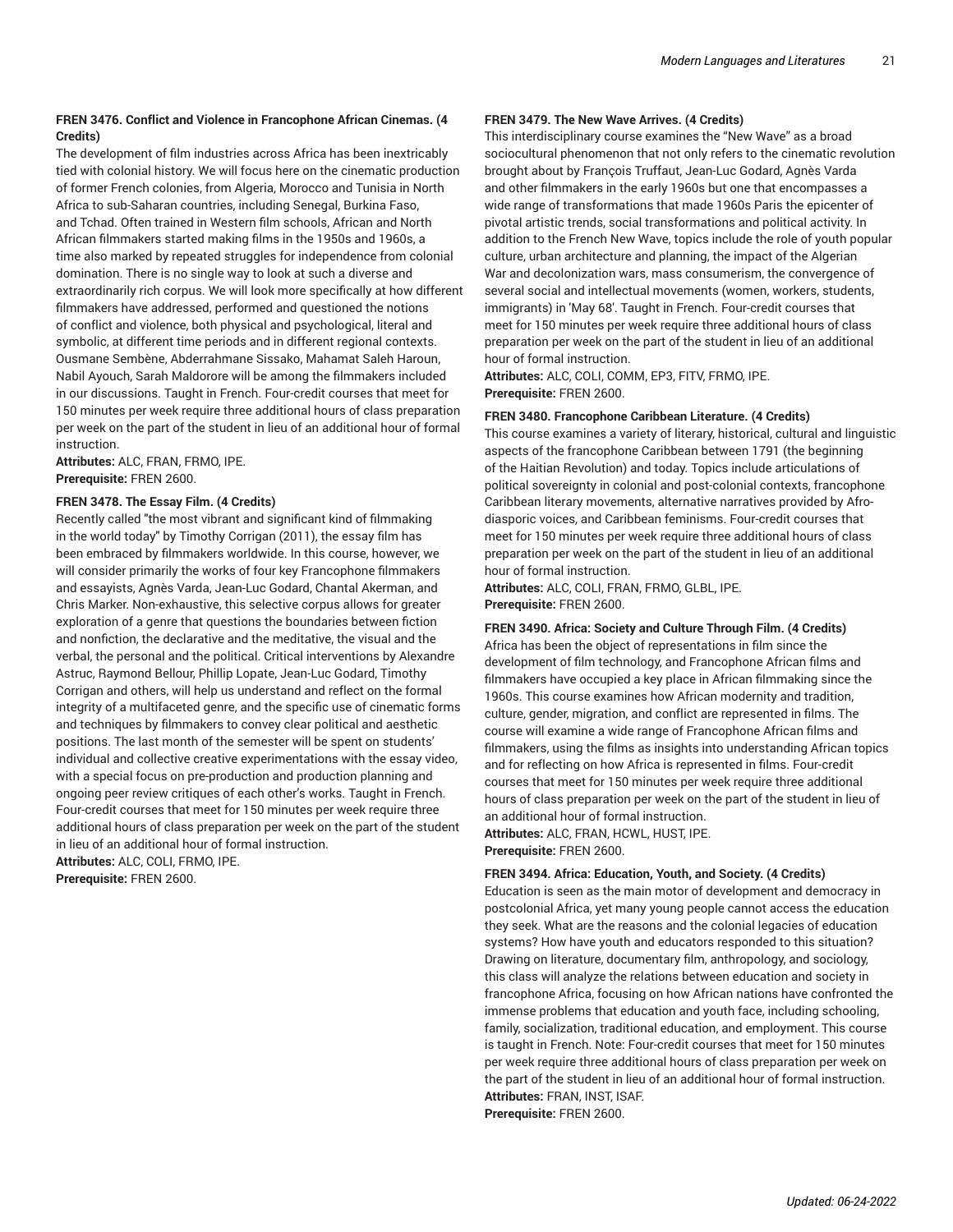#### **FREN 3496. Francophone Communities in New York City. (4 Credits)**

This course will examine contemporary cultural, educational, social, and human rights issues among Francophone immigrant communities from Africa and the Caribbean in New York City. Topics such as migrant trajectories, employment, gender roles, diasporic connection, relations with country of origin, youth education, solidarity, and hybrid identities will be explored. Primary source research and community engagement with migrant organizations will be emphasized. Note: Four-credit courses that meet for 150 minutes per week require three additional hours of class preparation per week on the part of the student in lieu of an additional hour of formal instruction.

**Attribute:** FRAN. **Prerequisite:** FREN 2600.

#### **FREN 3500. French Literary Theory. (4 Credits)**

French Theory became intellectual trend in the United-States thanks to the translation of works by philosophers such as Michel Foucault, Giles Deleuze and Jacques Derrida. This course focuses on that particular theoretical movement and the way it increased significantly the academic relationships between France and the United-States. It also gives students the opportunity to discover today's main "French theories" , not only understood as coming from France, but also from Québec, Switzerland, and Belgium. Four-credit courses that meet for 150 minutes per week require three additional hours of class preparation per week on the part of the student in lieu of an additional hour of formal instruction. **Attributes:** ALC, FRMO, IPE.

**Prerequisite:** FREN 2600 (may be taken concurrently).

#### **FREN 3510. Translation: Theory and Practice. (4 Credits)**

This course considers the question of translation theory and practice from a variety of perspectives: literary, philosophical, and historical. Students will become familiar with the problems most commonly encountered in translation, as well as solutions that have worked or failed. We will examine how these practices of translating into and from French have shaped French cultural and literary history, and since rare is the theorist of translation who is not also a practitioner, we will not only critique existing translations, but also create our own translations. Readings will include literary, philosophical, historical, and cultural texts, by authors like: Christine de Pisan, Du Bellay, de Meziriac, Flaubert, Baudelaire, Beckett, Kristeva, Derrida. Taught in French. (Groups ll, lV) Four-credit courses that meet for 150 minutes per week require three additional hours of class preparation per week on the part of the student in lieu of an additional hour of formal instruction. **Attribute:** IPE.

**Prerequisite:** FREN 2600.

#### **FREN 3550. In Search of Lost Time: Modernity, Temporality, and the Self in 20th Century French Literature. (4 Credits)**

A fundamental construct of Modernity is that it posits a particular relation to time, where the present is defined through a break with the past. This class examines how, for modern writers, a sense of self is indissociable from a broader reflection on the ways in which time structures who we are, and how we perceive the world. Themes include: memory and childhood, the invention of the everyday, day and night, timelessness and the unconscious, measuring time in science. Authors and firms include: Proust, Beckett, Sarraute, Ducharme, Godard (taught in French). **Attributes:** ALC, INST, IPE, ISEU.

**Prerequisite:** FREN 2600.

#### **FREN 3555. Man: Beast or Machine. (4 Credits)**

This course explores what it means to be human, from the early modern period to the present, through a survey of francophone texts dealing with humankind's relationship to animals and machines. We will look at Renaissance humanist texts that argue for man's superiority to animals, which we will compare to their classical atecedents. We will investigate Enlightenment perspectives on the distinction between men, beasts and machines from Descartes, Diderot, and La Mettrie. Theoretical approaches from animal studies and postmodern anti-humanism will be applied to consider how modern society defends and critiques anthropocentrism through art, and how writing reflects our apprehension that machines are a threat to humanity. Course in French. Four-credit courses that meet for 150 minutes per week require three additional hours of class preparation per week on the part of the student in lieu of an additional hour of formal instruction. **Attributes:** ALC, FRMI, IPE.

**Prerequisite:** FREN 2600.

#### **FREN 3564. French Theatre and Performance (Taught in French). (4 Credits)**

This course explores French theatre and offers students the opportunity to engage in the creative process from script to rehearsal to a full public performance at the end of the semester. It teaches students how to express themselves more effectively in French, and it helps them develop the ability to communicate thoughts and feelings to others. We will combine acting, history, reading, theory, and analysis of major modern playwrights. Invited guests from the French and bicultural theatre community in New York City will share their experiences and provide opportunities for students to practice their new skills. Taught in French. Note: Four-credit courses that meet for 150 minutes per week require three additional hours of class preparation per week on the part of the student in lieu of an additional hour of formal instruction. **Attributes:** ALC, IPE.

**Prerequisite:** FREN 2600.

#### **FREN 3565. French Contemporary Novel. (4 Credits)**

This course examines some formal and narrative experiments that have been central to the renewal of the French novel since the 1980's, in particular the popularity of fragmented stories and micro-fictions. This fragmentation can take various forms beyond textual productions, including the turn for many writers to graphic novels, radio narratives, and other types of cross media explorations. Taught in French. Four-credit courses that meet for 150 minutes per week require three additional hours of class preparation per week on the part of the student in lieu of an additional hour of formal instruction. **Attributes:** ALC, COLI, FRMO, IPE.

**Prerequisite:** FREN 2600.

#### **FREN 3566. French Contemporary Theater. (4 Credits)**

This course examines French theater focusing on the performative theatrical art of confession and, in particular, "la déclaration d'amour." Special attention will be granted to the relationship between text and performance or to how the word becomes action on stage and how staging affects our perception of the word. Readings include classical and contemporary plays as well as workshops and invited guests. Taught in French. Four-credit courses that meet for 150 minutes per week require three additional hours of class preparation per week on the part of the student in lieu of an additional hour of formal instruction. **Attribute:** IPE.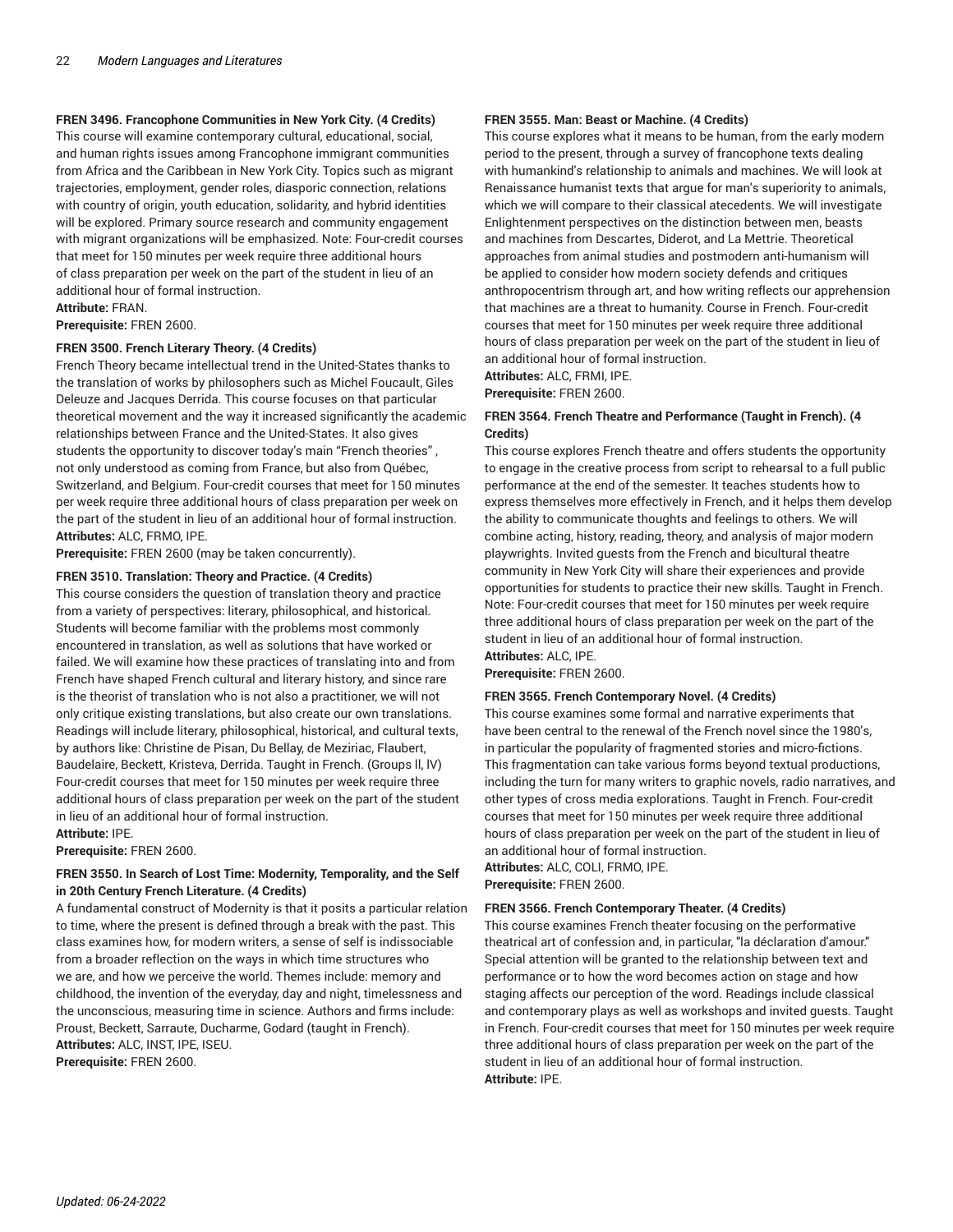#### **FREN 3600. France Today. (4 Credits)**

This course will explore the various "crises" affecting current French society. Questions of immigration, race, gender, economic inequality, and security, among others, have marked social discourse for the past 20 years. These microphenomena reveal trends and realities of a society facing various challenges. For each particular debate, we will bring in historical and sociological perspectives in order to better understand the implications. This course will concentrate primarily on a study of the press but also works of literature and film. We will learn to read the press with a critical lens in order to understand it not only as a fourth power but also as a shaper of dominant discourse. Taught in French. Note: Four-credit courses that meet for 150 minutes per week require three additional hours of class preparation per week on the part of the student in lieu of an additional hour of formal instruction. **Attributes:** INST, IPE, ISEU.

**Prerequisite:** FREN 2600.

#### **FREN 3605. Cultural and Literary History of Journalism. (4 Credits)**

This course examines not only the history of the practice of journalism in France from the rise of mass media in 1830 to the present day, but also the cultural and literary representations of journalism and journalists. Particular attention will be paid to the figure of the grand reporter and the practice of reportage from 1890-1950. Students will read primary sources from the period in question and will be introduced to various theoretical approaches to the study of media. Taught in French. Four-credit courses that meet for 150 minutes per week require three additional hours of class preparation per week on the part of the student in lieu of an additional hour of formal instruction.

**Attributes:** ALC, IPE.

**Prerequisite:** FREN 2600.

#### **FREN 3612. Cinemas of Quebec. (4 Credits)**

This course examines the cinematic production made both in Quebec and abroad, by Quebec-based and Quebec-born filmmakers, hence the title "Cinemas of Quebec" rather than "Québécois cinema." This broader perspective allows for a more complex interrogation of cinema's contributions to the refashioning of Quebec's social and political history over time, from the affirmation of Québécois identity to First Nations' demands for recognition and reparations. It also invites considerations of Quebec's lasting contributions to (world) cinema. The list of films and filmmakers discussed will evolve with each iteration of the course to accommodate thematic inquiries, specific critical questions, and emerging trends. Note: Four-credit courses that meet for 150 minutes per week require three additional hours of class preparation per week on the part of the student in lieu of an additional hour of formal instruction. **Attributes:** ALC, FRAN, FRMO, INST, ISIN. **Prerequisite:** FREN 2600.

**FREN 3630. Francophone Voices From North Africa. (4 Credits)** Four-credit courses that meet for 150 minutes per week require three additional hours of class preparation per week on the part of the student in lieu of an additional hour of formal instruction. **Attributes:** ALC, FRAN, IPE, MEST.

#### **FREN 3631. North African France. (4 Credits)**

This course focuses on young twenty-first century writers of North African descent whose recent literary debuts shocked the French media and literary establishment. An analysis of their public personae as well as a close reading of their works help us understand how French society negotiates volatile political issues such as religion, patriarchy, racism, violence, and sexuality. It also brings a thorough understanidng of the socio-cultural taboos that emerged after decolonization, notably those connected to the French acceptation of the public sphere. Last but not least, it provides a forum to discover and discuss some of the most powerful new voices of contemporary literature. Taught in French. Four-credit courses that meet for 150 minutes per week require three additional hours of class preparation per week on the part of the student in lieu of an additional hour of formal instruction.

**Attributes:** ALC, FRAN, IPE, MEST.

# **Prerequisites:** FREN 2600 or FREN 2601.

#### **FREN 3637. Francophone Middle East. (4 Credits)**

This course explores the historical and cultural ties between France and the Middle East between 1798 and today. Topics include: Napoleon's campaign in Egypt; Egyptian intellectual diasporas in Paris (1880-1930); francophone poetry in 1920s Syria; francophone writings of the Lebanese civil war; identity politics in contemporary francophone Lebanese theater and cinema. Taught in French. Four-credit courses that meet for 150 minutes per week require three additional hours of class preparation per week on the part of the student in lieu of an additional hour of formal instruction.

**Attributes:** ALC, EP3, FRAN, FRMO, GLBL, INST, IPE, ISEU, ISIN, ISME, **MEST.** 

**Prerequisite:** FREN 2600.

#### **FREN 3640. Postcolonial Representation. (4 Credits)**

Novels and essays written in French and published in the 1980's that reflect cultural identities. Authors viewed as interpreters of the postcolonial condition whose works have been redefining traditional conceptions of history and culture, literature and identity. Authors may include Sebbar, Conde, Glissant, Chamoiseau, Confiant. Four-credit courses that meet for 150 minutes per week require three additional hours of class preparation per week on the part of the student in lieu of an additional hour of formal instruction. **Attributes:** ALC, COLI, GLBL, IPE, MEST.

#### **FREN 3675. America! French and Francophone Perspectives. (4 Credits)**

Drawing from a wide-ranging selection of literary texts, films, critical essays published or released at different time periods, this interdisciplinary course will examine Francophone constructions of "America." We will thus question the extent to which "America" is a neutral term. Does it refer to a geographical territory or to a site of cultural and political projections, aspirations or criticism? This course will examine how Francophone explorers, artists, intellectuals and politicians have contributed to the production and re-signification of this trope over time. Taught in French. Four-credit courses that meet for 150 minutes per week require three additional hours of class preparation per week on the part of the student in lieu of an additional hour of formal instruction. **Attributes:** ACUP, ALC, AMST, FRAN, FRMO, IPE.

**Prerequisite:** FREN 2600.

#### **FREN 4001. Reading French Theory. (4 Credits)**

This course introduces students to the reading of French theory across domains (e.g., philosophy, history, feminism, theology, gender studies) in the French language. No prior knowledge of French is required. This course provides a comprehensive introduction to French grammar and vocabulary to enable research in French. This course does not fulfill the undergraduate language requirement.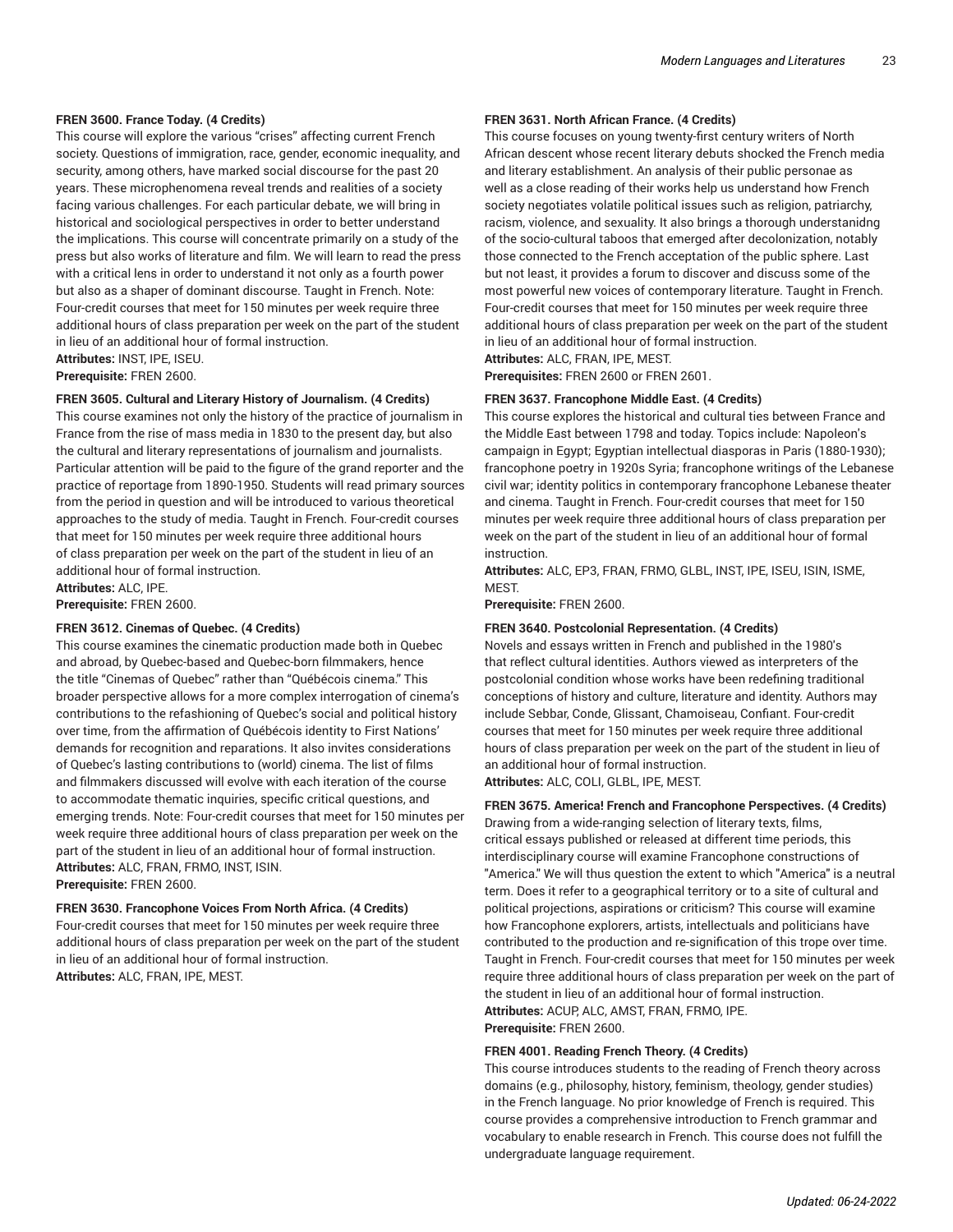#### **FREN 4998. Senior Thesis Tutorial. (4 Credits)**

Independent research, supervised by a faculty in the language, leading to the completion of a senior thesis. **Attribute:** IPE.

### **FREN 4999. Tutorial. (3 to 5 Credits)**

Study of a particular aspect of French literature or thought. Independent research and readings. Weekly or biweekly meetings with a faculty adviser. Designed for majors with permission of instructor. **Attribute:** IPE.

# **German (GERM) courses**

#### **GERM 1001. Introduction to German I. (5 Credits)**

An introductory course that focuses on the four skills: speaking, reading, writing and listening providing students with a basic knowledge of German linguistic structures, vocabulary and culture, which studied interdependently, comprise the German Language.

#### **GERM 1501. Intermediate German I. (3 Credits)**

Intermediate German I will continue introducing students to the fundamentals of the German language, emphasizing the five main components of language acquisition (reading, writing, listening, speaking, and cultural competence) using a task- and content-based German learning program. Conducted in German.

**Attribute:** IPE.

**Prerequisites:** GERM 1001 or GERM 1002.

#### **GERM 1502. Intermediate German II. (3 Credits)**

Intermediate German II will continue introducing students to the fundamentals of the German language, emphasizing the five main components of language acquisition (reading, writing, listening, speaking, and cultural competence) using a task- and content-based German learning program. Conducted in German.

**Attribute:** IPE.

**Prerequisite:** GERM 1501.

#### **GERM 2001. German Language and Literature. (3 Credits)**

A critical analysis of selected cultural and literary texts; composition, conversation, and review of pertinent grammatical structures. **Attribute:** IPE.

**Prerequisite:** GERM 1502.

#### **GERM 2100. Advanced German Grammar. (4 Credits)**

The course is designed to help students gain more insight into the structure of the German language and to further develop and strengthen their knowledge of German grammar. Survey and practice of German grammar as well as more advanced features of German syntax and style. Course will be conducted in English with readings and exercises in German. Four-credit courses that meet for 150 minutes per week require three additional hours of class preparation per week on the part of the student in lieu of an additional hour of formal instruction. **Attribute:** IPE.

**Prerequisite:** GERM 2001.

#### **GERM 2601. German Conversation and Composition. (3 Credits)**

Intermediate-level conversation with some composition. Optional course for students wishing additional practice in self-expression in German. May be taken simultaneously with GERM 1502 or higher. **Attribute:** IPE.

#### **GERM 2650. Business German. (4 Credits)**

Development of oral proficiency used in daily communication within the business world, preparing the students both in technical vocabulary and situational usage. Introduction to specialized vocabulary in business and economics. Readings in management, operations, marketing, advertising, banking, etc. Practice in writing business correspondence. Four-credit courses that meet for 150 minutes per week require three additional hours of class preparation per week on the part of the student in lieu of an additional hour of formal instruction.

**Attribute:** IPE. **Prerequisite:** GERM 2001.

# **GERM 2800. German Short Stories. (4 Credits)**

This course follows the development of the short story as a genre in German literature with particular emphasis on its manifestation as a means of personal and social integration from the middle of the 20th century to the present day. Four-credit courses that meet for 150 minutes per week require three additional hours of class preparation per week on the part of the student in lieu of an additional hour of formal instruction. **Attributes:** ALC, IPE.

**Prerequisite:** GERM 2001.

#### **GERM 3010. Frisch Aus Der Presse: Media and Communication. (4 Credits)**

Further development of language skills through analysis and discussion of current texts from a variety of sources such as German-language newspaper articles, films, songs, internet, radio and TV programs, literature excerpts. Specific topics will vary based on students' interests. Work on different types of writing like description, argumentation and creative writing. ln class activities include discussions, paired and group work, and presentations. ln German. Four-credit courses that meet for 150 minutes per week require three additional hours of class preparation per week on the part of the student in lieu of an additional hour of formal instruction.

# **Attributes:** ALC, IPE.

**Prerequisite:** GERM 2001.

#### **GERM 3015. Medienspiegel: Conversations About Current Affairs. (4 Credits)**

This course, taught in German, is designed for students who wish to further develop their fluency and accuracy in German. It provides an opportunity to improve language skills through discussion and analysis of current events and texts from various German-language media sources. Specific topics will vary based on students' interests. In-class activities include discussions and presentations. Written assignments will help improve students' writing proficiency. Four-credit courses that meet for 150 minutes per week require three additional hours of class preparation per week on the part of the student in lieu of an additional hour of formal instruction.

## **Attribute:** IPE.

**Prerequisite:** GERM 2001.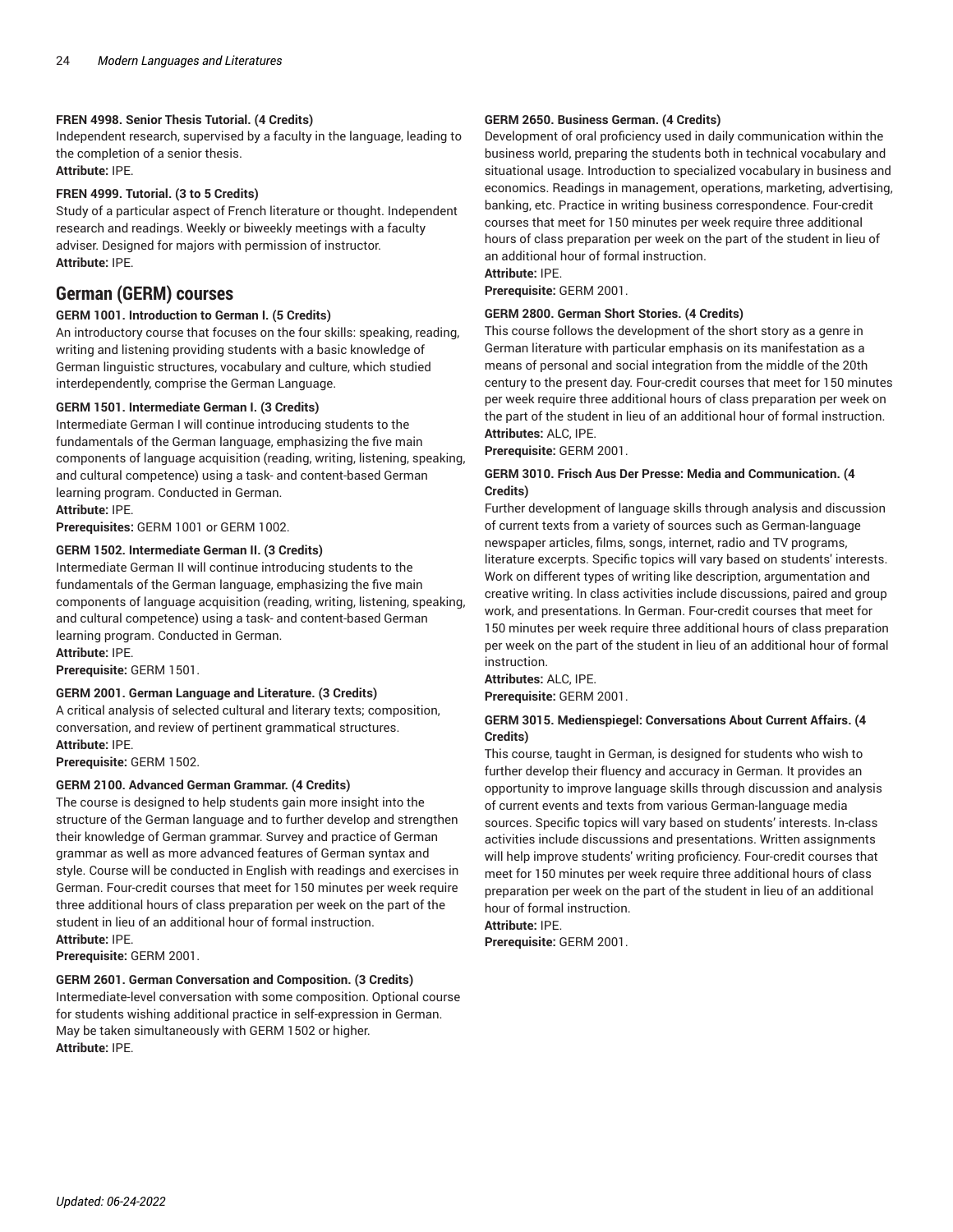#### **GERM 3050. The Sound of Music: German Music and Musical Genres. (4 Credits)**

This course traces the history of German music from the Middle Ages to Deutsche Popmusik, from German Lieder to German Schlager, New German Wave to Hip Hop. In-class activities include listening exercises, discussions, paired and group work, presentations on topics related to the music, events, and cultural foci covered. Drawn from authentic German realia, lyrics, interviews, articles, reading assignments will focus on both the music as well as its socio-political context. While engaging authentic German texts and music, it will be the goal of the course to advance stylistic and grammatical overall competence while fine-tuning listening and speaking skills in German. Taught in German. Four-credit courses that meet for 150 minutes per week require three additional hours of class preparation per week on the part of the student in lieu of an additional hour of formal instruction.

**Attributes:** ALC, IPE.

**Prerequisite:** GERM 2001.

#### **GERM 3051. Survey of Literature I. (4 Credits)**

A general survey of the history of German literature from the beginning of the 18th century. Four-credit courses that meet for 150 minutes per week require three additional hours of class preparation per week on the part of the student in lieu of an additional hour of formal instruction. **Attributes:** ALC, IPE.

**Prerequisite:** GERM 2001.

#### **GERM 3052. Survey of Literature II. (4 Credits)**

A general survey of the history of German literature from the beginning to classicism (ca.500-1832). Four-credit courses that meet for 150 minutes per week require three additional hours of class preparation per week on the part of the student in lieu of an additional hour of formal instruction. **Attributes:** ALC, IPE.

#### **GERM 3057. Medieval German Literature: Potions, Passions, Players, and Prayers. (4 Credits)**

This course will introduce students to the rich literary and cultural heritage of Medieval Germany. The texts will all be read in English translation, but we will go over some passages in their original languages in class to catch some of the flavor of the Medieval German. Topics covered will include pre-Christian charms, the epic of the Nibelungs, love poetry, and urban carneval plays. Four-credit courses that meet for 150 minutes per week require three additional hours of class preparation per week on the part of the student in lieu of an additional hour of formal instruction.

**Attributes:** ALC, GERM, MVLI, MVST. **Prerequisite:** GERM 2001.

#### **GERM 3123. Pioneers of Modernism. (4 Credits)**

Various literary movements arose in German-speaking countries in the early 20th century, including Symbolism, Expressionism, and Surrealism. While Hermann Hesse and Thomas Mann preferred to write in the traditional style of the 19th century, others favored literary experiments that have become influential for later writers: Franz Kafka with his enigmatic tales of modern man's battles against incomprehensible forces, Bertolt Brecht with his epic plays addressing their audiences' political consciousness, and Rainer Maria Rilke with his symbolist poems reflecting the complexity of existence. This course will explore these movements by reading these authors in the original German, while refining students' knowledge of German syntax, focusing on verbs and verb forms. In-class activities include literary analysis, experimental presentations, and oral discussions on cultural and historical events. Written assignments aim at improving the students' writing and speaking proficiency with particular attention to syntactical accuracy and lexical complexity and diversification. Taught In German. Note: Four-credit courses that meet for 150 minutes per week require three additional hours of class preparation per week on the part of the student in lieu of an additional hour of formal instruction.

**Attribute:** ALC.

**Prerequisite:** GERM 2001.

#### **GERM 3275. Grim Tales and Grimms' Tales. (4 Credits)**

This course is designed for students who want to explore German literature in the original and simultaneously work on their language skills. This section will specifically focus on refining students' knowledge of German syntax by reading sophisticated novellas and short stories by authors such as Heinrich von Kleist, Theodor Storm, Karl May, Franz Kafka, Arthur Schnitzler, and Thomas Mann, as well as fairy tales and Gebrauchsprosa. In-class activities include literary analysis, oral presentations, and discussion. Written assignments aim at improving the students' writing proficiency with particular attention to syntactical accuracy and diversification. Four-credit courses that meet for 150 minutes per week require three additional hours of class preparation per week on the part of the student in lieu of an additional hour of formal instruction.

**Attribute:** ALC.

**Prerequisite:** GERM 2001.

#### **GERM 3302. German Through the Senses. (4 Credits)**

In this course, we focus on texts which read the world through the experience of one particular sense: smell , hearing or taste. Grenouille the protagonist of Patrick Suskind's novel Das Perfum (Perfum, 1985), creates a fragrance which is bottled desirability, becoming a mass murderer in the process. Similarly, the musical genius portrayed in Robert Schneider's Schlafes Bruder (1992) cannot find love in real life and chooses death, the brother of sleep, instead. Franz Kafka's "Hungerkunstler" ("A Hunger Artist," 1922) has turned starvation into an art form, whereas Bella Martha (Mostly Martha), the chef in Sandra Nettelbeck's 2001 film, can only handle her life when she is in the kitchen. Four-credit courses that meet for 150 minutes per week require three additional hours of class preparation per week on the part of the student in lieu of an additional hour of formal instruction.

**Attributes:** ALC, COLI, IPE.

**Prerequisite:** GERM 2001.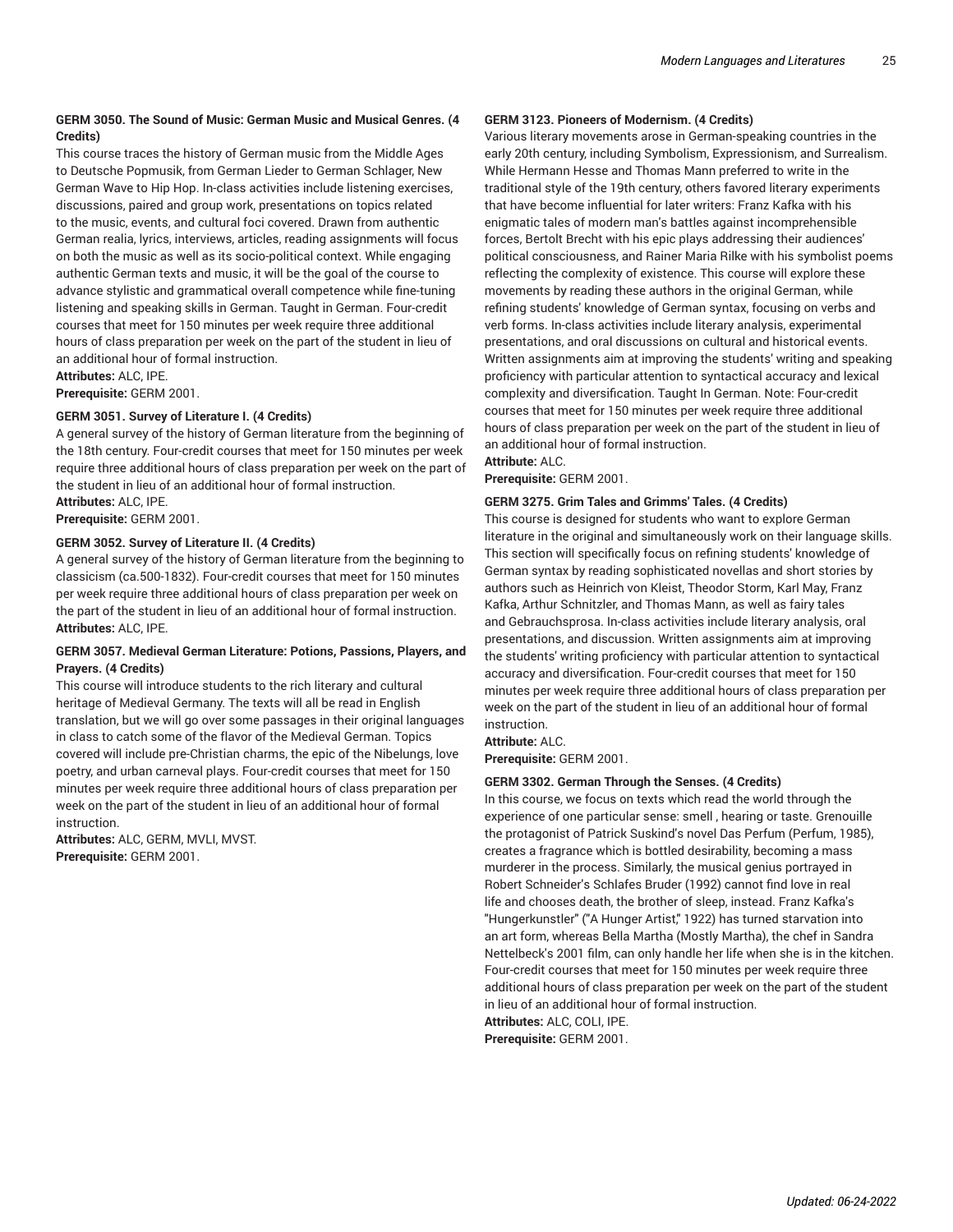#### **GERM 3303. Borders and Crossings. (4 Credits)**

Doors, gates, walls, and other borders between inside and outside, home and society, me and you, define our daily lives. And to define means to mark off, to draw boundaries. While animals usually stayk within their confined territory, man is the animal that continually resets, violates, and strives to cross these borders. In this course, you will encounter many exciting contributions to German and Austrian literature and film in the 20th-21st centuries. Our focus will be borders and barriersphysical, ideological, intellectual, and metaphysical. Furthermore, we will discuss border/crossings between cultures, countries, identities, reality, and fiction. Throughout this course, you will be exposed to texts and films that will expand and challenge your consciousness regarding the "other" and the (im)possibilities of interpersonal and intercultural communications. Taught in German. Four-credit courses that meet for 150 minutes per week require three additional hours of class preparation per week on the part of the student in lieu of an additional hour of formal instruction.

**Attributes:** ALC, IPE.

**Prerequisite:** GERM 2001.

#### **GERM 3307. Germany and Migration. (4 Credits)**

Migrants have played a role in many countries' culture. Germans started coming to the U.S. in the 17th century, and about 17% of Americans have German ancestry. Migrants entered Germany starting around the turn of the 20th century, and today about 21% of Germany's population has a migration background. How do migrants assimilate and learn the language of their new country? What influences do migrants have on a country's culture and language? In the first part of the semester, we will examine the migration of Germans to the United States, and in the second part we will focus on migration into Germany. Taught in ENGLISH. Four-credit courses that meet for 150 minutes per week require three additional hours of class preparation per week on the part of the student in lieu of an additional hour of formal instruction.

**Attributes:** ADVD, ALC, AMST, ASSC, COLI, IPE. **Prerequisite:** GERM 2001.

#### **GERM 3310. Deep in the Forest: The Pagan-Christian Enchantment of the Fairy Tale. (4 Credits)**

The purpose of this course is to study how the intertwining of Germanic and Christian mythic worlds serves to create the long lasting enchantment of the Grimms' Fairy Tales. The world of myth and fairy tale will be explored from the point of view Realization theory, which emphasizes the effect which myths and stories attempts to elicit from the reader, as described by William Grimm. In contrast to the Grimms' approach to fairy tale enchantment as awakening the human heart, we will also read three tales by Tieck, where there is fear that there is danger lurking deep in the forest of enchantment. Four-credit courses that meet for 150 minutes per week require three additional hours of class preparation per week on the part of the student in lieu of an additional hour of formal instruction.

**Attributes:** ALC, IPE. **Prerequisite:** GERM 2001.

#### **GERM 3520. German Culture in Context. (4 Credits)**

The course will examine some aspects of post-WWII German society and culture as well as further expand your reading, writing, and speaking skills with an emphasis on the German grammatical case system. Readings from a variety of sources such as literature, online sources, newspapers, and magazines, will focus on specific aspects, for example, "Vergangenheitsbewältigung", the Fall of the Wall, and migration. Taught in GERMAN. Note: Four-credit courses that meet for 150 minutes per week require three additional hours of class preparation per week on the part of the student in lieu of an additional hour of formal instruction. **Attribute:** ALC.

**Prerequisite:** GERM 2001.

#### **GERM 3566. Deutschland 1968: Protest, Hippies, Und Terroristen (Taught in German). (4 Credits)**

1968 stands out as a major symbolic and maybe even actual turning point in German politics and societal self-awareness. As we will learn, it is the results of both Germany's Nazi past, perceptions of Western imperialism, and new demands for freedom by various groups throughout both Germany and the rest of the world. This course will look at various political and social protest and opposition movements in Germany since 1968. We will determine what certain groups believed in, analyze their statements and actions, and try to understand how their world acts as an important framework for understanding Germany in the twentieth century. We will investigate historical and societal conditions as well as aesthetic implications which turned political engagement into acts of terror and terrorism by looking at 20th century German literature, film, and painting. TAUGHT IN GERMAN Four-credit courses that meet for 150 minutes per week require three additional hours of class preparation per week on the part of the student in lieu of an additional hour of formal instruction.

**Attributes:** ALC, IPE.

#### **GERM 4998. Senior Thesis Tutorial. (4 Credits)**

Independent research, supervised by a faculty in the language, leading to the completion of a senior thesis.

**Attribute:** IPE.

#### **GERM 4999. Tutorial. (3 to 4 Credits)**

Study of a particular aspect of German literature or thought. Independent research and readings. Weekly or bi-weekly meetings with faculty adviser. Designed for majors with permission of instructor. **Attribute:** IPE.

# **Hebrew (HEBW) courses**

#### **HEBW 1001. Introduction to Hebrew I. (5 Credits)**

An Introductory course that focuses on the four skills: reading, speaking, writing, listening, providing students vocabulary and culture, which, studied interdependently, comprise the Hebrew language. **Attributes:** JWST, MEST, MVLA, MVST.

#### **HEBW 1501. Intermediate Hebrew I. (3 Credits)**

Intermediate Hebrew I will continue introducing students to the fundamentals of the Hebrew language, emphasizing the five main components of language acquisition (reading, writing, listening, speaking, and cultural competence) using a task- and content-based Hebrew learning program. Conducted in Hebrew. **Attributes:** IPE, MVLA, MVST. **Prerequisite:** HEBW 1001.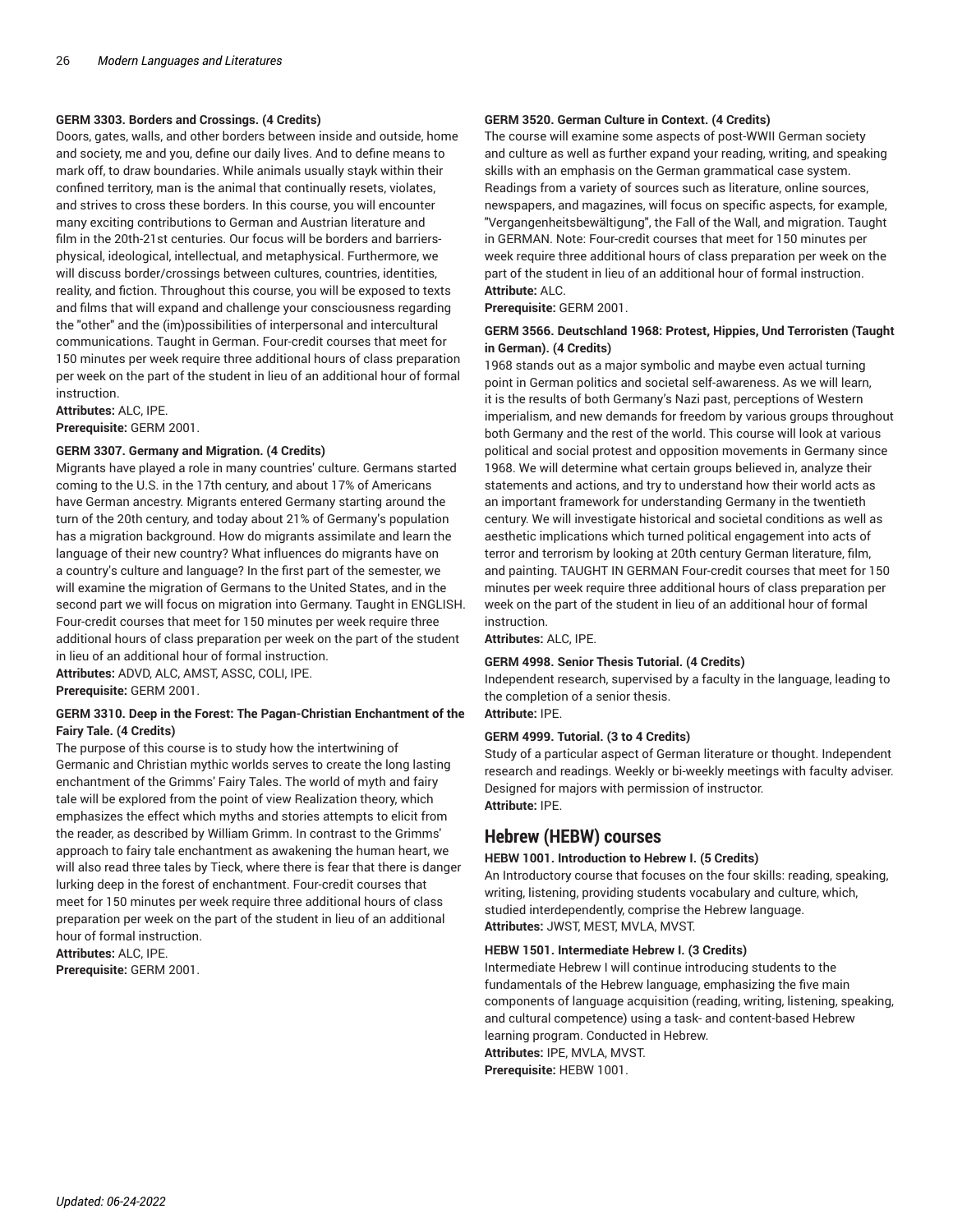#### **HEBW 1502. Intermediate Hebrew II. (3 Credits)**

Intermediate Hebrew II will continue introducing students to the fundamentals of the Hebrew language, emphasizing the five main components of language acquisition (reading, writing, listening, speaking, and cultural competence) using a task- and content-based Hebrew learning program. Conducted in Hebrew. **Attributes:** IPE, JWST, MVLA, MVST.

**Prerequisite:** HEBW 1501.

#### **HEBW 2001. Hebrew Language and Literature I. (3 Credits)**

These courses are design for students who have a solid knowledge of Hebrew language basics, essential vocabulary, and verb forms and tenses. Text material and course work will focus on developing and expanding the student's vocabulary, learning new grammatical structures and usages, developing good listening and writing skills, applying literal and inferential comprehension skills (reading from magazines, newspapers, and short stories. Videos and films are also included), practicing oral skills during class time through structural exercises, and completing written assignments to reinforce the student's understanding of the concepts studied in class.

**Attributes:** IPE, JWST, MVLA, MVST. **Prerequisite:** HEBW 1502.

# **Italian (ITAL) courses**

#### **ITAL 1001. Introduction to Italian I. (5 Credits)**

An introductory course that focuses on the four skills: speaking, reading, writing and listening providing students with a basic knowledge of Italian linguistic structures, vocabulary and culture, which studied interdependently, comprise the Italian Language. **Mutually Exclusive:** ITAL 1002.

#### **ITAL 1002. Introduction to Italian II. (3 Credits)**

This course will enhance the reading, writing, speaking and listening skills acquired by students in Introduction to Italian I or from prior study. It will further promote a deeper understanding of Italian and its literary and cultural traditions.

**Prerequisite:** ITAL 1001. **Mutually Exclusive:** ITAL 1001.

# **ITAL 1501. Intermediate Italian I. (3 Credits)**

Intermediate Italian I will continue introducing students to the fundamentals of the Italian language, emphasizing the five main components of language acquisition (reading, writing, listening, speaking, and cultural competence) using a task- and content-based Italian learning program. Conducted in Italian.

**Attribute:** IPE.

**Prerequisites:** ITAL 1001 or ITAL 1002.

#### **ITAL 1502. Intermediate Italian II. (3 Credits)**

Intermediate Italian II will continue introducing students to the fundamentals of the Italian language, emphasizing the five main components of language acquisition (reading, writing, listening, speaking, and cultural competence) using a task- and content-based Italian learning program. Conducted in Italian. **Attribute:** IPE.

**Prerequisite:** ITAL 1501.

#### **ITAL 2001. Italian Language and Literature. (3 Credits)**

A critical analysis of selected cultural and literary texts; composition, conversation, and review of pertinent grammatical structures. **Attribute:** IPE.

**Prerequisite:** ITAL 1502.

#### **ITAL 2201. Italian Community Engaged Learning: Art and Society. (3 Credits)**

This course is part of the core language sequence and corresponds to ITAL 2001, Italian Language and Literature. In this course, students develop linguistic, cultural, and intercultural skills by studying Italian texts and artifacts in their sociopolitical context, with a focus on the period after World War II. By collaborating with an Italian cultural Institution in New York state, students will examine the interplay between the local U.S. community and the institution, with a focus on representation and access, and experience and reflect on the negotiation of communication in an intercultural setting. Must have taken ITAL 1502 or placement. **Prerequisite:** ITAL 1502.

**Mutually Exclusive:** ITAL 2001.

#### **ITAL 2400. Acting in Italian. (0 Credits)**

Course focuses on improving diction, pronunciation, expansion of vocabulary and conversational skills through the study and performance of dramatic works.

**Attributes:** IPE, THEA.

#### **ITAL 2500. Approaches to Literature. (4 Credits)**

A basic course in Italian literature. Close readings in the major forms, prose fiction, poetry and drama, and an introduction to the varieties of critical strategies for reading them. Four-credit courses that meet for 150 minutes per week require three additional hours of class preparation per week on the part of the student in lieu of an additional hour of formal instruction.

**Attributes:** ALC, IPE.

#### **ITAL 2561. Reading Culture Through Literature. (4 Credits)**

This course is designed to introduce students to different aspects of Italian cultural tradition and history by closely reading representative literary texts from the early and modern periods, in a variety of genres including poetry, narrative, and drama. Students will acquire a technical vocabulary and practice different interpretive strategies to speak to continue the study of Italian literature and culture at the advanced level. The course¿s thematic focus, and the primary texts and secondary sources may vary. Note: Four-credit courses that meet for 150 minutes per week require three additional hours of class preparation per week on the part of the student in lieu of an additional hour of formal instruction. **Attributes:** ALC, COLI, INST, IPE, ISEU.

**Prerequisites:** ITAL 2001 or ITAL 2201.

#### **ITAL 2605. Italian Conversation and Composition. (4 Credits)**

Composition with emphasis on improvement of grammatical skills and facility in Italian phraseology. Recommended for those students continuing in Italian as majors or minors, whose curricula will include historical surveys of Italian literature or civilization. Emphasized skills include letter writing, descriptions and exposition. Four-credit courses that meet for 150 minutes per week require three additional hours of class preparation per week on the part of the student in lieu of an additional hour of formal instruction.

**Attribute:** IPE.

**Prerequisite:** ITAL 2001.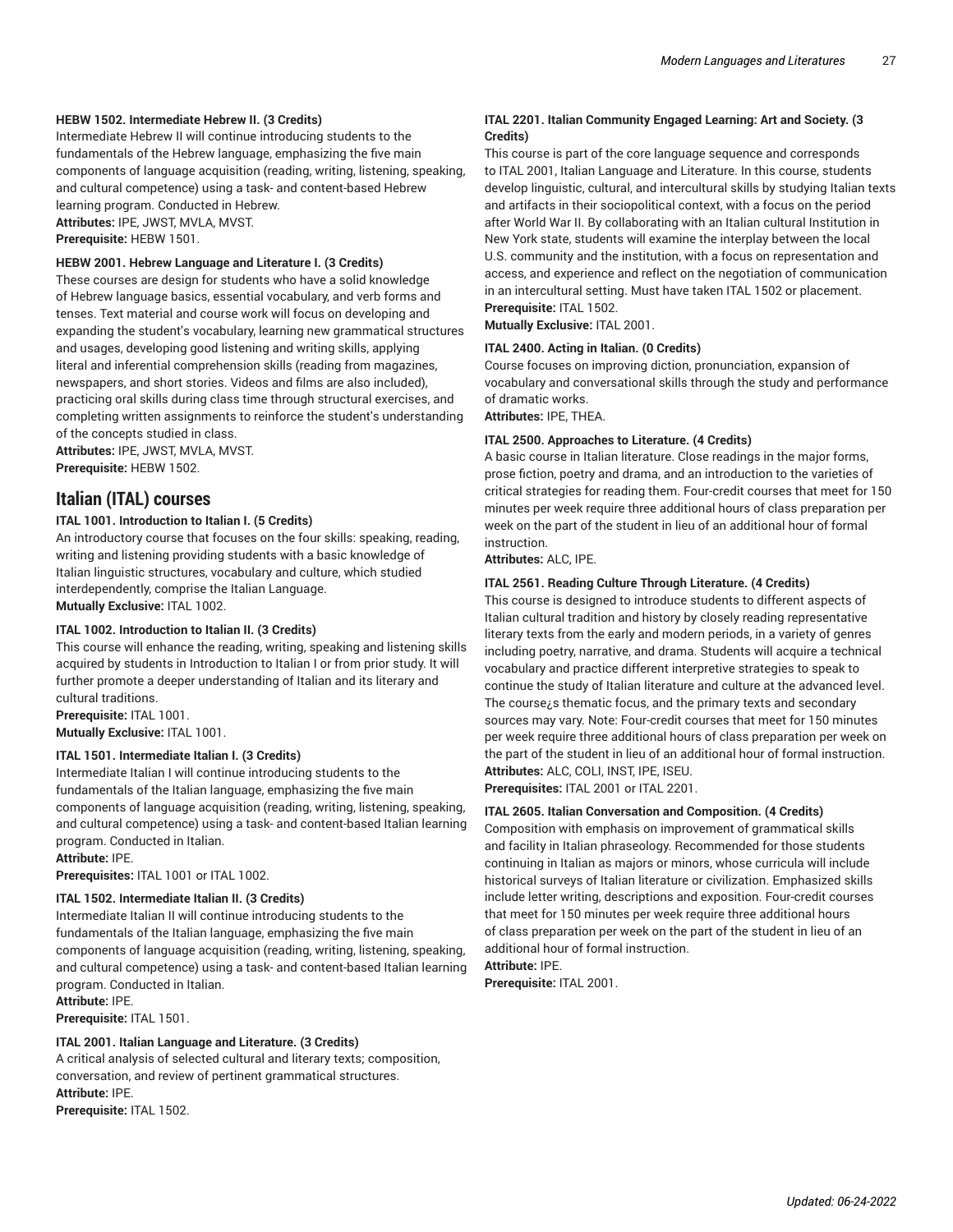#### **ITAL 2640. Classics of Italian Cinema. (4 Credits)**

In this course we will explore selected masterpieces of Italian cinema focusing on the visual techniques and narrative strategies developed by world-renowned filmmakers such as Rossellini, Fellini, Visconti, Antonioni, Wertmuller, Tornatore, Benigni, and others. We will discuss how historical events, national, cultural and gendered Italian identies, fashion, and political and social issues have been represented or constructed by means of innovative and unique cinematic languages. Conducted in Italian. Four-credit courses that meet for 150 minutes per week require three additional hours of class preparation per week on the part of the student in lieu of an additional hour of formal instruction. **Attribute:** IPE.

#### **ITAL 2700. Filming the City Inside and Out: A Cinematic Journey Through Italy. (4 Credits)**

This course introduces students to Italian cinema by focusing on the representation of Italian cityscapes and urban life as well as the dynamic between urban and rural cultures in modern Italy, from the so-called "economic miracle" of the late 1950s to the present. At the same time, students will be introduced to the fundamentals of Italian film analysis. Through screenings, critical readings, class discussions, and essay writing, students will develop the appropriate Italian vocabulary and analytical skills to examine a film focusing on its historical and cultural context, and the narrative, visual, and sound techniques it employs. Four-credit courses that meet for 150 minutes per week require three additional hours of class preparation per week on the part of the student in lieu of an additional hour of formal instruction.

**Attributes:** ALC, COLI, INST, IPE, ISEU, ITMO, URST. **Prerequisite:** ITAL 2001.

**ITAL 2705. The Souths of Italy: Words, Images, and Sounds. (4 Credits)** In this course, we will explore the rich and diverse cultural production in Southern Italy in the twentieth and twenty-first centuries with the purpose of challenging general assumptions and stereotypes about the "South," and breaking through the North–South divide that has plagued Italian culture since Italy's unification in the 1860s. We will discuss literary texts, visual texts, and music, focusing on the legacy of the past, gender and family relations, urban culture and rural life, the push for modernization, and regional identities versus globalization, among other topics. Note: Four-credit courses that meet for 150 minutes per week require three additional hours of class preparation per week on the part of the student in lieu of an additional hour of formal instruction.

**Attributes:** ALC, INST, IPE, ISEU, ITMO.

**Prerequisites:** ITAL 2001 or ITAL 2201.

# **ITAL 2800. Italy and the Arts: Politics, Religion, and Imagination in Medieval and Renaissance Italy. (4 Credits)**

This course is directed to undergraduates with interests in figurative arts, literature, the history of art, and the humanities. It explores the great changes that occurred in the arts and in their political and religious role during the period of Italian Renaissance humanism. The course concentrates on the 14th and 15th centuries and presents the multifaceted reality of Italian arts within the context of a rapidly changing society at the dawn of modernity. Students will explore the central role all arts play in one of the most fascinating periods in the history of ideas and creativity through a variety of texts, including literature, figurative arts, music, architecture, and theater from Giotto to Michelangelo. Students will learn about the artists' conceptions of art, the political role of civil as well as religious patronage, the relation between literary and visual languages, and the birth and evolution of the figure of the artist. Readings include works by Saint Francis, Dante, Boccaccio, Giotto, Petrarch, Leon Battista Alberti, Leonardo da Vinci, and Michelangelo Buonarroti. This course includes the use of media and film. Taught in Italian. Note: Four-credit courses that meet for 150 minutes per week require three additional hours of class preparation per week on the part of the student in lieu of an additional hour of formal instruction. **Attributes:** ALC, COLI, IPE, ITMA, MVST.

**Prerequisites:** ITAL 2001 or ITAL 2201.

#### **ITAL 2805. Gods, Demigods, and Men: Renaissance and Baroque Italian Theater. (4 Credits)**

The course is designed to introduce students to the exploration of the theatrical production in Italy during the Renaissance and the Baroque, from Italian theater's rebirth in 15th century Florence to the masterpieces of ht 16th century. We will analyze the development of characters and their vision of truth, society and human relations, while investigating notions of subjectivity and gender. We will see how men, heroes, gods or half-human and half-supernatural creatures struggle against their own desire and lust (or against impediments and adverse fortune) in order to manipulate reality and resolve dilemmas. Readings will include plays by major authors such as Angelo Poliziano, Niccolo Macheavelli, Lodovico Ariosto, Torquato Tasso, Giordano Bruno, And Gian Lorenzo Bernini, and Opera librettos, such as the Orfeo by Alessandro Striggio, with music by Angelo Monteverdi. Some plays will be read entirely, others as selection. Four-credit courses that meet for 150 minutes per week require three additional hours of class preparation per week on the part of the student in lieu of an additional hour of formal instruction. **Attribute:** IPE.

**ITAL 2910. Emigration in Literature and Film 1850-Present. (4 Credits)** Between 1880 and 1920, millions of Italians left the shores of the peninsula from various regions—Veneto, Liguria, Campania, and Sicilia, to mention only a few—and headed to other parts of the world to seek work, wealth, and a new way of life. Their first destinations were Argentina, Brazil, Venezuela, later the United States, and finally Canada. This course explores the causes of this mass exodus and the benefits reaped by the destination countries, as well as the conditions that immigrants found there. Narratives by De Amicis, Verga, Pirandello, Giacosa; filmmakers Crialese and Taviani; historian Colajanni; and Italian-American writers, such as Gambino, Helen Barolini, and others will be examined and discussed. The class will be conducted in Italian. Note: Four-credit courses that meet for 150 minutes per week require three additional hours of class preparation per week on the part of the student in lieu of an additional hour of formal instruction.

**Attributes:** ALC, IPE, ITMO. **Prerequisite:** ITAL 2001.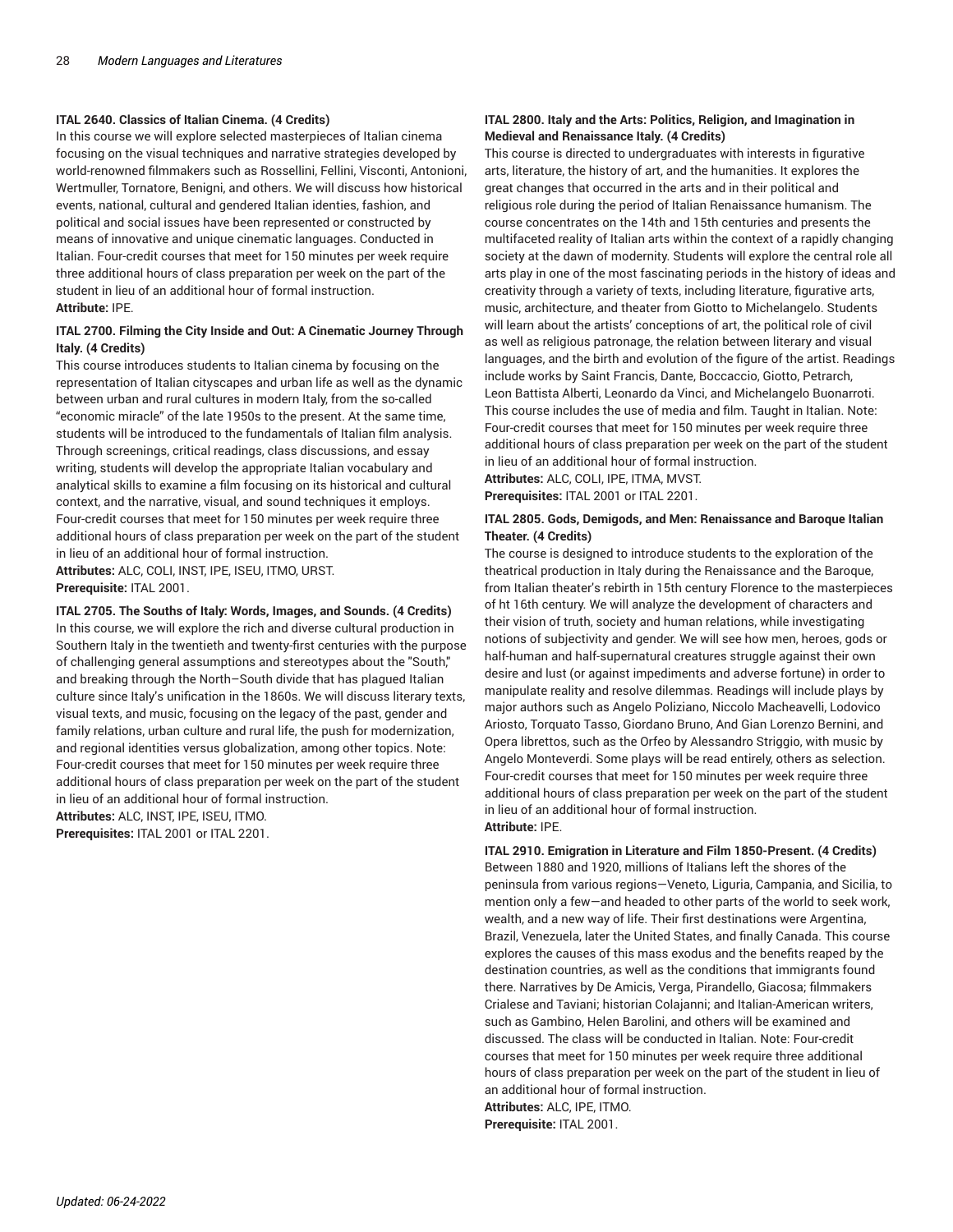#### **ITAL 2999. Italian Internship. (2 Credits)**

#### **ITAL 3002. The Art of Translation. (4 Credits)**

The study of transferring texts from one linguistic code into another; analysis of various elements of texts, literal and figurative meaning, style, syntax, etc. will be the focus of the course as well as hands on practice working with different types of texts translating form English into Italian and vice versa. Four-credit courses that meet for 150 minutes per week require three additional hours of class preparation per week on the part of the student in lieu of an additional hour of formal instruction. **Attributes:** ALC, COLI, IPE.

**Prerequisites:** ITAL 2001 or ITAL 2201.

#### **ITAL 3005. Translation: Theory and Practice. (4 Credits)**

The patron saint of translators, Saint Jerome (347-420 AD)—translator of the Bible (along with some 70 other scholars), which came to be known as the Vulgate or the Septuaginta—advised that one should translate concepts and not words, a precept that he derived from Cicero (106-43 BC). But Dante (1265-1321) pointed out in "Convivio" that certain texts, especially poetic ones, cannot be "transmutati" without losing their original harmony and musicality. Benedetto Croce (1866-1952), a 20thcentury philosopher and literary critic—nominated 16 times for the Nobel Prize—noted that every linguistic expression is an intuition that unites thought and speech indissolubly and therefore, translation for him is not possible because it must separate words and ideas, as the latter are transposed into another language. Ferdinand de Saussure (Geneva 1857-1913) suggested that the concept is inseparable from the words used to express it, thus leaning toward the impossibility of translation. But we also know that, somehow, translations work: They are done all the time, are useful, and are practical. But what can we conclude from the fact that one idea can be said in literally dozens of ways in another language? There are hundreds of translations of Dante in English: which "Divine Comedy" are we in fact reading when we read Dante in English? This course will deepen our understanding of translation and explore what it can and cannot accomplish. We will translate a variety of texts and see what Umberto Eco (1932-2016) meant by his book on translation, "Dire quasi la stessa cosa." Taught in Italian. Note: Four-credit courses that meet for 150 minutes per week require three additional hours of class preparation per week on the part of the student in lieu of an additional hour of formal instruction.

**Attributes:** ALC, IPE.

**Prerequisites:** ITAL 2001 or ITAL 2201.

#### **ITAL 3011. Dante and His Age. (4 Credits)**

Readings from Dante's Comedy in the light of the cultural production of his day including Proveneal and Sicilian lyric, influential philosophical texts, and economic and political changes in 13th-century northern Italy. Note: Four-credit courses that meet for 150 minutes per week require three additional hours of class preparation per week on the part of the student in lieu of an additional hour of formal instruction. **Attributes:** ALC, COLI, IPE, MVLI, MVST. **Prerequisites:** ITAL 2001 or ITAL 2201.

#### **ITAL 3012. Medieval Storytelling. (4 Credits)**

Narrative tradition in medieval Italy from the Novellino to Boccaccio and Sercambi. Four-credit courses that meet for 150 minutes per week require three additional hours of class preparation per week on the part of the student in lieu of an additional hour of formal instruction. **Attributes:** ALC, AMCS, COLI, EP3, IPE, ITMA, MVLI, MVST. **Prerequisites:** ITAL 2001 or ITAL 2201.

#### **ITAL 3020. Renaissance and Baroque Novella. (4 Credits)**

This course will investigate the evolution of Italian narrative prose from the Renaissance to the Baroque. Particular attention will be devoted to the tradition of the unframed short story (Novella Spicciolata), but we will also explore collections of Novelle composed by major authors such as Bandello, Straparola and Basile. Taught in Italian. Note: Four-credit courses that meet for 150 minutes per week require three additional hours of class preparation per week on the part of the student in lieu of an additional hour of formal instruction.

**Attributes:** ALC, COLI, IPE, ITRE.

**Prerequisites:** ITAL 2001 or ITAL 2201.

#### **ITAL 3021. Vice and Virtue in Medieval Italian Literature. (4 Credits)**

Informed by Aristotle's Nicomachean Ethics and Aquinas' Summa as well as by writings of Andrea Capellanus, Abeland and others, this course discusses the ethical value systems sustained in works by Jacopome, G. D'Arezzo, Donte, Petrouea, Boccaecio, as they first expressed in Poetry and Prose. Note: Four-credit courses that meet for 150 minutes per week require three additional hours of class preparation per week on the part of the student in lieu of an additional hour of formal instruction. **Attributes:** ALC, COLI, IPE, ITMA.

**Prerequisites:** ITAL 2001 or ITAL 2201.

#### **ITAL 3030. Criminal Tales. (4 Credits)**

Representation of violence in its political, organized and subversive manifestations in post-war Italy, its historical evolution, its sociological and anthropological interpretations. Films and various literature will be examined. Authors and directors: Rosi, Saviano, Wertmüller, Carofiglio, Camilleri, Mammarella, Ferrara, Salvatores, Giordana, among others. Note: Four-credit courses that meet for 150 minutes per week require three additional hours of class preparation per week on the part of the student in lieu of an additional hour of formal instruction.

**Attributes:** INST, IPE, ISEU, ISIN, ITMO.

**Prerequisites:** ITAL 2001 or ITAL 2201.

### **ITAL 3050. Arts and Politics in Italian Humanism. (4 Credits)**

This course analyzes the main characters of the early humanist movement in Italy. It focuses on arts and politics and presents authors such as Petrarch, Valla, Lorentl de Medres. Note: Four-credit courses that meet for 150 minutes per week require three additional hours of class preparation per week on the part of the student in lieu of an additional hour of formal instruction.

**Attributes:** ALC, COLI, IPE, ITMA, ITRE. **Prerequisites:** ITAL 2001 or ITAL 2201.

#### **ITAL 3051. Survey of Italian Literature. (4 Credits)**

This course will cover the social and cultural background of Italian literature with selected readings and analysis of some of the most representative authors of the time. Four-credit courses that meet for 150 minutes per week require three additional hours of class preparation per week on the part of the student in lieu of an additional hour of formal instruction.

**Attributes:** ALC, COLI, IPE.

**Prerequisites:** ITAL 2001 or ITAL 2201.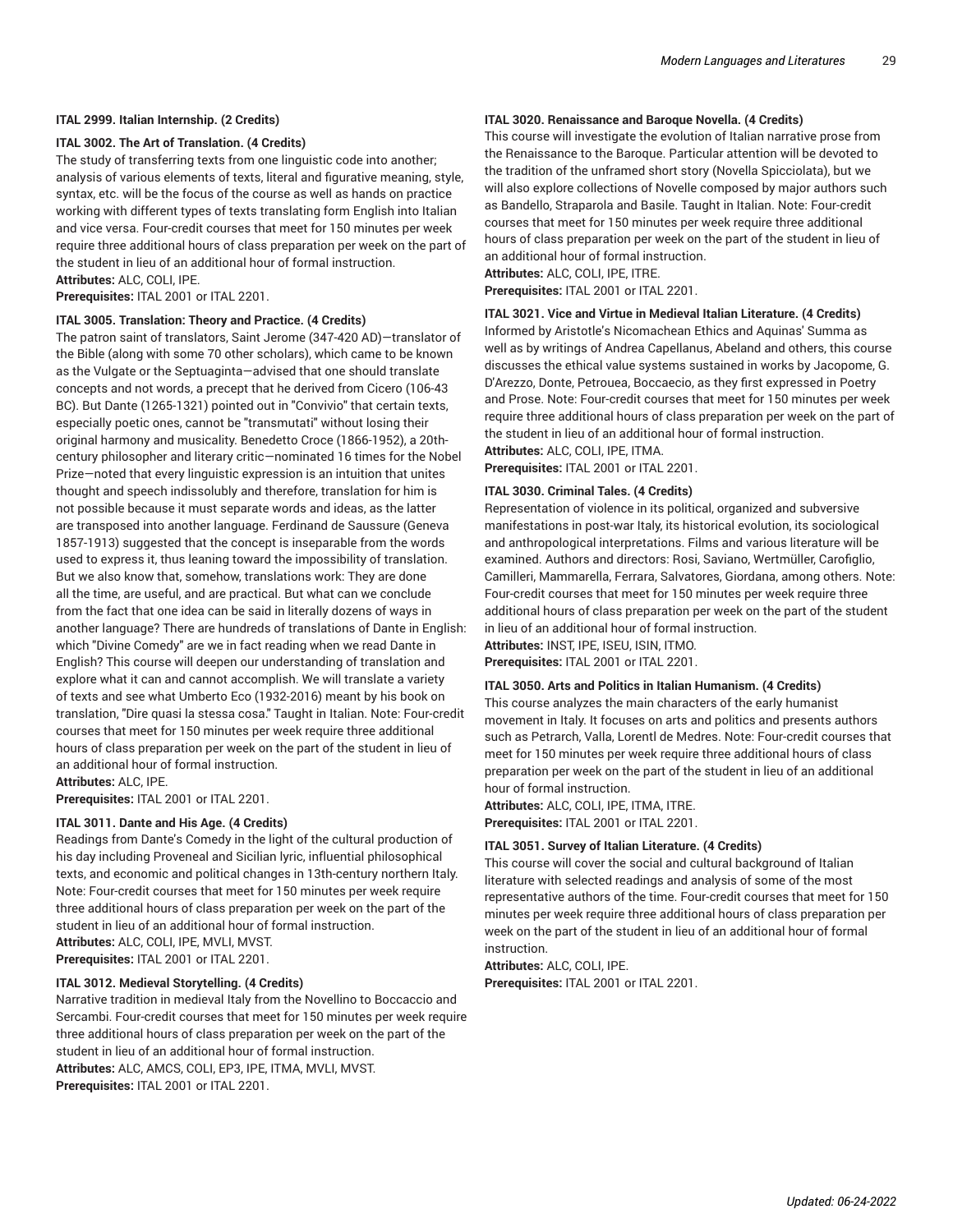### **ITAL 3062. Ethics and Economic Value in Medieval Literature. (4 Credits)**

This course introduces students to the literary representation of economic values such as profit, work, and utility as they emerge in medieval texts. Students will analyze these values within the critical perspective of the 13th to 15th century authors as seen in their political, historical, and literary contexts. This course includes works from early European lyric poetry, and authors such as Dante, Boccaccio, Petrarch, Erasmus, and Leon Battista Alberti. Students will learn to set their discussions in the broad perspective of European intellectual history. Note: Four-credit courses that meet for 150 minutes per week require three additional hours of class preparation per week on the part of the student in lieu of an additional hour of formal instruction. **Attributes:** ALC, COLI, IPE, ITMA.

**Prerequisites:** ITAL 2001 or ITAL 2201.

#### **ITAL 3063. Saturian Spirits: Art and Literature in Italy. (4 Credits)**

As an examination of different literary genres of the Italian Renaissance and Baroque (novella, theatre, poetry, autobiography and epic poems), this course will focus on some of the most important courts of the peninsula (Firenze, Urbino, Mantova, Ferrara, Venezia and Roma), and will explore the relation of the visual arts to the literary production of eminent writers and artists (Brunelleschi, Alberti, Pico della Mirandola, Poliziano, Boiardo, Ariosto, Machiavelli, Michelangelo, Leonardo, Cellini, Vasari, Tasso, Striggio, Marino). In addition to engaging in close-readings of key works, students will be encouraged to investigate other art forms such as paintings, sculpture, architecture and music, in an attempt to address the questions: What role did patronage of the arts play during the Renaissance and Baroque? What did it mean to be a writer and an artist in Italy between the 15th and 17th centuries? Note: Four-credit courses that meet for 150 minutes per week require three additional hours of class preparation per week on the part of the student in lieu of an additional hour of formal instruction.

**Attributes:** ALC, COLI, IPE.

**Prerequisites:** ITAL 2001 or ITAL 2201.

#### **ITAL 3065. Lies and Liars in Medieval and Renaissance Italian Literature. (4 Credits)**

In the late medieval and Renaissance periods, philosophers, writers, scientists, and artists regularly addressed the problem of how reality, truth, and untruths were strictly intertwined in contradictory ways. In this course, we will analyze the various forms of deceit in order to explore their implications with regard to freedom and power (both political and personal), sincerity or clarity and opacity of the self. We will read works written by leading authors such as Dante, Boccaccio, Leon Battista Alberti, Lorenzo Valla, Luigi Pulci, Matteo Maria Boiardo, Machiavelli, Ariosto, Galileo, Giordano Bruno, and Torquato Accetto. Taught in Italian. Four-credit courses that meet for 150 minutes per week require three additional hours of class preparation per week on the part of the student in lieu of an additional hour of formal instruction. **Attributes:** ALC, ITRE.

**Prerequisites:** ITAL 2001 or ITAL 2201.

#### **ITAL 3111. New Italian Cinema. (4 Credits)**

The representation of social and cultural issues elaborated in the dramatic, multimedia discourse of playwrights and film directors such as Pirandello, Fellini, Moretti; in works that include Six Characters, La Dolce Vita, La Vita e Bella. Note: Four-credit courses that meet for 150 minutes per week require three additional hours of class preparation per week on the part of the student in lieu of an additional hour of formal instruction. **Attributes:** ALC, INST, IPE, ISEU.

**Prerequisites:** ITAL 2001 or ITAL 2201.

#### **ITAL 3120. Renaissance Literature. (4 Credits)**

A study of the principal poets and writers of the 15th and 16th centuries. Note: Four-credit courses that meet for 150 minutes per week require three additional hours of class preparation per week on the part of the student in lieu of an additional hour of formal instruction. **Attributes:** ALC, COLI, IPE, ITRE.

**Prerequisites:** ITAL 2001 or ITAL 2201.

#### **ITAL 3125. Magnificence and Power: The Medici and Renaissance Florence. (4 Credits)**

The course is dedicated to the study of the relationship between culture and politics. In particular we will discuss how the practice of power and the exercise of patronage affected Florentine writers in 15th and early 16th centuries, during the period of Medici's supremacy. It will be central to the course to verify why the Medicean government was surprisingly far from being simply a repressive and propagandistic political regime. Indeed, Florence, during those years, became an extraordinary place for the arts and, in particular, for literature. Many Florentine masterpieces were produced in different genres (novella, theatre, poetry, autobiography, epic poems, dialogue) and were influential in the development and the shaping of 16th century European culture-at-large. This course will focus on the literary production of eminent writers and artists such as, but not limited to, Alberti, Pico della Mirandola, Poliziano, Lorenzo de' Medici, Luigi Pulci, Machiavelli, Michelangelo. In addition to engaging in closereadings of key works, students will be encouraged to investigate other art forms such as painting, sculpture, architecture and music, in an attempt to address the questions: What role did Medici patronage of the Arts play during the Renaissance in Florence? What did it mean to be a writer and an artist in Florence between the 15th and 16th centuries? Course taught in Italian. Four-credit courses that meet for 150 minutes per week require three additional hours of class preparation per week on the part of the student in lieu of an additional hour of formal instruction. **Attributes:** ALC, COLI, IPE, ITRE.

**Prerequisites:** ITAL 2001 or ITAL 2201.

#### **ITAL 3215. Love and Honor in the Renaissance Courts. (4 Credits)**

This course will focus on some of the most important courts of the Peninsula (in particular Firenze and Ferrara) and will explore the epic poems of eminent writers such as Pulci, Bolardo, Ariosto, Tasso, and Marino. Note: Four-credit courses that meet for 150 minutes per week require three additional hours of class preparation per week on the part of the student in lieu of an additional hour of formal instruction. **Attributes:** ALC, COLI, IPE, ITRE.

**Prerequisites:** ITAL 2001 or ITAL 2201.

#### **ITAL 3280. The Italian Short Story. (4 Credits)**

This course will investigate the evolution of the Italian short story from the Middle Ages to the contemporary era. Particular attention will be devoted to the unframed short story (novella spicciolata) and to the collections of novelle composed by major authors (we will also consider some cinematic renditions as well as the interplay between the novella and painting). Readings will be from writers such as Giovanni Boccaccio, Machiavelli, Matteo Bandello, Verga, Grazia Deledda, Pirandello, Italo Calvino, Natalia Ginzburg, Elsa Morante, and Alberto Moravia, among others. Weekly meetings will involve lectures and class discussions, both of which will proceed from a close reading of the texts (sometimes with the help of English translations). Four-credit courses that meet for 150 minutes per week require three additional hours of class preparation per week on the part of the student in lieu of an additional hour of formal instruction.

**Attributes:** ALC, ITRE. **Prerequisites:** ITAL 2001 or ITAL 2201.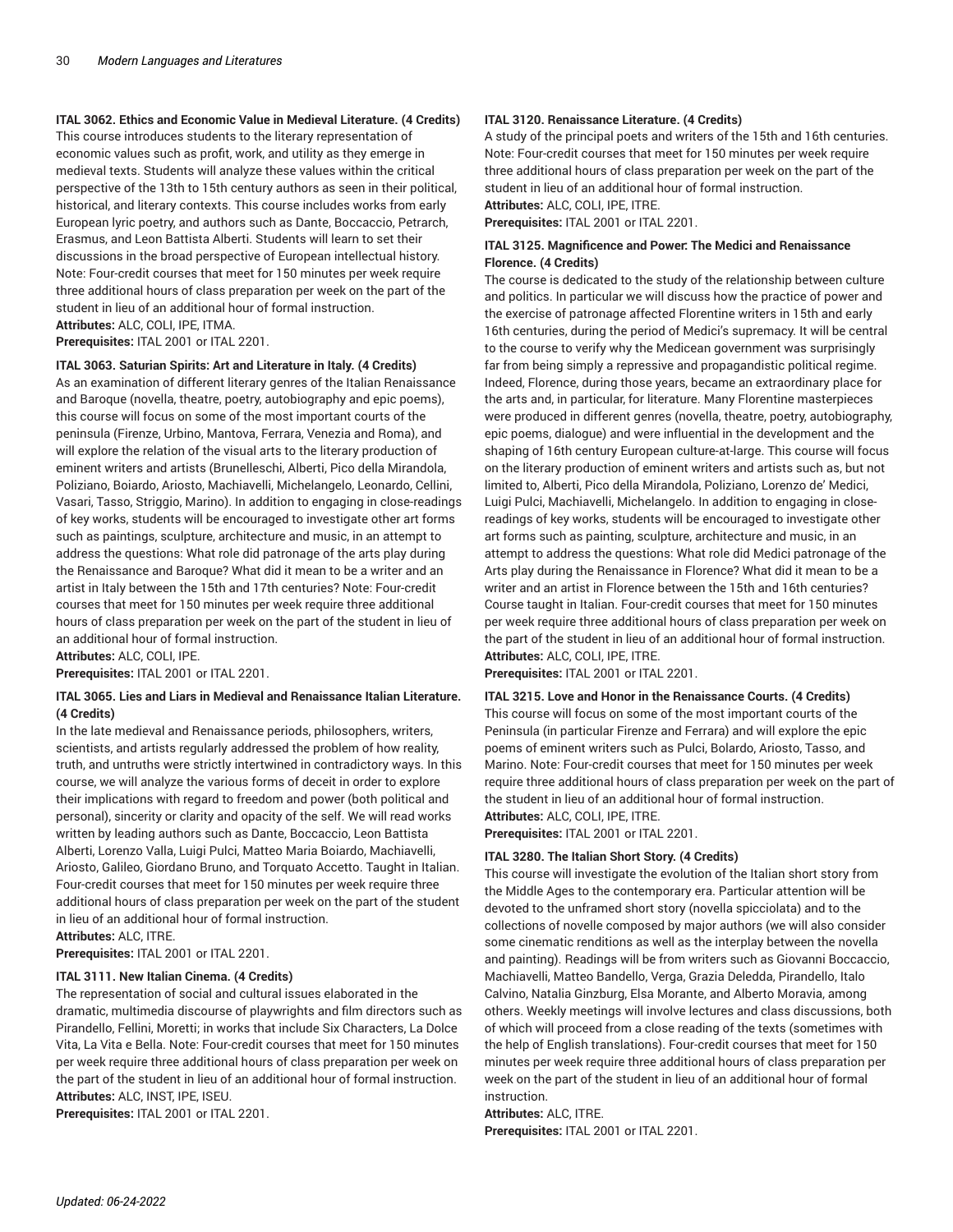#### **ITAL 3452. Italophone Migrant Literature From Africa and Beyond. (4 Credits)**

In this course, we will read works written by contemporary Italophone writers, those who have adopted the Italian language initially to document their experience of migration and later to reflect creatively on their culture and country of origin as well as on Italian society and history. What stories do these writers tell? What personal and historical experiences do they describe and give voice to? What languages and narrative techniques do they employ? What is the cultural impact and political relevance of their work in contemporary Italy when considered in Mediterranean, European, and global contexts? We will consider questions of representation; gender, ethnic, racial, and religious identity; and political and cultural pluralism with a dual aim. First, to explore how Italian society has changed or resisted changing in the last decades by confronting its imperial past and current neo-colonial ambitions under the sustained pressure of mass immigration and global mobility. And second, to discuss how these original artistic voices, and the testimony they give, have enriched Italy's literary canon and tradition while also fostering a novel understanding of Italy's cultural history. Please note: Four-credit courses that meet for 150 minutes per week require three additional hours of class preparation per week on the part of the student in lieu of an additional hour of formal instruction.

**Attributes:** ALC, COLI, GLBL, INST, IPE, ISAF, ISEU, ISIN, ISME, ITMO, PJRC, PJST.

**Prerequisites:** ITAL 2001 or ITAL 2201.

#### **ITAL 3500. Comedy and Satire in Italian Cinema. (4 Credits)**

Commedia all'Italiana or satirical comedy represents a major contribution to world cinema with a significant approach to modifying social injustice, prejudice, and abuses. A broad range of styles and film techniques provide a forum to analyze film language and visual experiences. Note: Four-credit courses that meet for 150 minutes per week require three additional hours of class preparation per week on the part of the student in lieu of an additional hour of formal instruction.

**Attributes:** ALC, COLI, IPE.

**Prerequisites:** ITAL 2001 or ITAL 2201.

#### **ITAL 3530. The Stage and Society Since 1700. (4 Credits)**

Social changes, traditions and reforms, love, family and economics as they are interpreted and cast on the stage by renowned playwrights such as Goldoni, Giacosa, De Filippo, Di Giacomo, Pirandello and others. Note: Four-credit courses that meet for 150 minutes per week require three additional hours of class preparation per week on the part of the student in lieu of an additional hour of formal instruction.

**Attributes:** ALC, COLI, IPE. **Prerequisites:** ITAL 2001 or ITAL 2201.

#### **ITAL 3550. Italian Unification: Film/Literature. (4 Credits)**

Realism and idealism in the achievement of Italian unification analyzed in the works of filmmakers such as Blasetti and Scola, and in writers like Foscolo, Mazzini, Garibaldi, Lampedusa and others. Note: Four-credit courses that meet for 150 minutes per week require three additional hours of class preparation per week on the part of the student in lieu of an additional hour of formal instruction. **Attributes:** ALC, COLI, IPE, ITMO.

**Prerequisites:** ITAL 2001 or ITAL 2201.

#### **ITAL 3553. Italy From Unification to 1945: Literature, Culture, and Society of the Modern Period. (4 Credits)**

This course will focus on major cultural figures such as Carducci, Pascoli, D'Annunzio, Ungaretti, Svevo, Montale, and Calvino, among others, and will explore their relationship with and contribution to the social conditions and developments of their times. Taught in Italian. Note: Four-credit courses that meet for 150 minutes per week require three additional hours of class preparation per week on the part of the student in lieu of an additional hour of formal instruction. **Attributes:** ALC, IPE.

**Prerequisites:** ITAL 2001 or ITAL 2201.

#### **ITAL 3625. The Modern Italian Theater. (4 Credits)**

Italian playwrights such as: Pirandello, Betti, Fabbri, Dr. Filippo Note: Four-credit courses that meet for 150 minutes per week require three additional hours of class preparation per week on the part of the student in lieu of an additional hour of formal instruction.

**Attributes:** ALC, IPE, ITMO.

**Prerequisites:** ITAL 2001 or ITAL 2201.

#### **ITAL 3650. Italy at War. (4 Credits)**

In this course we will read literary works—narrative, theater, and poetry —written in Italy during three key periods of its modern history, namely World War I, World War II, and the so-called "years of lead" (the late 1960s through the early 1980s). We will discuss the response of ltalian writers and intellectuals to war, fascism, and terrorism by focusing our attention particularly on the techniques that they use to represent, exalt, or denounce individual and collective violence, and to support or critique extreme ideologies, whether on the right or on the left of the political spectrum. In Italian. Note: Four-credit courses that meet for 150 minutes per week require three additional hours of class preparation per week on the part of the student in lieu of an additional hour of formal instruction. **Attributes:** ALC, COLI, INST, IPE, ISEU, ITMO.

**Prerequisites:** ITAL 2001 or ITAL 2201.

#### **ITAL 3701. Italian Women Writers. (4 Credits)**

Outstanding Italian women writers such as Colonna, Morra, Deledda, Ginzburg, Morante, Maraini, Loy. Taught in Italian. Note: Four-credit courses that meet for 150 minutes per week require three additional hours of class preparation per week on the part of the student in lieu of an additional hour of formal instruction.

**Attributes:** ALC, COLI, INST, IPE, ISEU, ITMO, WGSS. **Prerequisites:** ITAL 2001 or ITAL 2201.

#### **ITAL 3901. Narrative and Film. (4 Credits)**

The development, trends, and interplay of literary texts and Italian film in the history of the Italian cinema from its origins to today. Films by DeSica, Visconti, Bertolucci, Pasolini, Taviani, Bellocchio, Rosi, and Tornatore. Literary works by Pirandello, Bassani, Levi, Boccaccio, Cain and Verga. Four-credit courses that meet for 150 minutes per week require three additional hours of class preparation per week on the part of the student in lieu of an additional hour of formal instruction.

**Attributes:** ALC, COLI, IPE, ITMO.

#### **ITAL 3910. Italy Today. (4 Credits)**

This course explores the cultural and sociopolitical development of Italy since the end of World War II. Emphasis will be placed on multiculturalism and multilingualism, women and minorities, the impact of the media on culture, politics and society, terrorism and the Mafia, and migration to and from Italy. Classes are conducted in Italian. Note: Four-credit courses that meet for 150 minutes per week require three additional hours of class preparation per week on the part of the student in lieu of an additional hour of formal instruction. **Attributes:** ALC, COLI, INST, IPE, ISEU, ITMO. **Prerequisites:** ITAL 2001 or ITAL 2201.

*Updated: 06-24-2022*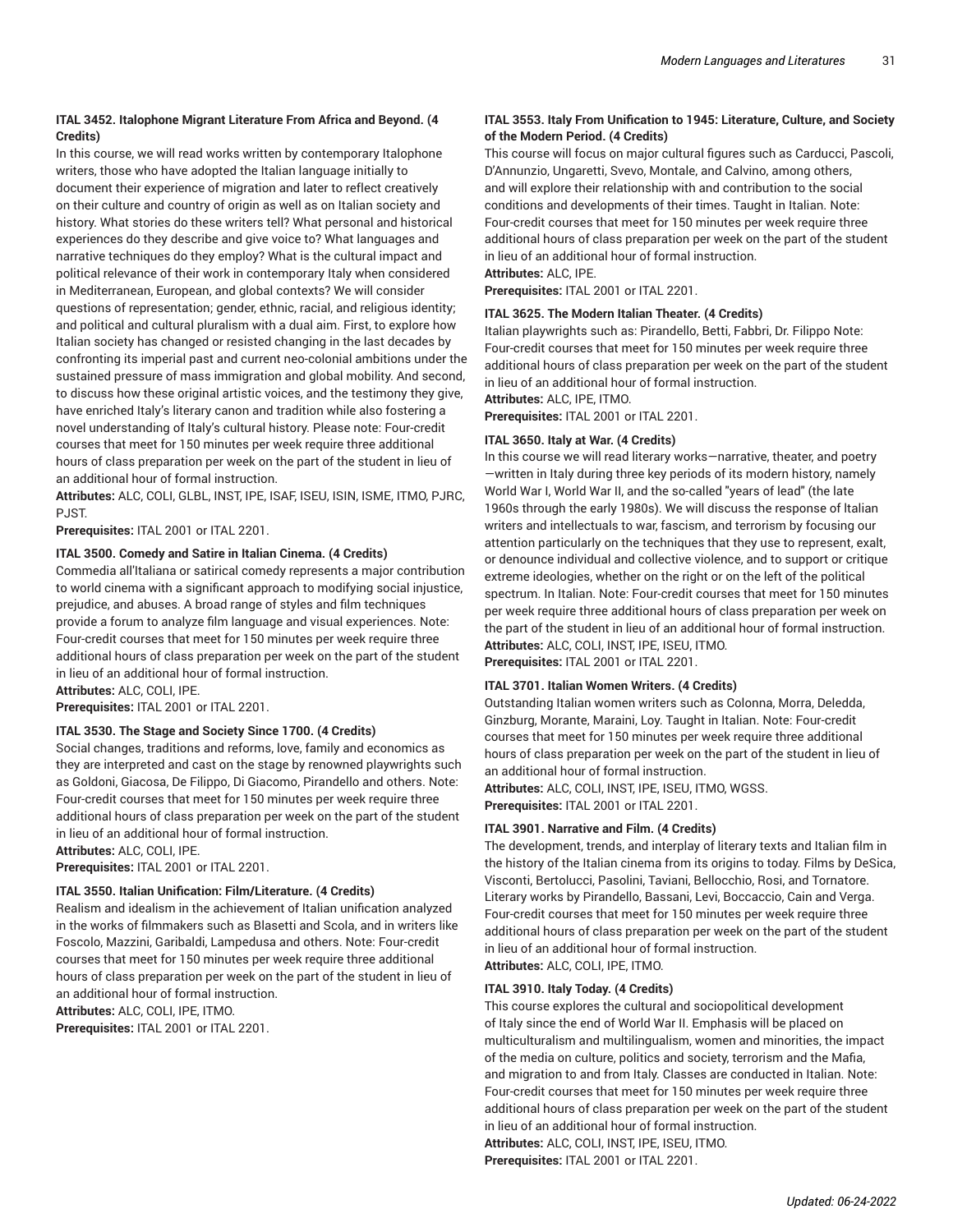#### **ITAL 3920. Words on Fire: Poetry/Soc. Today. (4 Credits)**

This course examines the evolution of current Italian poetry through the analysis of the literary, cultural, and social influences on a variety of contemporary poetic works. Readings will include poems by celebrated masters, as well as by young emerging poets living in Italy and abroad. Class discussions will address the lively discourse on poetry and criticism currently unfolding in a variety of mediums, such as newspapers, magazines, literary journals (printed and online), and blogs. Authors include Eugenio Montale, Giuseppe Ungaretti, Pier Paolo Pasolini, Giovanni Raboni, Antonella Anedda, Amelia Rosselli, Valerio Magrelli, Alberto Bertoni, Fabio Franzin, Alberto Casadei, Milo De Angelis, Paolo Valesio, Davide Rondoni, and Maria Luisa Spaziani, among others. Class conducted in Italian. Note: Four-credit courses that meet for 150 minutes per week require three additional hours of class preparation per week on the part of the student in lieu of an additional hour of formal instruction. **Attributes:** ALC, IPE.

**Prerequisites:** ITAL 2001 or ITAL 2201.

**ITAL 4800. Italian Internship. (2 to 4 Credits)** Internship. **Attribute:** IPE.

#### **ITAL 4998. Senior Thesis Tutorial. (4 Credits)**

Independent research, supervised by a faculty in the language, leading to the completion of a senior thesis. **Attribute:** IPE.

#### **ITAL 4999. Tutorial. (1 to 6 Credits)**

Study of a particular aspect of Italian literature or thought. Independent research and readings. Weekly or bi-weekly meetings with faculty adviser. Designed for majors with permission of instructor. **Attribute:** IPE.

# **Japanese (JPAN) courses**

#### **JPAN 1001. Introduction to Japanese I. (3 to 5 Credits)**

An intensive introductory course that focuses on the four skills: speaking, reading, writing and listening, providing students with a basic knowledge of Japanese linguistic structures, vocabulary and culture, which, studied interdependently, comprise the Japanese language.

#### **JPAN 1501. Intermediate Japanese I. (3 Credits)**

Intermediate Japanese I will continue introducing students to the fundamentals of the Japanese language, emphasizing the five main components of language acquisition (reading, writing, listening, speaking, and cultural competence) using a task- and content-based Japanese learning program. Conducted in Japanese.

**Attribute:** IPE.

**Prerequisites:** JPAN 1001 or JPAN 1002.

#### **JPAN 1502. Intermediate Japanese II. (3 Credits)**

Intermediate Japanese II will continue introducing students to the fundamentals of the Japanese language, emphasizing the five main components of language acquisition (reading, writing, listening, speaking, and cultural competence) using a task- and content-based Japanese learning program. Conducted in Japanese.

**Attribute:** IPE. **Prerequisite:** JPAN 1501.

#### **JPAN 2001. Japanese Language and Literature. (3 Credits)**

A critical analysis of selected cultural and literary texts; composition, conversation, and review of pertinent grammatical structures. **Attribute:** IPE.

**Prerequisite:** JPAN 1502.

#### **JPAN 3999. Tutorial. (3 Credits)** Tutorial.

# **Mandarin Chinese (MAND) courses**

#### **MAND 1001. Introduction to Mandarin I. (5 Credits)**

An introductory course that focuses on the four skills: speaking, reading, writing, and listening providing students with a basic knowledge of Chinese Linguistic structures, vocabulary and culture, which, studied interdependently, comprise the Chinese Language.

#### **MAND 1501. Intermediate Mandarin I. (3 Credits)**

Intermediate Mandarin I will continue introducing students to the fundamentals of the Mandarin language, emphasizing the five main components of language acquisition (reading, writing, listening, speaking, and cultural competence) using a task- and content-based Mandarin learning program. Conducted in Mandarin.

# **Attributes:** CNST, IPE.

**Prerequisites:** MAND 1001 or MAND 1002.

#### **MAND 1502. Intermediate Mandarin II. (3 Credits)**

Intermediate Mandarin II will continue introducing students to the fundamentals of the Mandarin language, emphasizing the five main components of language acquisition (reading, writing, listening, speaking, and cultural competence) using a task- and content-based Mandarin learning program. Conducted in Mandarin. **Attributes:** CNST, IPE.

**Prerequisite:** MAND 1501.

#### **MAND 2001. Mandarin Language and Literature. (3 Credits)**

A critical analysis of selected cultural and literary texts: composition, conversation, and review of pertinent grammatical structures. **Attributes:** CNST, IPE.

**Prerequisite:** MAND 1502.

#### **MAND 2500. Approaches to Literature. (4 Credits)**

How has Chinese philosophy shaped literature, aesthetic discourse, and our perception of the world? This course introduces students to a wide range of genres, including philosophic texts, aesthetic treatises, poetry, tales of the strange, classic paintings, and other visual materials. They will be studied under three interrelated sections: philosophy, aesthetics, and emotion. This course is for native speakers and for non-native and heritage speakers who have successfully completed MAND 2001. Note: Four-credit courses that meet for 150 minutes per week require three additional hours of class preparation per week on the part of the student in lieu of an additional hour of formal instruction. **Attributes:** ALC, IPE.

**Prerequisite:** MAND 2001.

#### **MAND 2601. Mandarin Conversation and Composition. (4 Credits)**

This course is designed for advanced mandarin learners to improve their listening, speaking, reading, and writing proficeincy. It will enable the learners to acquire up-to-date spoken Chinese by introducing contemporary TV series, mini plays, and movies. Students will also produce written texts based on the materials covered in class. Four-credit courses that meet for 150 minutes per week require three additional hours of class preparation per week on the part of the student in lieu of an additional hour of formal instruction.

**Attributes:** CNST, IPE.

**Prerequisite:** MAND 2001.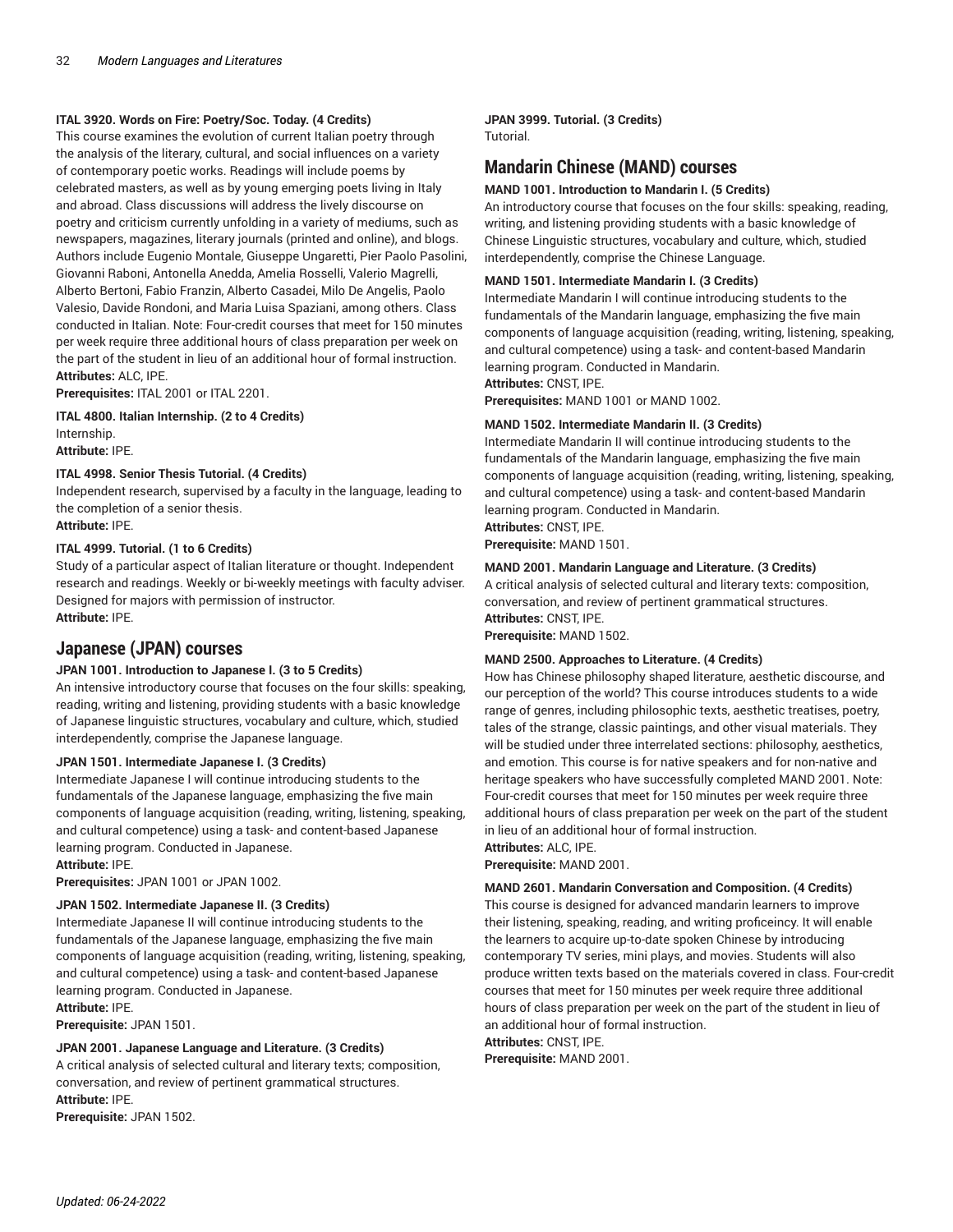#### **MAND 3002. Topics in Chinese Culture. (4 Credits)**

This course is designed for intermediate high and advanced chinese learners. The aims of the course are 1) to further develop students' language proficiency in all areas: listening, speaking, reading and writing and 2) to increase students' awareness and appreciation of Chinese culture. Students will learn various aspects of contemporary Chinese society and compare Chinese cultural practice products and perspectives with their own culture to enhance understanding of Chinese people and culture. Class discussions will be held and reading and writing assignments will be assigned regularly to help students improve their skills in articulating Chinese in spoken and written forms. Four-credit courses that meet for 150 minutes per week require three additional hours of class preparation per week on the part of the student in lieu of an additional hour of formal instruction. **Attributes:** ALC, CNST, INST, IPE, ISAS.

**Prerequisite:** MAND 2500.

#### **MAND 3015. Learning Mandarin Chinese Through Music and Songs. (4 Credits)**

This course introduces to students representative songs of various genres. Through learning lyrics of the songs, students continue consolidate their listening, speaking, reading and writing skills in Mandarin Chinese and continue to learn Chinese culture. Four-credit courses that meet for 150 minutes per week require three additional hours of class preparation per week on the part of the student in lieu of an additional hour of formal instruction. **Attributes:** CNST, IPE.

**Prerequisite:** MAND 2500.

#### **MAND 3020. Learn Chinese Through Film. (4 Credits)**

It is a course designed for advanced Chinese learners, who successfully completed Mandarin 2500 or equivalent to continue developing their skills in listening, speaking, reading, and writing through studying Chinese films and to achieve a better understanding of Chinese culture. Four-credit courses that meet for 150 minutes per week require three additional hours of class preparation per week on the part of the student in lieu of an additional hour of formal instruction. **Attributes:** ALC, CNST, COLI, INST, IPE, ISAS.

**Prerequisite:** MAND 2500.

#### **MAND 3025. Reading Chinese Short Stories. (4 Credits)**

This course will introduce students to the narrative of well-known 19th and 20th- century Chinese writers such as Lu Xun, Bing Xin and others. Upon completion of the course, students will have acquired a basic knowledge of modern Chinese literature and will have further enhanced their speaking, reading and writing skills in Mandarin Chinese. Taught in Chinese. Note: Four-credit courses that meet for 150 minutes per week require three additional hours of class preparation per week on the part of the student in lieu of an additional hour of formal instruction. **Attributes:** CNST, INST, IPE, ISAS. **Prerequisite:** MAND 2500.

#### **MAND 3030. Masterpieces of Chinese Film: Theory and Texts. (4 Credits)**

This course provides an introduction to Chinese film, focusing on important genres, directors and movements. We will follow two parallel (often times intersecting) threads throughout the course: "politics of film" as well as "poetics of film." The former explores Chinese film's engaging dialogue with Chinese sociopolitical issues whereas the latter investigates key terms of film theory such as spectatorship, gaze, apparatus theory, and authorship. Four-credit courses that meet for 150 minutes per week require three additional hours of class preparation per week on the part of the student in lieu of an additional hour of formal instruction.

**Attributes:** ALC, IPE.

**Prerequisite:** MAND 2500.

#### **MAND 3031. Chinese Cultural Concepts. (4 Credits)**

This course introduces students to the complexity and diversity of China and Chinese culture through a range of topics such as family and kinship, popular religion, women and gender, gift exchange and guanxi networks, economic and social reforms, Maoism, post-Maoism, and globalization. We will approach these issues through anthropological, sociological, and historical texts. This course aims to deepen students' knowledge of contemporary Chinese society and provide them with a nuanced understanding of cultural differences. Conducted in English with English and Mandarin texts in translation. Coursework and readings in Mandarin for credit toward the Mandarin minor. Note: Four-credit courses that meet for 150 minutes per week require three additional hours of class preparation per week on the part of the student in lieu of an additional hour of formal instruction.

# **Attributes:** ALC, GLBL.

**Prerequisite:** MAND 2500.

#### **MAND 3040. Topics in Mandarin Chinese Literature. (4 Credits)**

This course examines the rich tradition of Mandarin Chinese literature form 1900 to present. Readings include a variety of genres in Mandarin Chinese, such as short stories, critical essays, poetry and screen plays. Four-credit courses that meet for 150 minutes per week require three additional hours of class preparation per week on the part of the student in lieu of an additional hour of formal instruction.

**Attributes:** ALC, CNST, INST, IPE, ISAS, PJRC, PJST.

**Prerequisite:** MAND 2500.

#### **MAND 3045. Chinese Linguistics. (4 Credits)**

This course focuses on the linguistic study of the Chinese language. Students discuss the formal domains of language structure with a focus on Chinese and discuss contemporary research and theory in Chinese linguistics. We will address key topics in Chinese linguistics, like whether Chinese has morphology or a tense/aspect system. The course is taught in Chinese. Note: Four-credit courses that meet for 150 minutes per week require three additional hours of class preparation per week on the part of the student in lieu of an additional hour of formal instruction.

**Attribute:** LING.

**Prerequisite:** MAND 2500.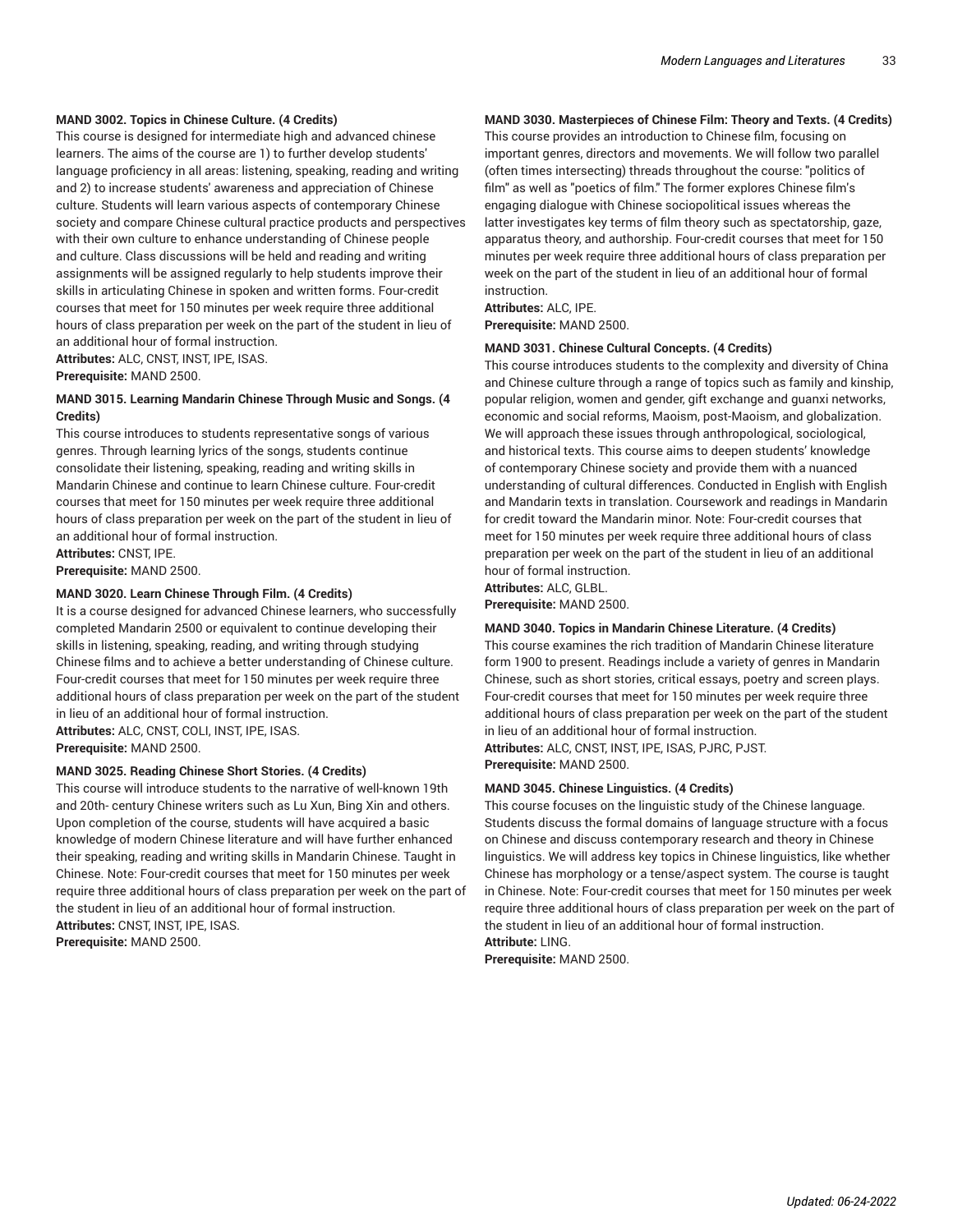### **MAND 3050. China in the Headlines: An Advanced Newspaper Reading Course in Mandarin Chinese. (4 Credits)**

This course will have students' reading skills in formal written Chinese through studying texts, such as, new reports, editorial essays, and transcripts of interviews. A variety of students will also develop listening and speaking skills through watching news clips and discussion and debate over top stories in Chinese media. Four-credit courses that meet for 150 minutes per week require three additional hours of class preparation per week on the part of the student in lieu of an additional hour of formal instruction.

**Attributes:** ALC, CNST, INST, IPE, ISAS, PJRC, PJST. **Prerequisite:** MAND 2500.

#### **MAND 3055. China and Globalization. (4 Credits)**

This course is designed to further develop students' all-around Mandarin Chinese language skills through intensive readings related to the multifaceted nature of contemporary globalization and social, political, and economic aspects of developments in the context of China. Students will solidify their advanced-level language skills and develop superior level skills, such as defending one's view, making a hypothesis, and handling linguistically unfamiliar situations, through activities such as discussion and debate. Students are expected to reach at least advancelow level at the end of the semester. Courses in Translation. Four-credit courses that meet for 150 minutes per week require three additional hours of class preparation per week on the part of the student in lieu of an additional hour of formal instruction. **Attributes:** ALC, CNST, COLI, INST, IPE, ISAS.

**Prerequisite:** MAND 2500.

**MAND 4999. Tutorial. (3 to 4 Credits)**

# **Russian (RUSS) courses**

#### **RUSS 1001. Introduction to Russian I. (5 Credits)**

An introductory course that focuses on the four skills: speaking, reading, writing and listening providing students with a basic knowledge of Russian linguistic structures, vocabulary and culture, which studied interdependently, comprise the Russian Language.

#### **RUSS 1501. Intermediate Russian I. (3 Credits)**

Intermediate Russian I will continue introducing students to the fundamentals of the Russian language, emphasizing the five main components of language acquisition (reading, writing, listening, speaking, and cultural competence) using a task- and content-based Russian learning program. Conducted in Russian. **Attribute:** IPE.

**Prerequisites:** RUSS 1001 or RUSS 1002.

#### **RUSS 1502. Intermediate Russian II. (3 Credits)**

Intermediate Russian II will continue introducing students to the fundamentals of the Russian language, emphasizing the five main components of language acquisition (reading, writing, listening, speaking, and cultural competence) using a task- and content-based Russian learning program. Conducted in Russian. **Attribute:** IPE.

**Prerequisite:** RUSS 1501.

#### **RUSS 1901. Grammar Review Russia Speaker. (4 Credits)**

For heritage speakers of Russian. Will improve the literacy of native Russian speakers. Four-credit courses that meet for 150 minutes per week require three additional hours of class preparation per week on the part of the student in lieu of an additional hour of formal instruction. **Attribute:** IPE.

#### **RUSS 1999. Tutorial. (1 Credit)**

#### **RUSS 2001. Russian Language and Literature. (3 Credits)**

A critical analysis of selected cultural and luterary texts; composition, conversation, and review of pertinent grammatical structures. **Attribute:** IPE.

**Prerequisite:** RUSS 1502.

#### **RUSS 2300. Russian From Intermediate to Advanced. (4 Credits)**

This course helps students progress from Intermediate to Advanced proficiency (ACTFL) or form 1 to 2 on the ILR scale. We will develop 4 skills: 1)Engage in conversation to communicate information on autobiographical topics, as well as topics of community, national or international interest; 2)When reading, understand main ideas and supporting details of authentic narrative and descriptive texts; 3)When listening, understand main ideas and most supporting details in connected discourse on a variety of general interest topics, such as news stories, explanations, instructions, anecdotes, or travelogue descriptions; 4)In writing, use a variety of cohesive devices up to several paragraphs in length and exhibit control of the most frequently used syntactic structures and a range of general vocabulary. Four-credit courses that meet for 150 minutes per week require three additional hours of class preparation per week on the part of the student in lieu of an additional hour of formal instruction.

**Attribute:** IPE.

**Prerequisite:** RUSS 2001.

#### **RUSS 2500. Approaches to Literature. (4 Credits)**

This course examines the masterpieces of the nineteenth-century Russian prose, using a broad selection of the excerpts from the literary works of Pushkin, Gogol, Turgenev, Dostoevsky, Tolstoy and Chekhov. One of the goals of the course is to analyze how these writers expanded the boundaries of the genres in which they worked, even as they exposed the acute social problems of their time. Taught in Russian. Four-credit courses that meet for 150 minutes per week require three additional hours of class preparation per week on the part of the student in lieu of an additional hour of formal instruction. **Attributes:** IPE, OCST.

**Prerequisite:** RUSS 2001.

#### **RUSS 2601. Russian Conversation and Composition. (4 Credits)**

Four-credit courses that meet for 150 minutes per week require three additional hours of class preparation per week on the part of the student in lieu of an additional hour of formal instruction. **Attribute:** IPE.

#### **RUSS 2640. Russian Short Fiction. (4 Credits)**

Four-credit courses that meet for 150 minutes per week require three additional hours of class preparation per week on the part of the student in lieu of an additional hour of formal instruction. **Attribute:** IPE.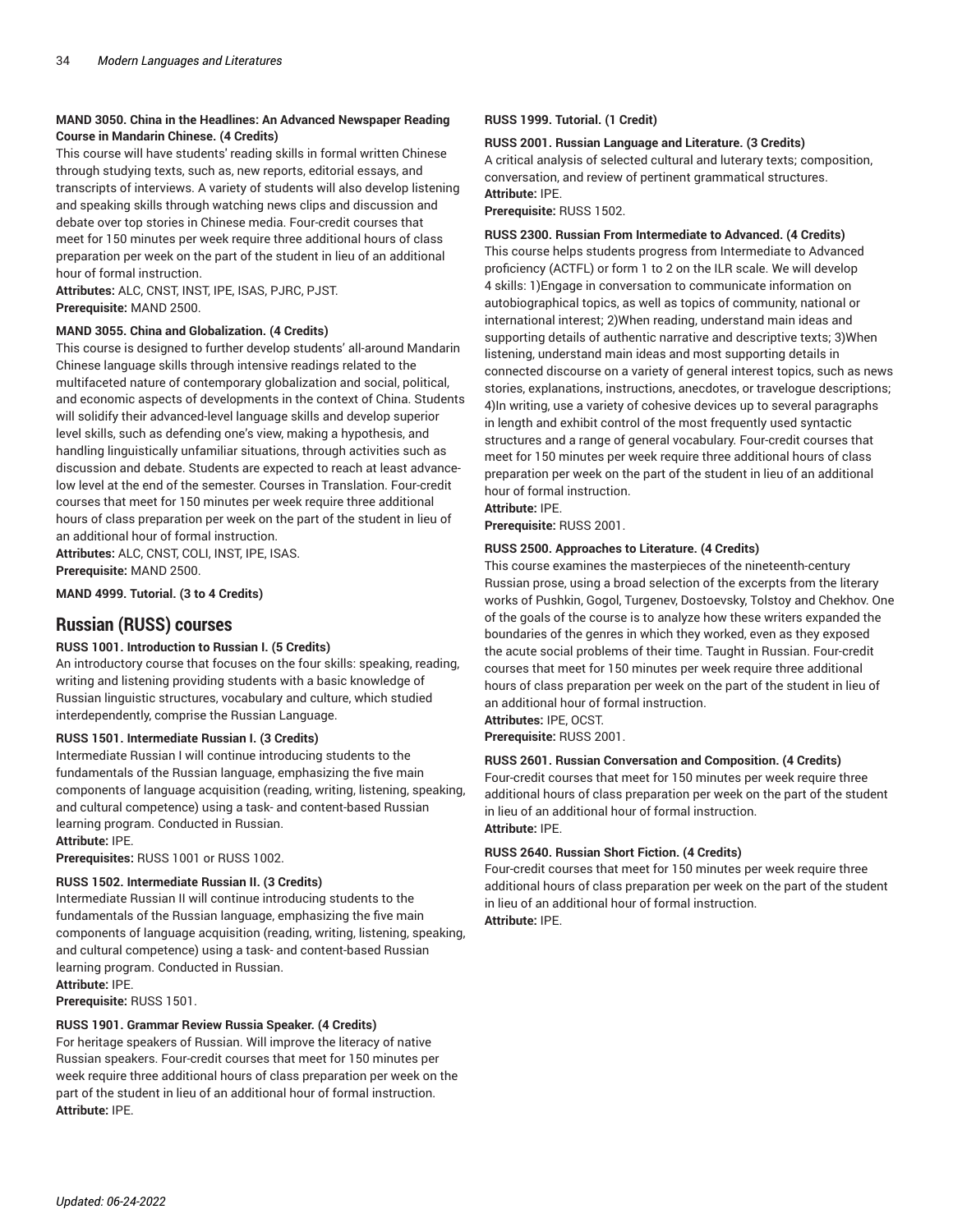# **RUSS 2650. Media and the Russian State: News Outlets From 19th Century to Present Day Russia. (4 Credits)**

This course consists of two primary components: 1) an intermediate/ advanced Russian language study and 2) a survey of censorship in Russian and Soviet history. It is available to both intermediate and advanced students of Russian and fulfills a Russian language requirement. The language track offers Russian grammar instruction that will prepare students to read and research advanced Russian texts. The cultural component of this course offers a survey of censorship in Russian and Soviet history, spotlighting great works of art under censorship. The course takes its starting point with imperial censorship in the second half of the 19th century, including press censorship leading up to and during WWI. We continue with artists' battles against Soviet censorship and Socialist Realism, using case studies of: writers Zamyatin, Boris Pilnyak, Boris Pasternak, and Joseph Brodsky; filmmakers Sergei Eisenstein and Aleksandr Askoldov; classical composers Shostakovich and Prokofiev; and Malevich's Suprematism, which includes a class trip to observe MoMA's permanent collection. Finally, we will analyze Putin's state-sponsored news outlets and compromised freedom of expression in present day Russia. Heritage students will read original Russian texts and post responses in Russian. Scholarship and literature will be available in English for non-heritage speakers. Discussions will be in both Russian and English. Completion of 2001 or instructor approval required. Note: Four-credit courses that meet for 150 minutes per week require three additional hours of class preparation per week on the part of the student in lieu of an additional hour of formal instruction.

**Attributes:** ALC, IPE, OCST, PJMJ, PJST. **Prerequisite:** RUSS 2001.

#### **RUSS 3002. Genres and Styles Russian Literature. (4 Credits)**

This course will introduce students to a wide variety of genres in both sychronic as well as in diachronic aspect. It will undertake a close analytical examination of a number of types of literary and folkloric texts. These masterworks of Russian literature will be analyzed in terms of their defining features such as their intrinsic imaginative system, language devices, themes, and ethical function, which are significant for the chronologically relevant cultural tradition. The course will enable students to perceive the literary works in their multi-dimensional depths as the students will engage in a deeper analysis of each text surveyed. The course will include texts from the present day to the distant Russian literary past. Four-credit courses that meet for 150 minutes per week require three additional hours of class preparation per week on the part of the student in lieu of an additional hour of formal instruction. **Attributes:** ALC, IPE.

#### **RUSS 3250. Translating Russian Poetry, Music, Animation, Film, and Journalism. (4 Credits)**

We will use the arts to grow our vocabulary and increase our cultural understanding. We will read and translate the poetry of Pushkin in the original Russian, hear and translate the great bards Okhudzhava and Vysotsky, watch and translate the great Soviet films "Autumn Marathon" and "Summer" and selected Soviet animations, and read contemporary journalism from modern Russian cultural magazines such as Znak, Polka, and Meduzza. Conducted in Russian.

**Attribute:** ALC.

**Prerequisite:** RUSS 2001.

**RUSS 4999. Tutorial. (4 Credits)**

# **Spanish (SPAN) courses**

#### **SPAN 1000. Introduction to Healthcare Spanish. (3 Credits)**

In this course, the basics of Spanish language will be taught addressing the needs of healthcare providers and patients alike in the healthcare setting. The syntax and vocabulary selected aims at a practical use of language that will allow the students to set the stage for the clinical encounter and, by the end of the semester, to successfully conduct the clinical interview with the patient. Attention will also be devoted to the socio-pragmatic aspect of language, providing the students with the cultural knowledge required when interacting with Hispanic patients in a healthcare context.

#### **SPAN 1001. Introduction to Spanish I. (5 Credits)**

An introductory course that focuses on the four skills: speaking, reading, writing and listening providing students with a basic knowledge of Spanish linguistic structures, vocabulary and culture, which studied interdependently, comprise the Spanish Language. **Mutually Exclusive:** SPAN 1002.

#### **SPAN 1002. Introduction to Spanish II. (3 Credits)**

This course will enhance the reading, writing, speaking and listening skills acquired by students in Introduction to Spanish I or from prior study. It will further promote a deeper understanding of Spanish and Hispanic cultures.

### **Prerequisite:** SPAN 1001.

**Mutually Exclusive:** SPAN 1001.

#### **SPAN 1501. Intermediate Spanish I. (3 Credits)**

Intermediate Spanish I will continue introducing students to the fundamentals of the Spanish language, emphasizing the five main components of language acquisition (reading, writing, listening, speaking, and cultural competence) using a task- and content-based Spanish learning program. Conducted in Spanish. **Attribute:** IPE.

**Prerequisites:** SPAN 1001 or SPAN 1002.

#### **SPAN 1502. Intermediate Spanish II. (3 Credits)**

Intermediate Spanish II will continue introducing students to the fundamentals of the Spanish language, emphasizing the five main components of language acquisition (reading, writing, listening, speaking, and cultural competence) using a task- and content-based Spanish learning program. Conducted in Spanish.

## **Attribute:** IPE.

**Prerequisite:** SPAN 1501.

#### **SPAN 2001. Spanish Language and Literature. (3 Credits)**

Study of selected literary texts and review of pertinent grammatical structures, textual analysis, composition, and conversation. Conducted in Spanish.

**Attribute:** IPE. **Prerequisite:** SPAN 1502.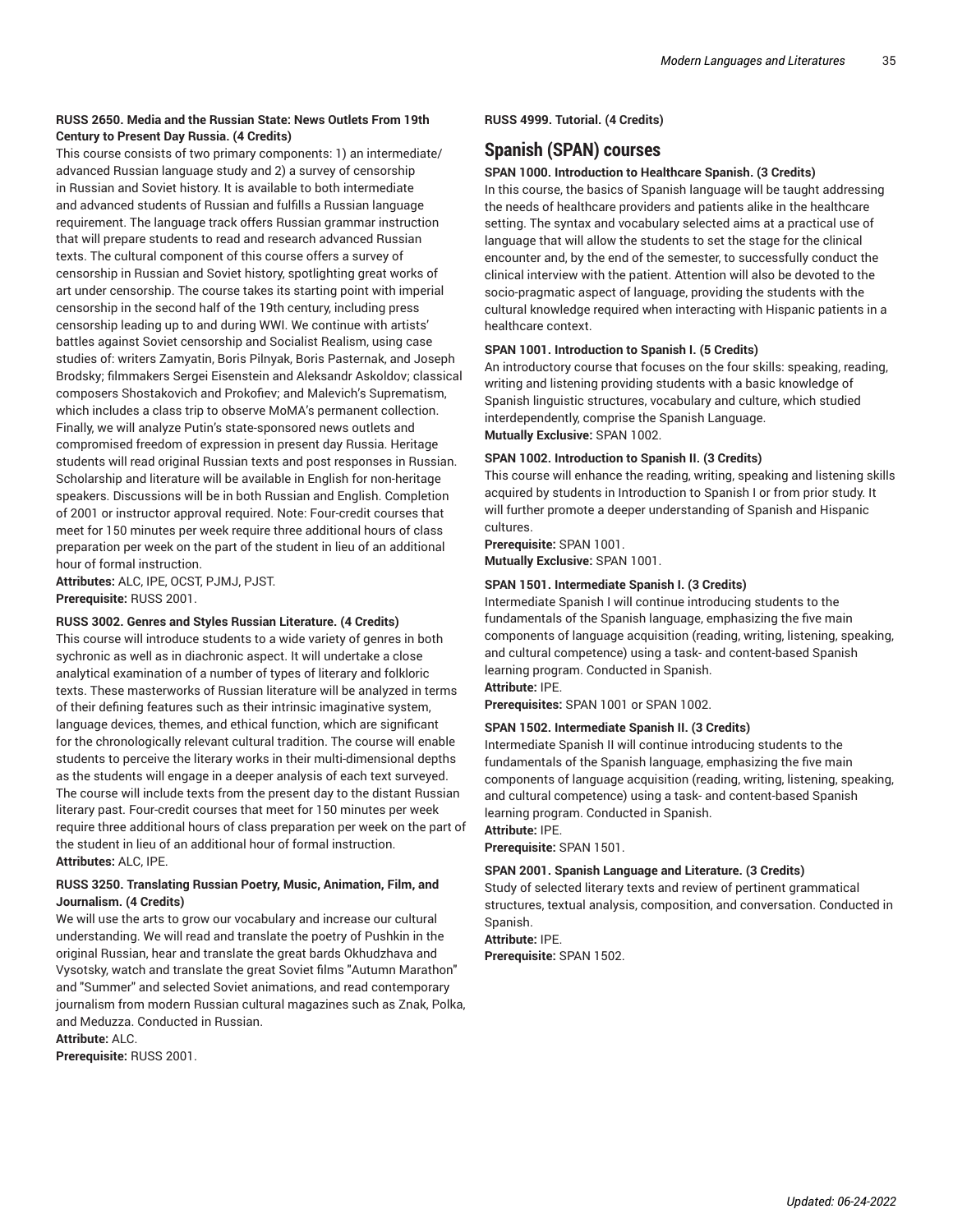#### **SPAN 2201. Spanish Community Engaged Learning. (3 Credits)**

This advanced Spanish course develops students' abilities in reading, writing, speaking, and oral comprehension. The goals of the course are for students to understand and communicate in standard Spanish in everyday contexts; to comprehend a variety of written, visual, and sounds texts, including literary works, newspaper articles, and films; and to comment on these texts orally and in writing in a coherent and grammatically correct manner. Grammar review will be an integral part of the reading, viewing, and writing activities for the course. The communityengaged learning component of this course treats the topic of Hispanic migration as a contemporary—not just historical—occurrence. Students will work in the community for an average of four hours every week using their Spanish and improving their language skills in a highly contextualized environment unmatched by the classroom experience. At the same time, they will gain first-hand knowledge about the immigrant experience while seeing real-world applications for their language skills. **Attribute:** PLUR.

**Prerequisite:** SPAN 1502.

#### **SPAN 2301. Spanish for Heritage Speakers. (3 Credits)**

An advanced review of grammar for students with bilingual experiences in English and Spanish. Study of selected literary texts, films, and other materials will help students strengthen and further develop their written and oral skills in Spanish.

**Attribute:** IPE.

#### **SPAN 2305. Spanish Conversation and Composition. (4 Credits)**

Intensive practice of the spoken and written language with emphasis on proper use of idioms and buildings of vocabulary based on topics of interest and relevance. A basic course for prospective majors and minors, not open to Spanish native speakers. Four-credit courses that meet for 150 minutes per week require three additional hours of class preparation per week on the part of the student in lieu of an additional hour of formal instruction.

**Attributes:** IPE, LAHA, LALS.

**Prerequisites:** SPAN 2001 or SPAN 2201 or SPAN 2301.

#### **SPAN 2405. Healthcare Spanish. (4 Credits)**

The course is specifically designed so that students that have never taken Spanish and students who have, or are heritage speakers, could take it. By the end of this course, students would be familiar with the vocabulary and basic grammar that would enable their understanding of Healthcare Spanish at an introductory level. The syntax and vocabulary selected for this course aims at a practical use of language that will allow the students to successfully conduct the clinical interview with the patient. Attention will also be devoted to the socio-pragmatic aspect of language, providing the students with the necessary sociocultural knowledge to succeed when interacting in a healthcare communicative context. Note: Four-credit courses that meet for 150 minutes per week require three additional hours of class preparation per week on the part of the student in lieu of an additional hour of formal instruction.

#### **SPAN 2450. Business Spanish. (4 Credits)**

Business Spanish, SPAN 2650, is designed for advanced Spanish students who wish to further their linguistic abilities within the context of business. Through exposure to materials (texts, videos, class visits, etc) from a variety of countries in the Hispanic world, in this course students will become familiar with different business contexts in the Hispanic world. They will also become knowledgeable of the workings of important sectors of the economy in Spain, Latin America, and the United States, and with the regional factors (trade agreements, political circumstances, etc.) that shape them. By learning essential vocabulary and discussing different cultural practices in the Spanish-speaking professional world, students will develop an understanding and appreciation of cultural and socioeconomic diversity for effective intercultural communication. Taught in Spanish. Note: Four-credit courses that meet for 150 minutes per week require three additional hours of class preparation per week on the part of the student in lieu of an additional hour of formal instruction. **Attributes:** IPE, LAHA, LALS.

**Prerequisites:** SPAN 2001 or SPAN 2201 or SPAN 2301.

#### **SPAN 2500. Approaches to Literature. (4 Credits)**

A basic course in Spanish literature. Close readings in the major forms, prose fiction, poetry and drama, and an introduction to the varieties of critical strategies for reading them. Four-credit courses that meet for 150 minutes per week require three additional hours of class preparation per week on the part of the student in lieu of an additional hour of formal instruction.

**Attributes:** ALC, IPE, LAHA, LALS.

**Prerequisites:** SPAN 2001 or SPAN 2201 or SPAN 2301.

#### **SPAN 2620. Spanish Phonetics. (4 Credits)**

Sounds of the Spanish language. Analysis of standard Spanish pronunciation in contrast with regional varieties of the Hispanic world through transcriptions, speech analysis, and live presentations. Fourcredit courses that meet for 150 minutes per week require three additional hours of class preparation per week on the part of the student in lieu of an additional hour of formal instruction.

**Attributes:** LAHA, LALS.

**Prerequisites:** SPAN 2001 or SPAN 2301.

#### **SPAN 2655. Creative Writing in Spanish. (4 Credits)**

This course will explore various modes of creative writing (journals, short stories, microcuentos, poems, etc.). Readings about the process of writing by Hispanic authors, and certain exemplary texts will serve as guide and inspiration, while a workshop format will allow for revising and developing as second language writers. Taught in Spanish. Four-credit courses that meet for 150 minutes per week require three additional hours of class preparation per week on the part of the student in lieu of an additional hour of formal instruction.

**Attribute:** IPE.

# **Prerequisite:** SPAN 2500.

#### **SPAN 2700. Hispanic Legends. (4 Credits)**

This course will introduce students to fundamental myths, folktales, and fables from a variety of Spanish-speaking countries and periods. Special attention will be paid to sources, interpretation, and analysis of these stories. among topics to be considered are the types, structure and patterns of legends, the role of the hero, common devices such as personification, and orality. Written assignments include analytical essays, response papers, and creative writing. Taught in Spanish. Four-credit courses that meet for 150 minutes per week require three additional hours of class preparation per week on the part of the student in lieu of an additional hour of formal instruction. **Attributes:** ALC, IPE, LAHA, LALS.

**Prerequisite:** SPAN 2500.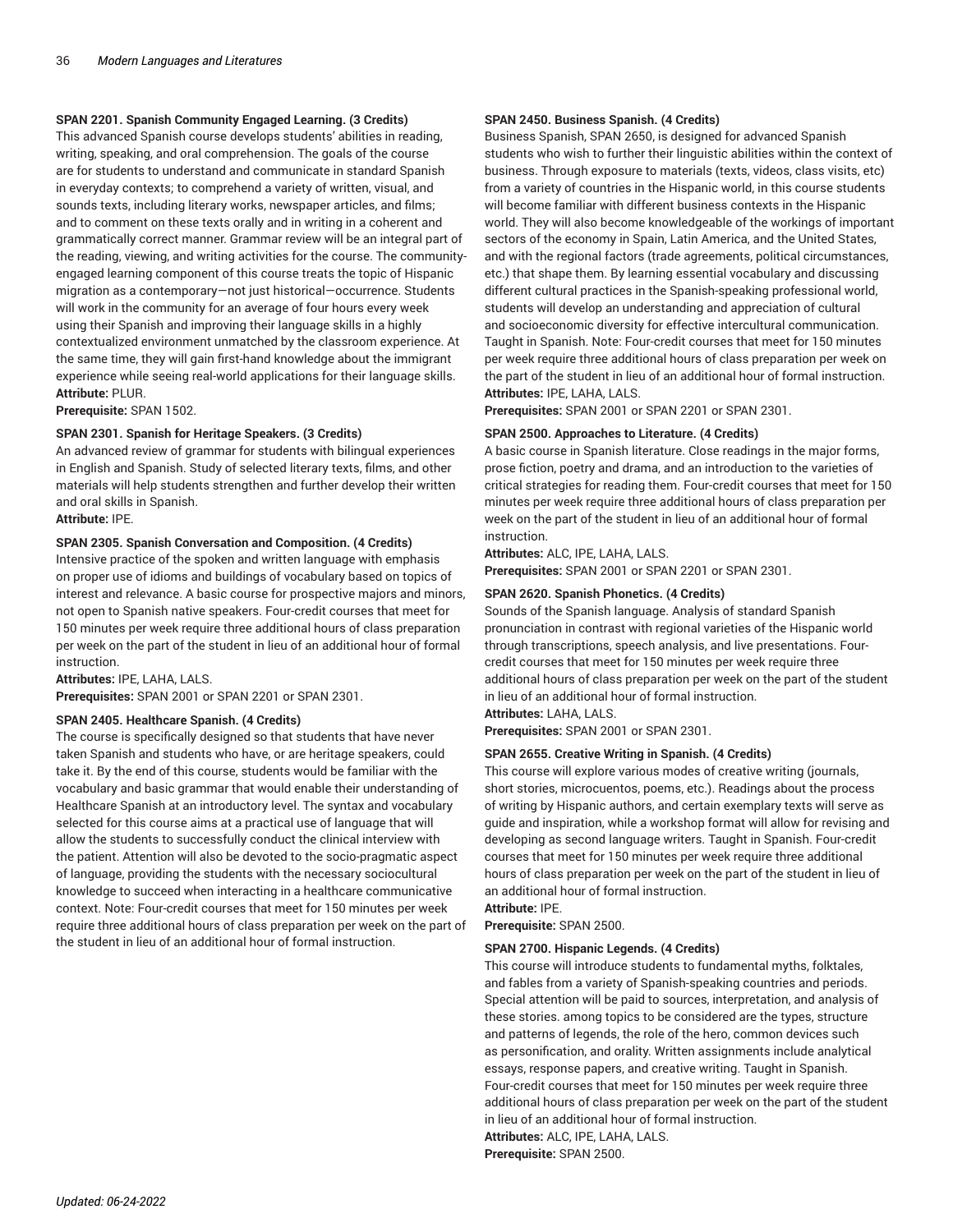#### **SPAN 3001. Spain: Literature and Culture Survey. (4 Credits)**

This course is a survey of Spanish historical and cultural processes from the Middle Ages to the present in relation to their representation in literature and art, through analysis of canonical and non-canonical literary texts, visual arts and film. Prereq: SPAN 2500 or Instructors' Permission; Taught in Spanish. Note: Four-credit courses that meet for 150 minutes per week require three additional hours of class preparation per week on the part of the student in lieu of an additional hour of formal instruction. **Attributes:** ALC, COLI, INST, IPE, ISEU, LAHA, LALS. **Prerequisite:** SPAN 2500.

#### **SPAN 3002. Latin America: Literature and Culture Survey. (4 Credits)**

A survey of the main topics of the various Spanish American cultures in relation to their representation in literature and art, through analysis of literary and non-literary texts, visual arts, music, film, and photography. Taught in Spanish. Note: Four-credit courses that meet for 150 minutes per week require three additional hours of class preparation per week on the part of the student in lieu of an additional hour of formal instruction. **Attributes:** ACUP, ADVD, ALC, AMST, ASLT, COLI, GLBL, IPE, LAHA, LAIN, LALS.

**Prerequisite:** SPAN 2500.

#### **SPAN 3007. Spanish Linguistics. (4 Credits)**

This course focuses on the linguistic study of the Spanish language. The course discusses the formal domains of language structure - including speech sounds and their mental representations, sentence structure and semantic meaning, as well as social realities of language use and language change across different varieties of Spanish in the world. The course is taught in Spanish. Note: Four-credit courses that meet for 150 minutes per week require three additional hours of class preparation per week on the part of the student in lieu of an additional hour of formal instruction.

**Attributes:** ASSC, IPE, LAHA, LALS, LING.

**Prerequisites:** SPAN 2001 or SPAN 2301 or SPAN 2500.

#### **SPAN 3066. Survey of Latin American Film. (4 Credits)**

A panoramic view of the cinema of Hispanic America and Brazil, from the Golden Age of Mexican film to the present. Particular emphasis will be placed on students' use of the language itself of film studies, as well as on the connections between transnational networks of filmmakers and the emergence of pan-Latin American identities. Taught in Spanish. Prereq: SPAN 2500 or Instructor's Permission. Four-credit courses that meet for 150 minutes per week require three additional hours of class preparation per week on the part of the student in lieu of an additional hour of formal instruction.

**Attributes:** ACUP, ADVD, ALC, AMST, INST, IPE, ISLA, LAHA, LALS. **Prerequisite:** SPAN 2500.

#### **SPAN 3072. Geographies of Power/Injustice. (4 Credits)**

Throughout this course, the aim is to develop in students a critical perspective on the spatiality of social life, that is, to foster students understanding of how relations of power and dispossession are inscribed into the built environment in both urban and rural landscapes. Through indepth study of 20th and 21st century Spanish American works of fiction and film, we will study how space (which simultaneously shapes, and is shaped by, social life)is politically produced and reproduced, thus creating structures of privilege and advantage for some, and of social control and cultural, gender and class exclusion or domination for others. Taught in Spanish. Four-credit courses that meet for 150 minutes per week require three additional hours of class preparation per week on the part of the student in lieu of an additional hour of formal instruction. **Attributes:** ACUP, ADVD, AMST, APPI, INST, IPE, ISLA, LALS.

#### **SPAN 3075. Crime in Hispanic Fiction. (4 Credits)**

The point of departure for this course is a very popular genre crime narrative (el relato policial/detectivesco)—and its literary and sociocultural particularities. Students will examine representative texts from the genre's earlier practitioners in Latin America (Jorge Luis Borges, Adolfo Bioy Casares, Rodolfo Walsh) and explore some of its transformations in short stories and novellas by Ricardo Piglia, Cristina Peri Rossi, Ana Lydia Vega, Marta Aponte Alsina, and Gabriel García Márquez. This course is taught in Spanish. Note: Four-credit courses that meet for 150 minutes per week require three additional hours of class preparation per week on the part of the student in lieu of an additional hour of formal instruction.

**Attributes:** ALC, COLI, LALS, MLL.

**Prerequisite:** SPAN 2500 (may be taken concurrently).

**SPAN 3123. Questioning Race in Mexican Film and Literature. (4 Credits)** This course focuses on how Mexican cinema and literature have depicted racial relations, and how racial discourse intersects with that of class, gender, and religion. The Mexican Revolution produced a "mestizo" subject, an ideal citizen that combined indigenous and European features. But, as recent scholarship has shown, the mestizo has stood, in reality, for whiteness. We will see how film and literature have engaged with issues like social engineering, eugenics, xenophobia, and racial utopias. The course will focus on works from the 20th century, but will also include contemporary authors. Note: Four-credit courses that meet for 150 minutes per week require three additional hours of class preparation per week on the part of the student in lieu of an additional hour of formal instruction.

**Attributes:** ALC, LAHA, LALS. **Prerequisite:** SPAN 2500.

#### **SPAN 3166. Trends in Latin American Film. (4 Credits)**

This course analyzes trends in Latin America's cinematic production since the 1990s, when the neoliberal model of economic development and the politics of globalization were adopted by several countries within the region, such as Mexico, Argentina, Brazil, and Peru. The political and economic changes resulted in deep cuts in state-sponsored cultural programs, including less direct investment in and incentives for the three largest-producing countries of the region: Argentina, Brazil, and Mexico. In addition, as a result of the economic shortages of the post-Soviet "special period" of the 1990s, film production in Cuba—another major film producer in the region—dropped by almost half. This new economic and political context prompted significant changes in the region's cinematic landscape and altered the very specific ways in which "Latin American film" was understood: Film now became mainly conceived as a cultural product of consumption, made possible mostly through transatlantic coproductions, and its main purpose was to conquer both local and global commercial and specialized markets (e.g., film festivals). Previous radical politics and struggles for cultural autonomy were in many ways either left behind of significantly transformed. In this course, we will explore the new conditions of film production and circulation developed since the 1990s in several Latin American countries, as well as different aesthetic and political trends both in fiction and documentary filmmaking. The analysis of specific films alongside their historical and geographical contexts will serve as case studies to discuss the changing role of film in Latin America during the past 30 years.

**Attributes:** ACUP, ADVD, ALC, AMST, COLI, GLBL, LAHA, LALS. **Prerequisite:** SPAN 2500.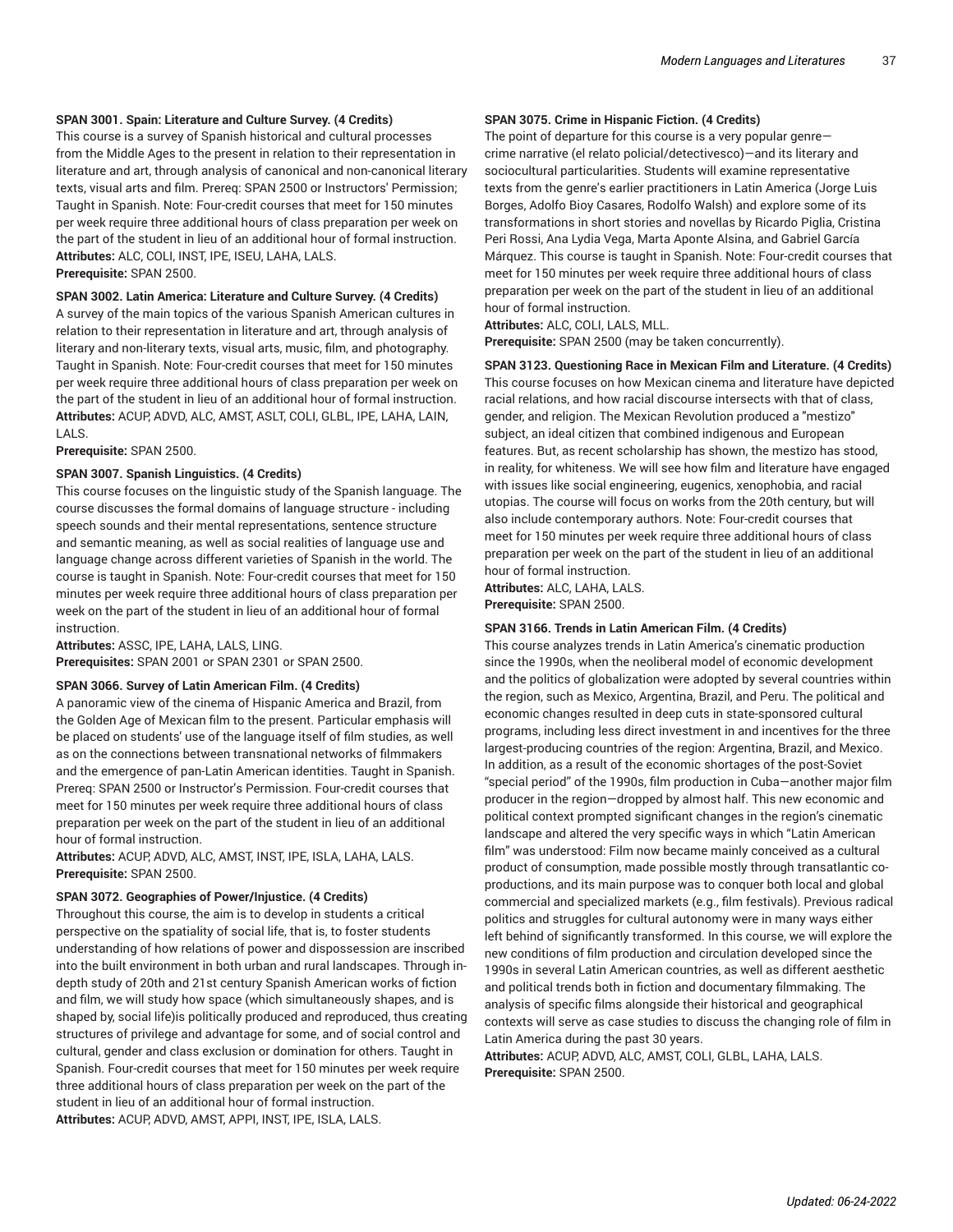#### **SPAN 3210. Transatlantic Picaresque. (4 Credits)**

Exploration of the origins of this uniquely entertaining genre, its most exemplary manifestation in Spain, and its transatlantic resource in the New World. Texts include Lazarillo de Tormes, El Buscon, De Don Catrin de La Fachenda, El Lazarillo de Ciegos Caminantes, and others. Four-credit courses that meet for 150 minutes per week require three additional hours of class preparation per week on the part of the student in lieu of an additional hour of formal instruction.

**Attributes:** ALC, COLI, IPE, LAHA, LALS.

**Prerequisite:** SPAN 2500.

#### **SPAN 3230. Sinful Business. (4 Credits)**

Analysis of greed in Colonial and Golden Age writings on New World treasure. Exploration of Classical and Jungian roots of negativity toward commercial navigation. Prose and poetry by authors such as Horace, Ovid, Cabeza de Vaca, Siguenza y Gongora, Quevedo, and Gongora. Taught in Spanish. Four-credit courses that meet for 150 minutes per week require three additional hours of class preparation per week on the part of the student in lieu of an additional hour of formal instruction. **Attributes:** ALC, IPE, LAHA, LALS.

**Prerequisite:** SPAN 2500 (may be taken concurrently).

#### **SPAN 3250. God, Gold, and Glory. (4 Credits)**

In-depth examination of colonial narratives of exploration and conquest. Comparative study of text and film representations of this powerful moment of Spanish imperialism. Four-credit courses that meet for 150 minutes per week require three additional hours of class preparation per week on the part of the student in lieu of an additional hour of formal instruction.

**Attributes:** ALC, IPE, LAHA, LALS. **Prerequisite:** SPAN 2500.

#### **SPAN 3275. Hybrid Futures: A Panorama of Mexican Short Fiction. (4 Credits)**

This course will explore the main themes of Mexican science fiction, from the late nineteenth century to today, using a panoramic approach that encompasses different forms of cultural production and media (literature, film, comics, street art, etc.). Through the science fiction lenses we will examine Mexico's relation to technology and the processes of modernization, as well as the imagined future of labor, gender, and immigration, among other issues. We will frame Mexican science fiction as part of a larger Latin American tradition, while also discussing the connections to more mainstream (i.e. American and English) visions of the genre. All materials will be available online.

**Attributes:** ACUP, ADVD, ALC, AMST, INST, IPE, ISLA, LALS. **Prerequisite:** SPAN 2500.

#### **SPAN 3285. Trends in Mexican Cinema. (4 Credits)**

In this course, we will examine Mexican cinema's major trends and genres. We will discuss some of Mexico's most important films and film criticism, while also paying attention to less prominent cinematic artifacts. We will study these films not only as aesthetic but also political and social works, highlighting topics such as race relations, national identity, and modernization.

**Attributes:** ALC, LAHA, LALS. **Prerequisite:** SPAN 2500.

#### **SPAN 3300. Modern Latin American Visual Culture. (4 Credits)**

In this course, we will identify, follow, and compare a number of narrative and historical currents as they are represented in Latin American visual culture, from independence to the present. We will do this across a broad variety of media, including concrete poetry, performance art, photography, painting, film, television, sculpture, comics, and theater. We will focus on theoretical, historical, ethical, political, and identitarian approaches to these different disciplinary categories of visual culture. Four-credit courses that meet for 150 minutes per week require three additional hours of class preparation per week on the part of the student in lieu of an additional hour of formal instruction.

**Attributes:** ACUP, ADVD, AMST, INST, IPE, ISLA, LAHA, LALS. **Prerequisite:** SPAN 2500.

#### **SPAN 3301. Federico Garcia Lorca and His World. (4 Credits)**

The course is an in-depth study of the works and person of Spanish author Federico Garcia Lorca (1898-1936) in its socio-historical, artistic and cultural contexts. Four-credit courses that meet for 150 minutes per week require three additional hours of class preparation per week on the part of the student in lieu of an additional hour of formal instruction. **Attributes:** ALC, INST, IPE, ISEU, LALS.

**Prerequisite:** SPAN 2500.

#### **SPAN 3305. Posthuman Mestizaje and the Non-Human Turn in Mexican Culture. (4 Credits)**

The course will study the posthuman subjects that emerge in Mexican culture in the late nineteenth century. We will study cyborgs, zombies, and other forms of posthuman beings and their relation to modernity. Secondly, we will focus on the non-human: technological objects, artificial intelligences, commodities, and other entities that have had a life on their own. Four-credit courses that meet for 150 minutes per week require three additional hours of class preparation per week on the part of the student in lieu of an additional hour of formal instruction. **Attributes:** ALC, INST, IPE, ISLA, LALS.

**Prerequisite:** SPAN 2500.

#### **SPAN 3310. Latin American Science Fiction. (4 Credits)**

This course explores Latin American science fiction as a mode of discourse that has engaged with pressing social issues in the region, including questions of modernity and technological dependence in a globalized world. At the same time, we will see how this genre is becoming a space to speculate about the future of race, class, and gender relations in Latin America. Note: Four-credit courses that meet for 150 minutes per week require three additional hours of class preparation per week on the part of the student in lieu of an additional hour of formal instruction.

**Attributes:** ALC, INST, ISLA, LAHA, LALS. **Prerequisite:** SPAN 2500.

#### **SPAN 3401. Modern Spanish Fiction. (4 Credits)**

Spanish novel and/or short story. Major figures in 20th-century Spanish fiction. Authors may include: Baroja, Perez de Ayala, Sender, Cela, Matute, Delibes, Goytisolo and Tusquets. Four-credit courses that meet for 150 minutes per week require three additional hours of class preparation per week on the part of the student in lieu of an additional hour of formal instruction.

**Attributes:** ALC, LAHA, LALS. **Prerequisite:** SPAN 2500.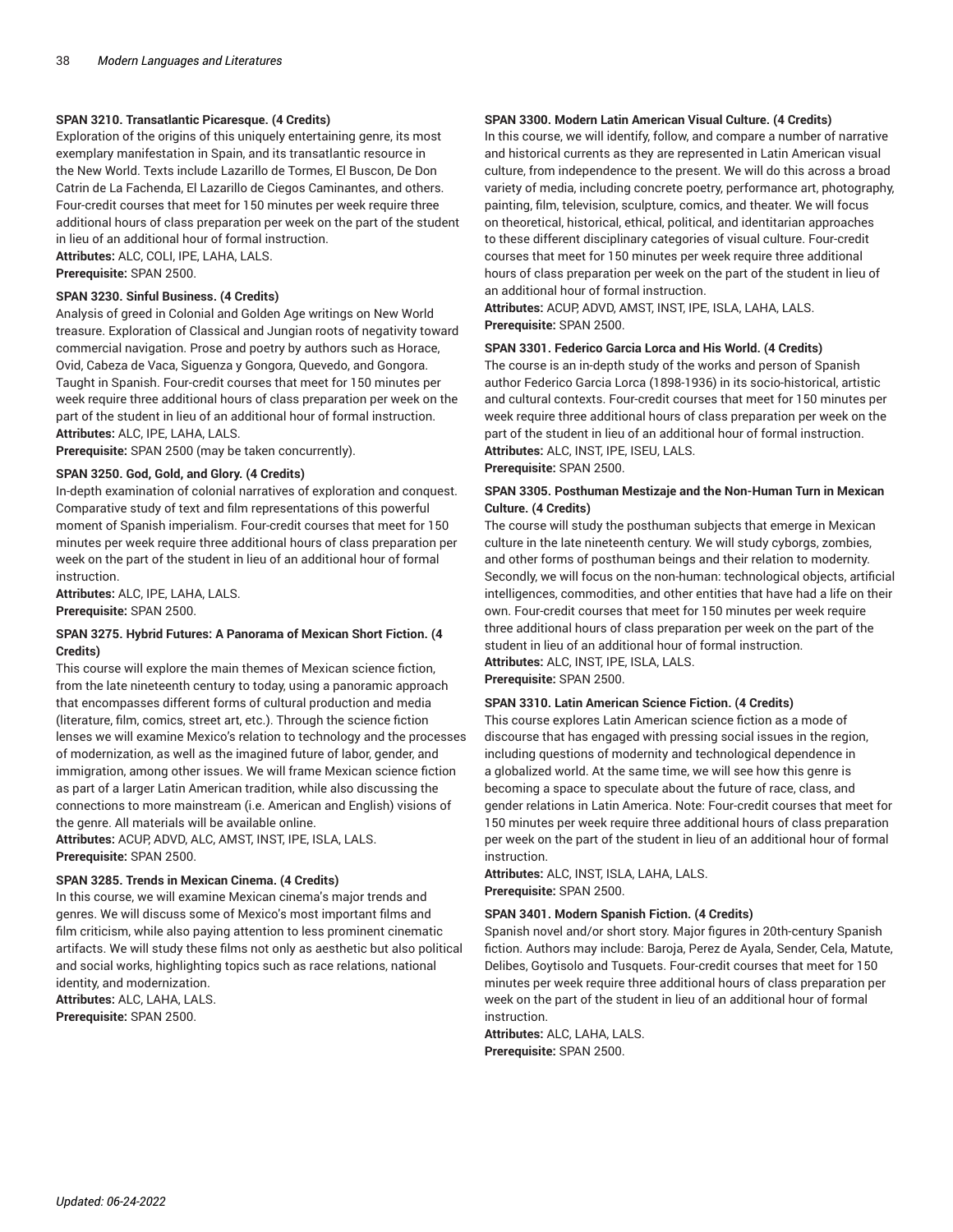#### **SPAN 3402. Language and Identity in the Spanish-Speaking World. (4 Credits)**

Language and Identity in the Spanish-Speaking World Descripción: This course examines the role of language in the construction of social identity in the Spanish-speaking world. We will study how much agency people have in choosing and projecting their gender, sexual, racial, ethnic, and class identities through language and how they contest the ways in which they are imagined, defined, and labeled by others. During the semester, students will learn new ways of thinking about the relationships among language, culture, and society. This course is taught in Spanish. Note: Four-credit courses that meet for 150 minutes per week require three additional hours of class preparation per week on the part of the student in lieu of an additional hour of formal instruction. **Attribute:** LING.

#### **SPAN 3405. Women Translators in the Spanish-Speaking World. (4 Credits)**

This course examines the role of female authors (Spanish, Latinx, Latin American) using translation to publish their work or writing under male pseudonyms. We'll explore the agency of female translators as authentic cultural contributors, discovering a hidden legacy from the indigenous translator Malinche in the Early Modern period to contemporary women writers and mediators. Readings include Isabel Correa, Gertrudis Gómez de Avellaneda, Zenobia Camprubí, Silvina Ocampo, María Lejárraga, Nancy Morejon, or Luna Miguel, among others. Taught in Spanish. Note: Four-credit courses that meet for 150 minutes per week require three additional hours of class preparation per week on the part of the student in lieu of an additional hour of formal instruction.

**Attributes:** ALC, IPE, LAHA, LALS, MLL.

**Prerequisite:** SPAN 2500.

#### **SPAN 3407. Foreignness & Translation: Multilingual Autobio Writing in Contemp Latin-Am & Latino Lit (1980-2015). (4 Credits)**

This course studies manifestations of multilingualism in contemporary Latin-American and Latino literature, more particularly multilingualism that creates a tension between mother tongue and adoptive language when one of the languages is Spanish. It focuses on narratives and memoirs written by authors whose roots are in the Southern Cone (Argentina and Chile: Manuel Puig, Sylvia Molloy, Paloma Vidal, Ariel Dorfman…), the Caribbean (Pérez Firmat, Judith Ortiz Cofer…) and México (Richard Rodríguez, Gloria Anzaldúa, Ilan Stavans…). The paradoxes of multlingualism will be approached formally (categories of multilingualism: alternating between languages, self-translation, codeswitching…; rhetorical patterns, central tropes), thematically (identity construction and the perception of the self, the affective function of language) and sociologically (the difficulties to publish real bilingual texts as a consequence of unequal relationships of power between North and South). Four-credit courses that meet for 150 minutes per week require three additional hours of class preparation per week on the part of the student in lieu of an additional hour of formal instruction. **Attributes:** ACUP, ADVD, ALC, AMST, INST, IPE, ISLA, LALS. **Prerequisite:** SPAN 2500.

# **SPAN 3515. New Spanish Literature: Rewriting the Public Sphere in 21st Century Spain. (4 Credits)**

This course explores the emergence of a new generation of Spanish writers whose texts actively engage in the main debates of the 21st century public sphere, such as migration, sexuality, and nationalism. An analysis of these major works aims to shed light on the features that conform that generation of writers as well as on the ways they intervene, shape and question the Spanish public sphere. Authors like Najt el Hachmi, Elvira Navarro, Remedios Zafra, Sara Mesa, Alberto Conejero, Aixa de la Cruz, and Quan Zhou, among others, will be discussed. Note: Four-credit courses that meet for 150 minutes per week require three additional hours of class preparation per week on the part of the student in lieu of an additional hour of formal instruction.

# **Attributes:** ALC, LAHA, LALS.

**Prerequisite:** SPAN 2500.

**SPAN 3525. Cultures of Sexual Dissidence in Latin America. (4 Credits)** In this course, we will explore an alternative canon of Latin American and Latinx literary and cultural production, created by and about subjects whose sexualities and genders have been positioned, from the colonial period on, as divergent from the heterosexual and cisgendered "norm." Topics to be covered include theoretical approaches to "queer" studies rooted in the region (and tensions with queerness conceived as a North Atlantic epistemological framework), alliances between radical feminism and LGBTQ movements, debates about the cultural and aesthetic representation of trans people, the pros and cons of political militancy, and the relationship between sexuality and diaspora. **Attributes:** ALC, GLBL, LAHA, LALS, MLL, WGSS.

**Prerequisite:** SPAN 2500.

#### **SPAN 3530. Excess in Spanish Lit. (4 Credits)**

National identity in Spain was constructed beyond European ethics and aesthetics. This course focuses on the tragic consequences of presenting Spain as the Other, examining representations in modern literature and film. Four-credit courses that meet for 150 minutes per week require three additional hours of class preparation per week on the part of the student in lieu of an additional hour of formal instruction. **Attributes:** ALC, COLI, IPE, LAHA, LALS.

**Prerequisite:** SPAN 2500.

#### **SPAN 3535. Unus Mundus: Deconstructing 'Time' Through Spanish Literature. (4 Credits)**

Four-credit courses that meet for 150 minutes per week require three additional hours of class preparation per week on the part of the student in lieu of an additional hour of formal instruction. **Attributes:** ALC, INST, IPE, ISEU. **Prerequisite:** SPAN 2500.

#### **SPAN 3540. Spain and Islam. (4 Credits)**

Islam has been a major constant in the construction of Spanish national and cultural identity from the Middle Ages to our present day. This course will explore the nature of this Islamic constant through the different political and cultural contexts of Spanish history. Course material will include literary sources from Medieval lyric to modern fiction as well as other cultural forms, including Medieval music and contemporary cinema. Four-credit courses that meet for 150 minutes per week require three additional hours of class preparation per week on the part of the student in lieu of an additional hour of formal instruction.

**Attributes:** ALC, COLI, INST, IPE, ISEU, LAHA, LALS, MEST, MVLI, MVST. **Prerequisite:** SPAN 2500.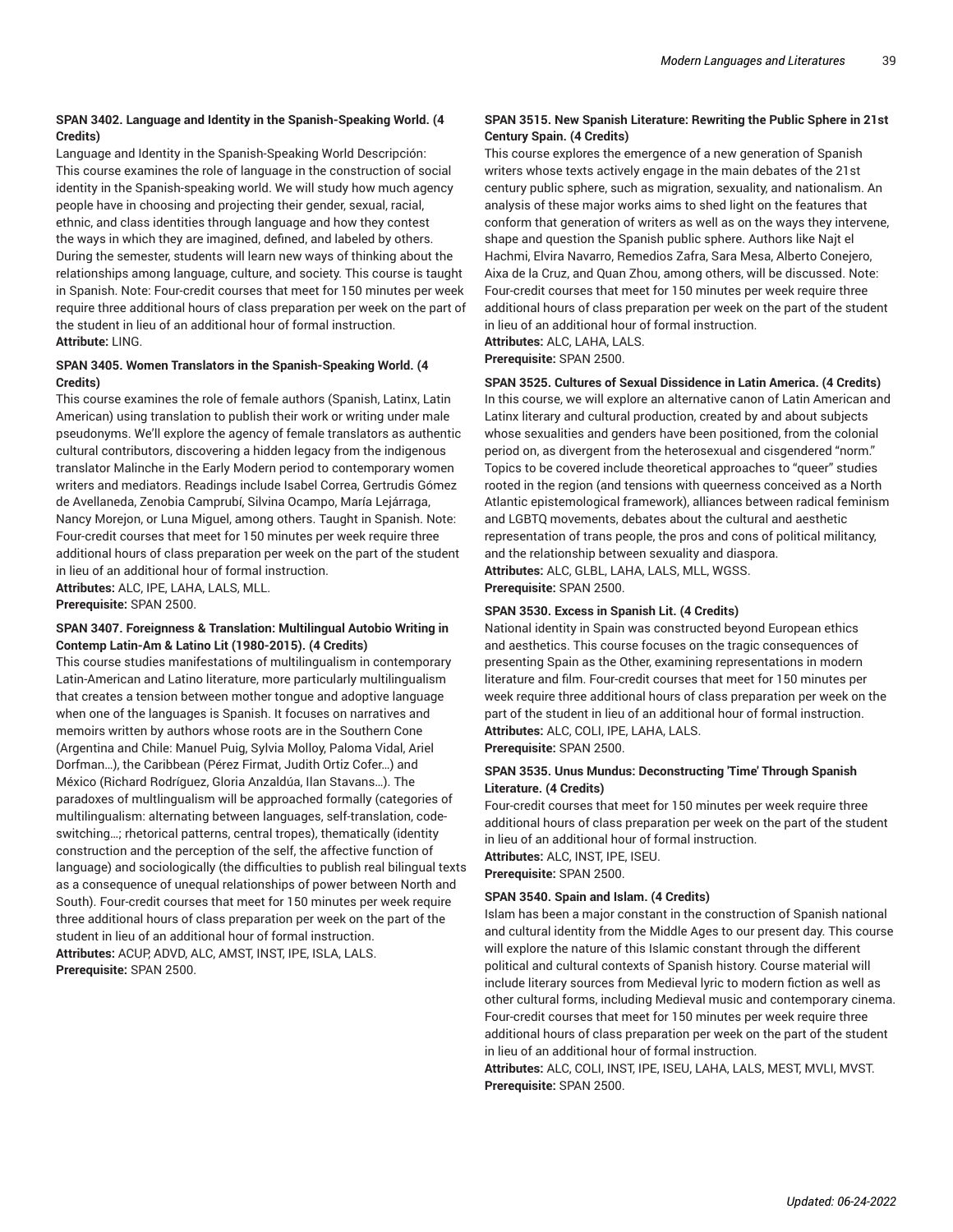#### **SPAN 3550. Expressing the Colonies. (4 Credits)**

This course will consider Colonial texts following the age of discovery and conquest. Exploration of Sor Juana, el Inca Garcilaso, Balbuena, Acosta, Vazquez, de Espinosa, and others will seek to identify how the writings contributed to the expression of the newly established colonies and institutions. Four-credit courses that meet for 150 minutes per week require three additional hours of class preparation per week on the part of the student in lieu of an additional hour of formal instruction. **Attributes:** ALC, IPE, LAHA, LALS. **Prerequisite:** SPAN 2500.

#### **SPAN 3560. Reimagining the Colonies. (4 Credits)**

Study of modern Latin American historical fiction (novels and short stories) set in the Colonial period. Exploration of the factors that inform contemporary authors' literary imaginations as they envision and recreate this crucial period in Latin American history. Four-credit courses that meet for 150 minutes per week require three additional hours of class preparation per week on the part of the student in lieu of an additional hour of formal instruction.

**Attributes:** ACUP, ADVD, ALC, AMST, IPE. **Prerequisite:** SPAN 2500.

#### **SPAN 3561. Representing the Gypsy. (4 Credits)**

This course will explore the representation of the gypse in spanish literature and culture from the late Middle Ages to the present. Four-credit courses that meet for 150 minutes per week require three additional hours of class preparation per week on the part of the student in lieu of an additional hour of formal instruction.

**Attributes:** ALC, COLI, INST, IPE, ISEU, ISLA, LAHA, LALS, PJRC, PJST. **Prerequisite:** SPAN 2500.

#### **SPAN 3575. Painting the Empire: Understanding the Spanish Empire Through Art and Literature. (4 Credits)**

The Golden Age of Spanish art and literature (known as "el Siglo de Oro") coincided with the configuration of Spain as a global empire after the rise of the Habsburg dynasty to the Spanish throne (from around 1550 to around 1650). This course proposes a study of the main social, political and cultural conflicts that conformed that empire from a multidisciplinary perspective that combines the works of the empire's most famous painters (El Greco, Diego Velázquez, José de Ribera, among others) with the works of its most representative writers (Lope de Vega, Miguel de Cervantes, María de Zayas, among others); topics such as the symbolic construction and shaping of space, gender, national identity or social and religious relationships will be approached through a combination of visual and textual representations. The course will also take great advantage of the important collections of Spanish Renaissance and Baroque painting held at several New York institutions such as the Metropolitan Museum of Art of the Hispanic Society of America, including visits to those institutions and field work. Four-credit courses that meet for 150 minutes per week require three additional hours of class preparation per week on the part of the student in lieu of an additional hour of formal instruction.

**Attributes:** ALC, COLI, IPE, LAHA, LALS. **Prerequisite:** SPAN 2500.

#### **SPAN 3582. New York in Latinx Literature and Film. (4 Credits)**

This course explores New York as represented by Spanish and Latin American exile writers and native Latinx New Yorkers. Students focus on the city as a metaphor for artistic creation in a global world, a center for a cosmopolitan Spanish and Latin American diasporic avant-garde, and as constructed by the Latinx imagination in writing and film. The course syllabus includes authors such as Martí, Lorca, Burgos, Thomas, Piñero, Arenas, Braschi, Hijuelos, and Leguizamo, and filmmakers such as Ichaso, Morales, and Troyano. This course is conducted in Spanish. Please note: Four-credit courses that meet for 150 minutes per week require three additional hours of class preparation per week on the part of the student in lieu of an additional hour of formal instruction. **Attributes:** ACUP, ADVD, ALC, AMST, ASLT, COLI, IPE, LAHA, LALS, PLUR.

**Prerequisite:** SPAN 2500.

**SPAN 3583. New York City Latino Theatre and Performance. (4 Credits)** Explores the diversity of Latino performance styles in NYC, from theatrical performances to performance art and spoken word, by studying the works presented in NYC's Latino repertory theaters, musical theater venues, performance art and spoken word presentations, such as El Repertorio Espanol, Teatro Circulo, the Puerto Rican Travelling Theater/ Pregones Theater, and INTAR. It will study the works of performance artists such as Carmelita Tropicana and Josefina Baez, of spoken word poets such as Willie Perdomo, Edwin Torres and Caridad del la Luz, and Alberto Sandoval-Sanchez, and Diana Taylor. Conducted in Spanish. Four-credit courses that meet for 150 minutes per week require three additional hours of class preparation per week on the part of the student in lieu of an additional hour of formal instruction. **Attributes:** IPE, LALS, PLUR.

**Prerequisite:** SPAN 2500.

#### **SPAN 3610. Children's Gaze in Latin American Literature. (4 Credits)**

This course examines Latin American short stories, novels and poetry which focus on the way children and adolescents view the world and how they process their immediate socioeconomic and geographic contexts to construct their world view and find their place in society. Four-credit courses that meet for 150 minutes per week require three additional hours of class preparation per week on the part of the student in lieu of an additional hour of formal instruction.

**Attributes:** ACUP, ADVD, ALC, AMST, COLI, GLBL, IPE, LAHA, LALS. **Prerequisite:** SPAN 2500.

#### **SPAN 3625. Spanish-American Short Fiction. (4 Credits)**

This course will cover the short story and the short novel in Spanish America from the middle of the 20th century with an exciting selection of text by authors which may include Jorge Luis Borges, Juan Rulfo, Marta Aponte-Alsina, Julio Cortázar, Juan Carlos Onetti, Gabriel García Márquez, Rosario Ferré, Roberto Bolaño, Alexandro Zambra, Sergio Pitol, Ricardo Piglia, Elena Poniatowska, and Rosario Castellanos. The readings will provide the basis for critical and contextual discussion of different narrative techniques and forms as well as their literary and cultural meanings. The course features weekly writing assignments as well as group presentations and projects to enhance students' ability to express complex ideas in Spanish and hone their oral skills and to encourage independent learning and invite regular class participation and collaboration. Note: Four-credit courses that meet for 150 minutes per week require three additional hours of class preparation per week on the part of the student in lieu of an additional hour of formal instruction. **Attributes:** ACUP, ADVD, ALC, AMST, COLI, GLBL, INST, IPE, ISLA, LAHA, LALS.

**Prerequisite:** SPAN 2500.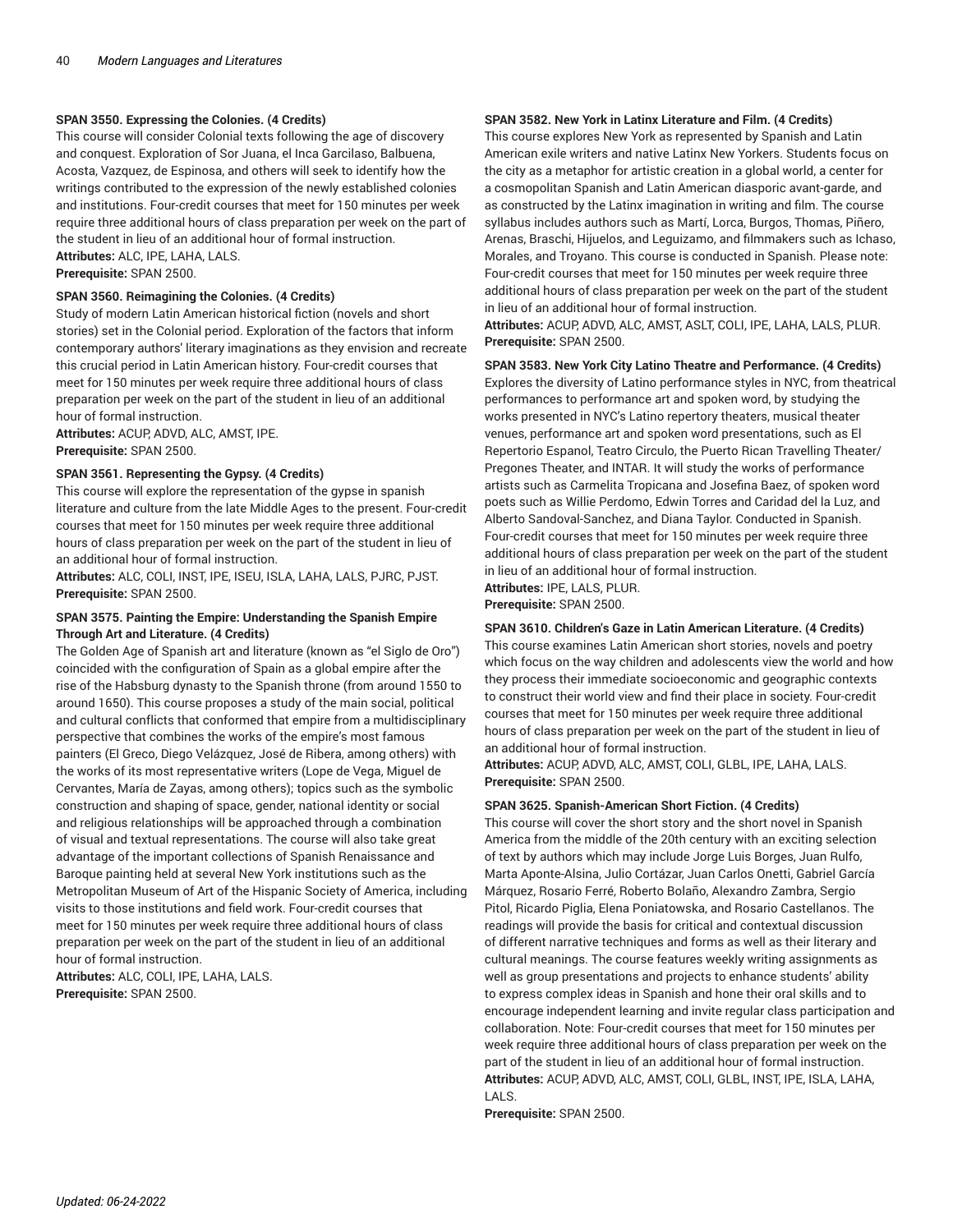#### **SPAN 3642. Spanish-American Literature and Popular Music. (4 Credits)**

The significant role of popular music such as bolero, tango, milonga in Latin American Postmodern Novel. Authors may include: M. Puig, R. Sanchez, G. Cabrera Infante, L. Otero , M. Montero, R. Ampero. Four-credit courses that meet for 150 minutes per week require three additional hours of class preparation per week on the part of the student in lieu of an additional hour of formal instruction.

**Attributes:** ACUP, ADVD, ALC, AMST, COLI, INST, IPE, ISLA, LAHA, LALS. **Prerequisite:** SPAN 2500.

#### **SPAN 3701. Spanish-American Women Writers. (4 Credits)**

Texts by Spanish-American women writers from the Colonial period to the present. Issues of female writing and representation. Evaluation of the status of writing as a woman in recent critical theory. Authors may include: Sor Juana, Mistral, Bombal, Castellanos, Poniatowska, Ferre, and Allende. Four-credit courses that meet for 150 minutes per week require three additional hours of class preparation per week on the part of the student in lieu of an additional hour of formal instruction.

**Attributes:** ACUP, ADVD, ALC, AMST, ASLT, COLI, GLBL, INST, IPE, ISLA, LAHA, LALS, WGSS.

**Prerequisite:** SPAN 2500.

#### **SPAN 3710. Contemporary Latin American Fiction. (4 Credits)**

In this course we will study the major trends in Latin American fiction from the second half of the 20th Century onwards. Significant attention will be placed on writers of the 1960's "bloom" generation, their technical innovations and their role as intellectuals. Major post-boom authors will then be studied focusing on themes such as migration, transnationalism, memory, end-of-the-century politics of identity, and the increasing professionalization of the Latin American writer. Four-credit courses that meet for 150 minutes per week require three additional hours of class preparation per week on the part of the student in lieu of an additional hour of formal instruction.

**Attributes:** ACUP, ADVD, ALC, AMST, COLI, INST, IPE, ISLA, LALS. **Prerequisite:** SPAN 2500.

#### **SPAN 3712. Literatures of the Latin American Boom and Post-Boom. (4 Credits)**

We will first explore the "Boom," a time in the 1960s and 70s when certain Spanish American authors (such as García Márquez, Cortázar, Vargas Llosa, Fuentes, and Donoso) became known internationally for their sophisticated narrative techniques, engagement with politics, and re-imagining of national identity. We will then examine how more contemporary works of Spanish American fiction (by such authors as Poniatowska, Bolaño, Fuguet, and Eltit) grapple with the legacy of the "Boom." Other issues to be discussed include modernism, "magical realism," historical fiction, and works by authors transitioning between the Boom and Post-Boom (including Puig, Sarduy, and Allende). Taught in Spanish. Four-credit courses that meet for 150 minutes per week require three additional hours of class preparation per week on the part of the student in lieu of an additional hour of formal instruction. **Attributes:** ACUP, ADVD, ALC, AMST, INST, IPE, ISLA, LALS. **Prerequisite:** SPAN 2500.

#### **SPAN 3715. Latin American Cyberliterature. (4 Credits)**

Latin American Cyberliterature explores the articulation of cyberspace and literature and analyzes the use of hypertexts, blogs and blognovels by Faverón, Neuman, Paz Soldán, Volpi, Rivera Garza and Pron. Taught in Spanish. Four-credit courses that meet for 150 minutes per week require three additional hours of class preparation per week on the part of the student in lieu of an additional hour of formal instruction. **Attributes:** ACUP, ADVD, ALC, AMST, COLI, INST, IPE, ISLA, LALS. **Prerequisite:** SPAN 2500.

#### **SPAN 3730. Writing Violence: Peru, 1980-2000. (4 Credits)**

In this course we will study the different representations of violence in Peruvian narrative, poetry and film whose main subject was the armed conflict during the 1980's and 90's between the Peruvian state and subversive groups (Shining Path and MRTA). Most reading will be literary but the course has a strong interdisciplinary nature since a thorough study of historical, sociological and anthropological texts related to this period of Peruvian history and culture will be included. Four-credit courses that meet for 150 minutes per week require three additional hours of class preparation per week on the part of the student in lieu of an additional hour of formal instruction.

**Attributes:** ALC, COLI, GLBL, INST, IPE, ISLA, LAHA, LALS, PJST, PJWT. **Prerequisite:** SPAN 2500.

#### **SPAN 3770. Cultures of Memory and Post-Memory in Contemporary Chile. (4 Credits)**

This course will explore artifacts and movements of cultural memory -- literature, criticism, film, photography, and other media -- that illuminate efforts in Chile to come to terms with the country's recent dictatorial past. We will also discuss these artifacts in light of the idea of "postmemory": how affiliations to, and representations of, this past are (re)constructed in the present and projected into the future. The course will include a week-long trip to Santiago, Chile over spring break. Four-credit courses that meet for 150 minutes per week require three additional hours of class preparation per week on the part of the student in lieu of an additional hour of formal instruction. **Attributes:** ALC, COLI, INST, IPE, ISLA, LALS.

**Prerequisite:** SPAN 2500.

#### **SPAN 3771. Cultures of Memory and Post-Memory in Contemporary Chile. (1 Credit)**

This course will explore artifacts and movements of cultural memory -- literature, criticism, film, photography, and other media -- that illuminate efforts in Chile to come to terms with the country's recent dictatorial past. We will also discuss these artifacts in light of the idea of "postmemory": how affiliations to, and representations of, this past are (re)constructed in the present and projected into the future. The course will meet once a week during the semester, and then include an optional, one-credit, two-week-long trip to Santiago, Chile immediately after the semester ends.

**Attribute:** IPE.

### **SPAN 3800. The Spanish Diaspora. (4 Credits)**

This course proposes a study of the main religious, political and intellectual Spanish diasporic waves from 1492 to 1939. By exploring different literary and cultural sources produced both inside and outside Spain it aims to determine the impact of exile and displacement in the fomation of Spanish national identity. Taught in Spanish. Four-credit courses that meet for 150 minutes per week require three additional hours of class preparation per week on the part of the student in lieu of an additional hour of formal instruction.

**Attributes:** ALC, COLI, INST, IPE, ISEU, LAHA, LALS. **Prerequisite:** SPAN 2500 (may be taken concurrently).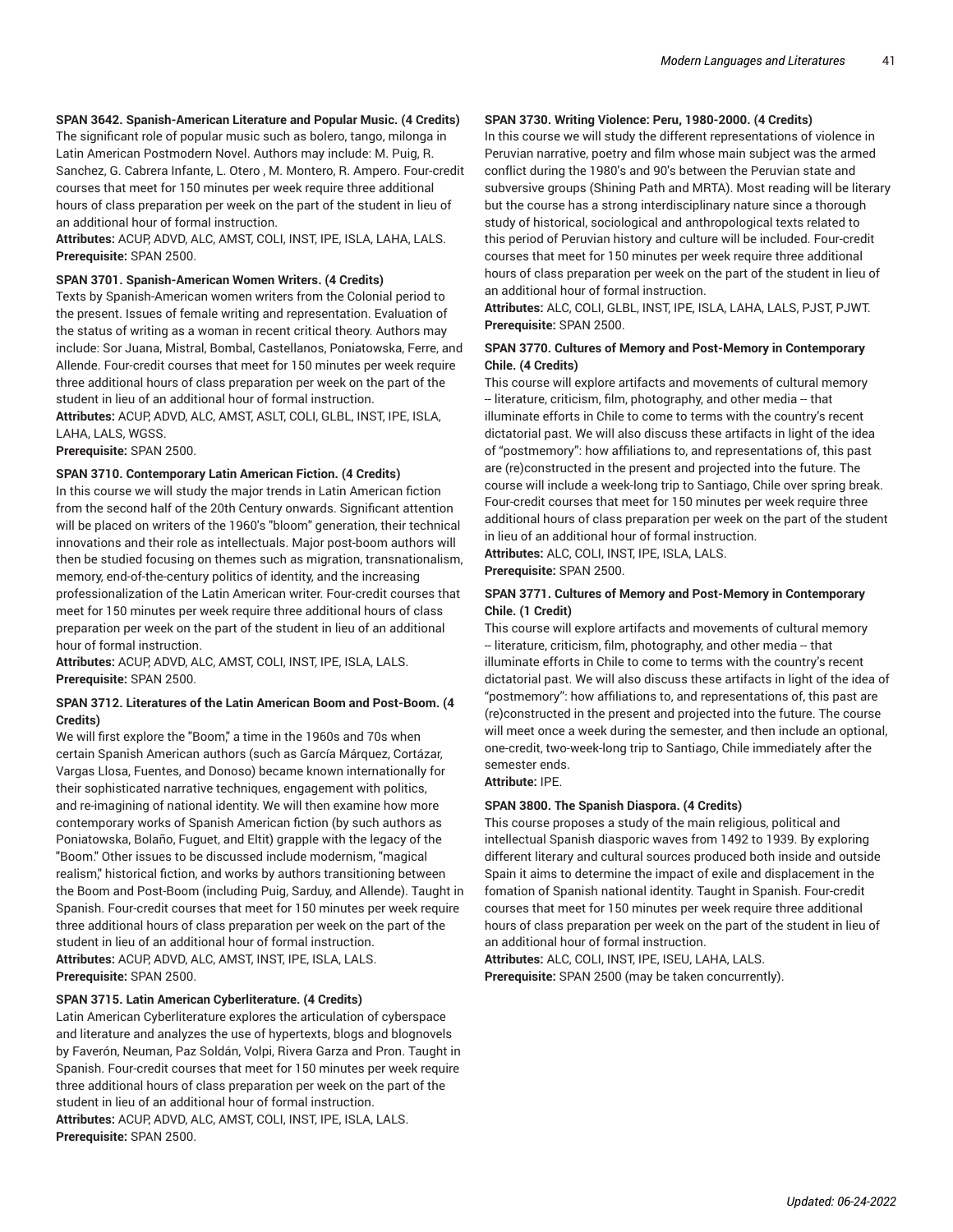#### **SPAN 3809. Argentine Literature and Film. (4 Credits)**

The course will examine in Argentina the fruitful dialogue between literature and film. Analysis of the writers who incorporated into their writing procedures derived from film and created new models of representing reality. Among the authors to be explored are: Manuel Puig, Jorge Luis Borges, Julio Cortatzar, Adolfo Bioy Casares, Eduardo Sacheri, Guillermo Martinez. Four-credit courses that meet for 150 minutes per week require three additional hours of class preparation per week on the part of the student in lieu of an additional hour of formal instruction. **Attributes:** ALC, INST, IPE, ISLA, LALS.

**Prerequisite:** SPAN 2500.

#### **SPAN 3820. Hispanic Caribbean Literature. (4 Credits)**

This course covers important topics in Hispanic Caribbean literature, film, and performance such as national identity, gender, sexuality and race, colonialism, border conflicts and empire, dictatorship and resistance, revolution, migration, exile, and transnational relations between the U.S. diasporas and their home countries. Special attention will be paid to artistic response to disasters in the area. Authors will include Martí, Palés Matos, Guillén, Mir, Bosch, Carpentier, L. R. Sánchez, A. L. Vega, Santos-Febres, Rita Indiana Hernández, Padura, Junot Díaz, L. Negrón, and A. Obejas. Four-credit courses that meet for 150 minutes per week require three additional hours of class preparation per week on the part of the student in lieu of an additional hour of formal instruction.

**Attributes:** ACUP, ADVD, ALC, AMST, ASLT, COLI, GLBL, INST, IPE, ISLA, LAHA, LALS.

**Prerequisite:** SPAN 2500.

#### **SPAN 3850. Narrating the City. (4 Credits)**

As a result of massive internal migration, Latin America is now a predominantly urban space. This course explores the various ways in which the city has been imagined in contemporary Latin American film and literature. Analyzing works from a variety of countries and cultural traditions, we will discuss how literary and filmic fiction depict how individuals interact with different configurations of urban space, and how these interactions reproduce or challenge established structures of power. Four-credit courses that meet for 150 minutes per week require three additional hours of class preparation per week on the part of the student in lieu of an additional hour of formal instruction. **Attributes:** ACUP, ADVD, ALC, AMST, COLI, INST, IPE, ISIN, ISLA, LAHA,

**Prerequisite:** SPAN 2500.

LALS.

#### **SPAN 3908. Francoist Spain. (4 Credits)**

This course focuses on cultural production during the regime of Francisco Franco (1939-1975), and examines the regime's ideological approach to the arts by studying the personalities and legislature that shaped the Francoist aesthetics. The course puts state sponsored and subversive art and dialogue with official policies and the struggle for their control to produce a more nuanced understanding of Franco's Spain. Four-credit courses that meet for 150 minutes per week require three additional hours of class preparation per week on the part of the student in lieu of an additional hour of formal instruction.

**Attributes:** ALC, IPE, LALS. **Prerequisite:** SPAN 2500.

#### **SPAN 3950. The Fantastic in Spanish Literature and Film. (4 Credits)**

An exploration of the fantasy genre and subgenres in Spanish culture (its evolution, its social and political implications) from medieval chivalry novels and miracles to 21st century horror movies. Four-credit courses that meet for 150 minutes per week require three additional hours of class preparation per week on the part of the student in lieu of an additional hour of formal instruction.

**Attributes:** ALC, COLI, INST, IPE, ISEU, LAHA, LALS. **Prerequisite:** SPAN 2500.

#### **SPAN 3990. Spanish Immersion in Spain. (0 Credits)**

Students receive instruction at their level of language competency at the University of Granada, and engage in a number of cultural excursions and activities within Granada, a recognized World Heritage Site by UNESCO, one of the most beautiful cities in the world and a center of flamenco culture. Students will also participate in two short trips to Sevilla and Córdoba. All program activities and cultural visits are organized by the program instructors who also supervise the academic progress of all students and comment on their weekly blog reflections. NOTE: Only participants in Fordham in Granada can register for this class. **Attribute:** IPE.

#### **SPAN 3993. Advanced Spanish Immersion in Granada. (3 Credits)**

Students will take an upper-level course at the University of Granada and engage in a number of cultural excursions and activities within Granada, a recognized World Heritage Site by UNESCO, one of the most beautiful cities in the world, and a center of flamenco culture. Students will also participate in two short trips to Sevilla and Córdoba. All activities and cultural visits are organized by the program instructors, who also supervise the academic progress of all students and comment on their weekly reflections. NOTE: Only participants in Fordham in Granada can register for this class.

**Attribute:** ALC.

**Prerequisite:** SPAN 2001.

#### **SPAN 3995. Spanish in Context. (0 Credits)**

Students will receive instruction at their level of language competency at the University of Granada. They will also engage in a number of cultural excursions and activities within beautiful Granada, a UNESCO World Heritage Site and a center of flamenco culture. Students will also participate in two short trips to Sevilla and Córdoba as well as a longer trip to the Algarve. All program activities and cultural visits are organized by the program director, who also supervises the academic progress of all students. Please note: Only Fordham in Granada participants can register for this class.

**Attributes:** IPE, MLL.

#### **SPAN 3999. Tutorial. (3 Credits)**

Independent research and readings with supervision from a faculty member.

**Attribute:** IPE.

**Prerequisite:** SPAN 2500.

#### **SPAN 4001. Cervantes and Don Quixote. (4 Credits)**

Lectures, readings and discussion of Don Quixote. Cervantes' importance for the development of modern fiction. Four-credit courses that meet for 150 minutes per week require three additional hours of class preparation per week on the part of the student in lieu of an additional hour of formal instruction.

**Attributes:** ALC, COLI, IPE, LAHA, LALS. **Prerequisite:** SPAN 2500.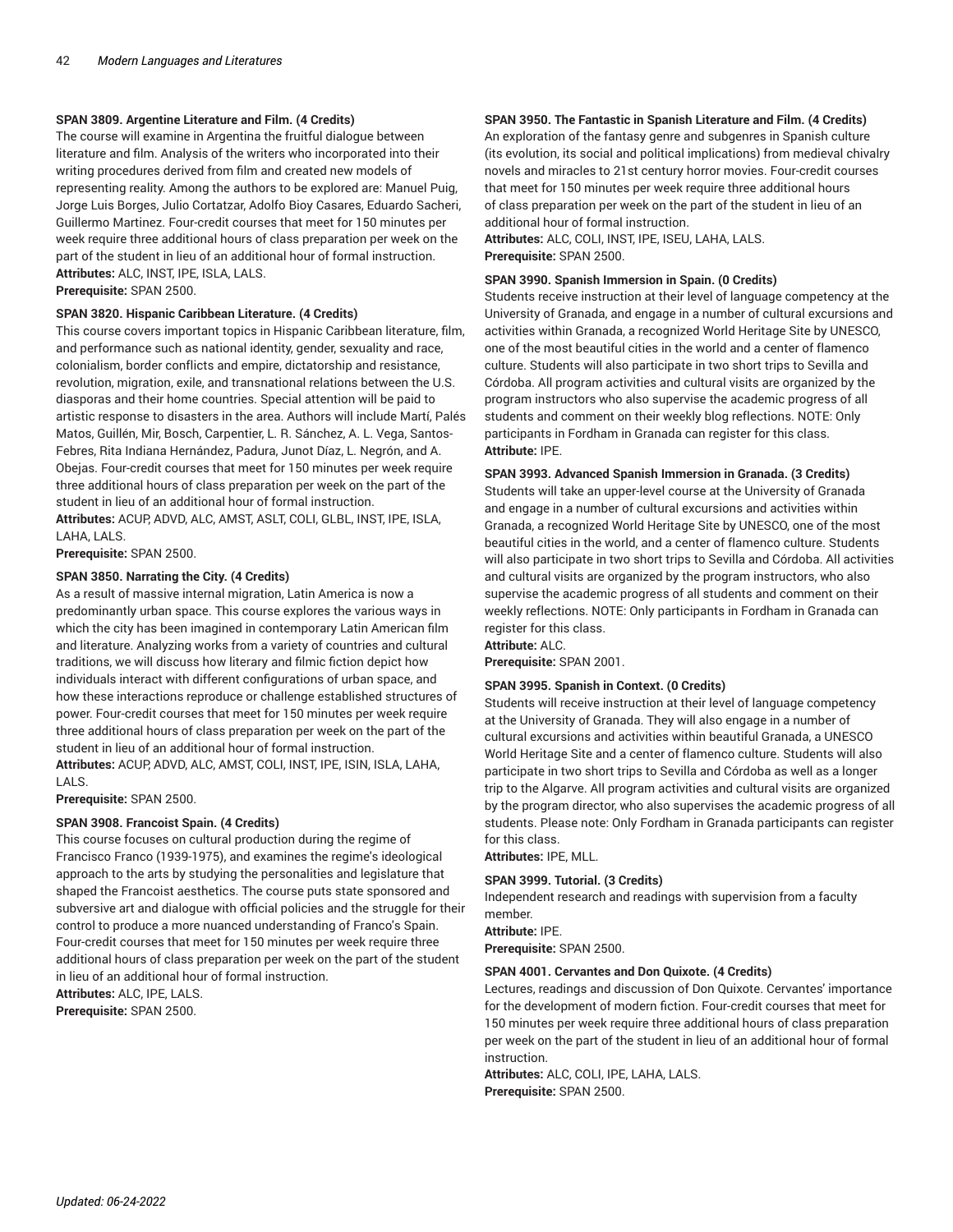#### **SPAN 4018. Cuba: Revolution, Literature and Film. (4 Credits)**

This interdisciplinary capstone course will study the representation of the Cuban revolutionary process in literature, history, and film. It will explore some of the major topics on the Cuban revolutionary process from the vantage point of historical, literary and cinematic accounts: the relationship of intellectuals to the state, the revision of the past as antecedent to the Cuban revolution and its policies, the place of race, gender and sexuality in revolutionary culture, the Mariel exodus and the revolution's relationship to Cuban diasporic communities, the critique of revolutionary rhetoric during the post-Soviet "special period" and issues related to consumption, gender, sexuality, race, urban development and subjectivity during the current period of economic and cultural transition from socialism. It will use an interdisciplinary historical, literary and cinematic approach to examine the Cuban revolutionary process. Conducted in English with texts in Spanish and English translation. Coursework in Spanish for credit toward the Spanish major and minor. Note: Four-credit courses that meet for 150 minutes per week require three additional hours of class preparation per week on the part of the student in lieu of an additional hour of formal instruction. **Attributes:** CCUS, COMC, COMM, FITV, GLBL, ICC, INST, IPE, ISLA, LAHA,

#### **SPAN 4347. Latinx Borders. (4 Credits)**

LALS.

This course uses an interdisciplinary approach to examine the experiences of Latin Americans and Latinos. It employs literature and history to introduce students to the benefits of using multiple ways of acquiring knowledge. It then relies on other academic areas such as art and sociology to reinforce its interdisciplinarity. As a capstone course, it allows students to incorporate disciplines from their own academic foundation. It covers topics such as politics, social justice, race, gender, and identity. The course is taught in English with readings and writings in Spanish.

**Attributes:** ACUP, ADVD, AMST, APPI, COLI, GLBL, ICC. **Prerequisite:** SPAN 2500.

#### **SPAN 4511. Spanish Civil War. (4 Credits)**

This course examines how the Spanish Civil War has been represented in Spanish Cultural Production both during the war and in the decades following Four-credit courses that meet for 150 minutes per week require three additional hours of class preparation per week on the part of the student in lieu of an additional hour of formal instruction. **Attributes:** COLI, ICC, INST, IPE, ISEU, LAHA, LALS.

**Prerequisite:** SPAN 2500.

#### **SPAN 4520. Spain in Context. (4 Credits)**

Focusing on the relationship between creativity and society, the course explores the literature and culture of Spain's diverse regions. The course comprises the following elements: classes taught by Dr. Lamas, trips, cultural visits, and gatherings/workshops with prestigious Spanish intellectuals and artists (at the so-called tertulias). Students work in groups towards a final project, which will be presented in class as a Podcast, and handled to the instructor as a journal article ready for publication in the magazine Por Granada, available in print and on line. The course is offered in conjunction with Fordham in Granada. Only students enrolled in the Program can register for this class. Granada, a recognized World Heritage Site by UNESCO, is one of the most beautiful cities in the world. It is the hometown of Federico García Lorca, and a center of flamenco culture. The Alhambra Palace, the Albaicín neighborhood, the Cathedral, and the numerous Baroque churches of the city are testimonies of its rich past, which continues to be alive through its vibrant university community. Note: Four-credit courses that meet for 150 minutes per week require three additional hours of class preparation per week on the part of the student in lieu of an additional hour of formal instruction.

**Attributes:** ICC, IPE, LALS. **Prerequisite:** SPAN 2500.

#### **SPAN 4800. Internship. (4 Credits)**

Internship. **Attribute:** IPE.

**SPAN 4855. Fascisms, Aesthetics and the Hispanic World. (4 Credits)** This course will explore various iterations of fascism in Spain, Latin America, and the United States in the 20th and 21st centuries. We will concentrate first on debates among historians about the definitions and origins of fascism, and then move on to its aesthetic embodiments throughout the Spanish-speaking world. We will examine primary texts that both uphold and undermine fascist ideals, as well as theoretical texts that illuminate the mechanisms by which this works. Our discussions will be informed by historical, philosophical, and literary approaches to fascism's beginnings its transnational and transatlantic repercussions; and the persistence today of fascist rhetoric and aesthetics on three continents, particularly vis-à-vis the growing Hispanic presence in the US. Four-credit courses that meet for 150 minutes per week require three additional hours of class preparation per week on the part of the student in lieu of an additional hour of formal instruction.

**Attributes:** ICC, IPE, LAHA, LALS.

**Prerequisite:** SPAN 2500.

#### **SPAN 4998. Senior Thesis Tutorial. (4 Credits)**

Independent research, supervised by a faculty in the language, leading to the completion of a senior thesis. **Attribute:** IPE.

#### **SPAN 4999. Tutorial. (1 to 4 Credits)**

Study of a particular aspect of Hispanic literature or thought. Independent research and readings. Weekly or bi-weekly meetings with faculty adviser. Designed for majors with permission of instructor. **Attribute:** IPE.

**Prerequisite:** SPAN 2500.

# **Other Courses applying to language/ linguistics requirements Arabic**

Aside from courses with the subject code, the following courses have the ARAB attribute and count toward the Arabic minor: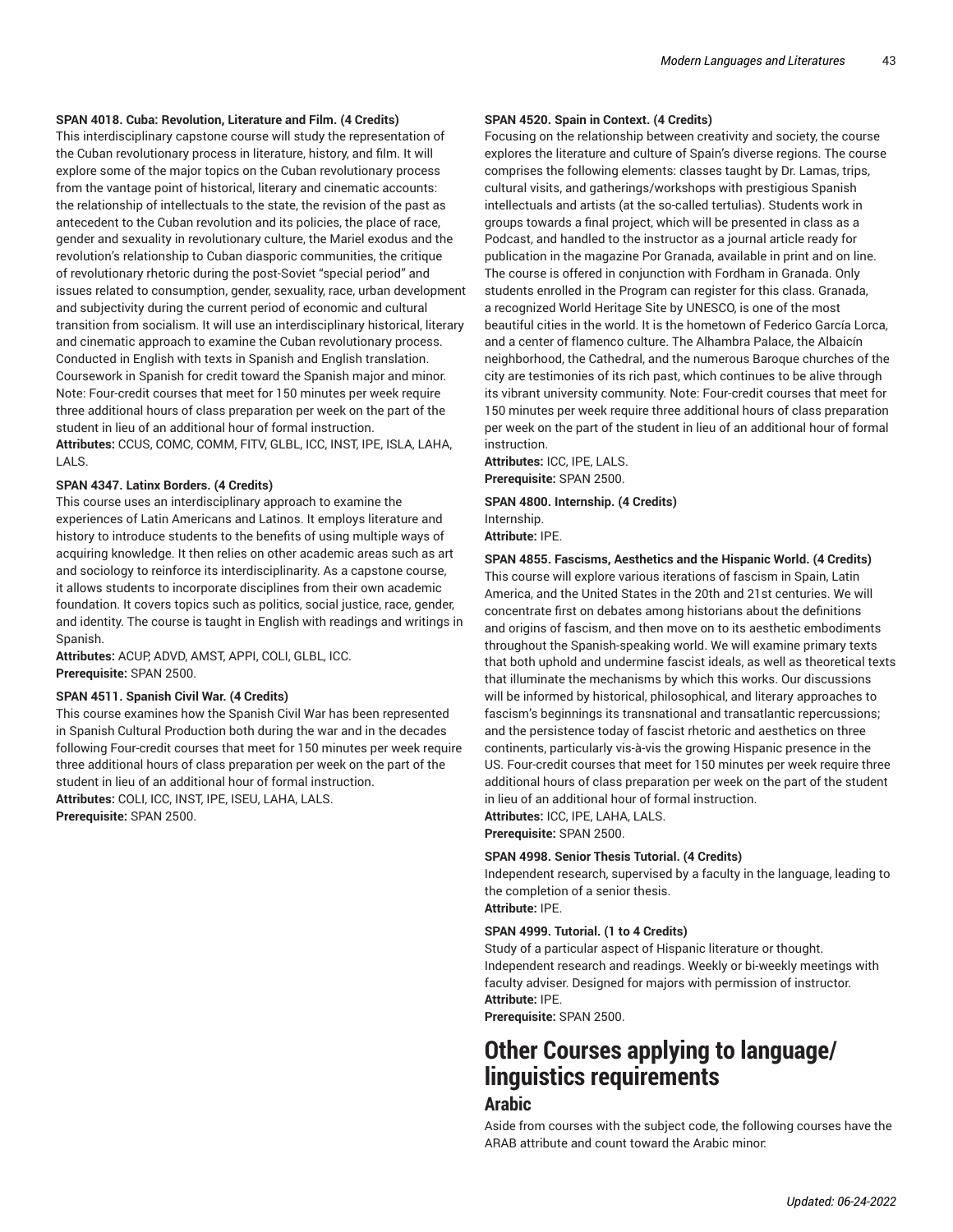| Course           | Title                                      | <b>Credits</b> |
|------------------|--------------------------------------------|----------------|
| <b>COLI 3440</b> | Arabic Literature in English Translation   | 4              |
| <b>COLI 3624</b> | Music and Nation in the Arab World         | 4              |
| <b>MLAL 3410</b> | Arab Cinema: History and Cultural Identity | 4              |
| <b>MLAL 3440</b> | Arabic Literature in English Translation   | 4              |
| <b>MLAL 3442</b> | Arabic Culture and the News Media          | 4              |
| <b>MLAL 3450</b> | The Arab Spring in Arabic Literature       | 4              |
| <b>MLAL 3475</b> | Oppositional Thought in Islamic Literature | 4              |
| <b>MLAL 3624</b> | Music and Nation in the Arab World         | $\overline{4}$ |
| <b>MLAL 3822</b> | The Arabian Nights                         | 4              |

# **Chinese Studies**

The following courses, offered in the Department and in other departments, have the CNST attribute and count towards the Chinese Studies major.

| <b>Course</b>    | <b>Title</b>                                                                           | <b>Credits</b> |
|------------------|----------------------------------------------------------------------------------------|----------------|
| <b>HIST 1550</b> | Understanding Historical Change: Modern<br>Fast Asia                                   | 3              |
| <b>HIST 3538</b> | The Good Earth?                                                                        | 4              |
| <b>HIST 3915</b> | Contemporary China                                                                     | 4              |
| <b>HIST 3919</b> | Christianity in China                                                                  | $\overline{4}$ |
| <b>HIST 3922</b> | <b>East Asian Cities</b>                                                               | 4              |
| <b>HIST 3929</b> | History of Chinese in the Americas                                                     | 3              |
| <b>LING 2075</b> | Politics of Language in China                                                          | 4              |
| <b>MAND 1501</b> | Intermediate Mandarin I                                                                | 3              |
| <b>MAND 1502</b> | Intermediate Mandarin II                                                               | 3              |
| <b>MAND 2001</b> | Mandarin Language and Literature                                                       | 3              |
| <b>MAND 2601</b> | Mandarin Conversation and Composition                                                  | 4              |
| <b>MAND 3002</b> | <b>Topics in Chinese Culture</b>                                                       | $\overline{4}$ |
| <b>MAND 3015</b> | Learning Mandarin Chinese Through Music<br>and Songs                                   | 4              |
| <b>MAND 3020</b> | Learn Chinese Through Film                                                             | $\overline{4}$ |
| <b>MAND 3025</b> | <b>Reading Chinese Short Stories</b>                                                   | 4              |
| <b>MAND 3040</b> | Topics in Mandarin Chinese Literature                                                  | $\overline{4}$ |
| <b>MAND 3050</b> | China in the Headlines: An Advanced<br>Newspaper Reading Course in Mandarin<br>Chinese | 4              |
| <b>MAND 3055</b> | <b>China and Globalization</b>                                                         | 4              |
| <b>MLAL 3030</b> | Masterpieces of Chinese Film: Theory and<br><b>Texts</b>                               | 4              |
| <b>MLAL 3043</b> | Aesthetics and Politics: Modern Chinese<br>Literature                                  | $\overline{4}$ |
| <b>MLAL 3047</b> | Confucianism, Taoism, and Buddhism:<br>Chinese Thought and Literature                  | 4              |
| <b>MLAL 3075</b> | <b>Gender and China</b>                                                                | 4              |
| <b>MLAL 3110</b> | Anti-Racist Pedagogy                                                                   | 4              |
| <b>PHIL 3756</b> | Chinese Philosophy                                                                     | $\overline{4}$ |
| <b>PHIL 3759</b> | <b>Buddhist Philosophy</b>                                                             | 4              |
| <b>PHIL 3770</b> | Daoist and Zen Philosophy                                                              | 4              |
| POSC 3632        | China and U.S. in Global Era                                                           | 4              |
| POSC 3634        | The Great Law of China                                                                 | 4              |
| POSC 3636        | China and the Global Economy                                                           | 4              |
| <b>THEO 3724</b> | <b>Classic Buddhist Texts</b>                                                          | 3              |

# **German**

Aside from courses with the subject code, the following courses have the GERM attribute and count toward the German majors and minor:

| Course           | <b>Title</b>                                                           | <b>Credits</b>          |
|------------------|------------------------------------------------------------------------|-------------------------|
| <b>GERM 3057</b> | Medieval German Literature: Potions.<br>Passions, Players, and Prayers | 4                       |
| <b>MLAL 2100</b> | <b>Advanced German Grammar</b>                                         | $\overline{4}$          |
| <b>MLAL 3057</b> | Medieval German Literature: Potions,<br>Passions, Players, and Prayers | 4                       |
| <b>MLAL 3110</b> | Anti-Racist Pedagogy                                                   | $\overline{\mathbf{4}}$ |
| <b>MLAL 3333</b> | Eunuchs, Dwarves and Dragon Ladies: The<br>Universe of Game of Thrones | 4                       |
| <b>MLAL 3500</b> | Writing Under German Censorship: A<br><b>Culture of Banned Books</b>   | 4                       |
| MI AI 3504       | Study Tour: Berlin Tales: Germany's Kiez                               | 4                       |
| <b>MLAL 3515</b> | Food for Thought                                                       | $\overline{4}$          |
| <b>MLAL 3600</b> | Women's Voices in German and Austrian<br>Literature                    | 4                       |
| <b>MLAL 3701</b> | Villains, Vamps and Vampires: An<br>Introduction to German Cinema      | $\overline{4}$          |
| <b>MLAL 3710</b> | Fin-De Siecle Vienna: Klimt, Cafes, and<br>Cemeteries                  | 4                       |
| <b>MLAL 3800</b> | Cloisters, Castles, and Kings: Medieval<br>Bavaria                     | 4                       |
| <b>MVST 3057</b> | Medieval German Literature: Potions.<br>Passions, Players, and Prayers | 4                       |
| <b>MVST 3800</b> | Cloisters, Castles, and Kings: Medieval<br>Bavaria                     | 4                       |

# **Italian**

Aside from courses with the subject code, the following courses have the ITAL attribute and count toward the Italian majors and minor:

| Course           | <b>Title</b>                                                                                      | <b>Credits</b> |
|------------------|---------------------------------------------------------------------------------------------------|----------------|
| <b>AMCS 3535</b> | Building the Ideal City: Ethics and<br><b>Economics Foundations of Realizable</b><br>Utopias      | 4              |
| <b>ARHI 2341</b> | <b>Medieval Desire and Devotion</b>                                                               | 4              |
| ARHI 2510        | 18th Century Art                                                                                  | 4              |
| <b>ARHI 3455</b> | Michelangelo                                                                                      | 4              |
| COLI 3010        | Politics and Poetry in the Middle Ages:<br>The Rise of Vernacular Culture in the<br>Mediterranean | 4              |
| <b>COLI 3112</b> | Italian Neorealist Cinema                                                                         | $\overline{4}$ |
| COLI 3200        | Machiavelli's Utopia                                                                              | 4              |
| <b>COLI 3535</b> | Building the Ideal City: Ethics and<br><b>Economics Foundations of Realizable</b><br>Utopias      | 4              |
| COLI 4016        | Rewriting the Mediterranean (20th and 21st<br>Centuries)                                          | 4              |
| <b>HIST 3541</b> | Modern Italy                                                                                      | $\overline{4}$ |
| <b>HIST 3549</b> | Global Italy                                                                                      | 4              |
| <b>HIST 3550</b> | <b>Fascism from Mussolini to the Present</b>                                                      | 4              |
| <b>HIST 4542</b> | Seminar: Italy Through Foreign Eyes                                                               | 4              |
| <b>MLAL 2755</b> | <b>Performing Dante</b>                                                                           | 4              |